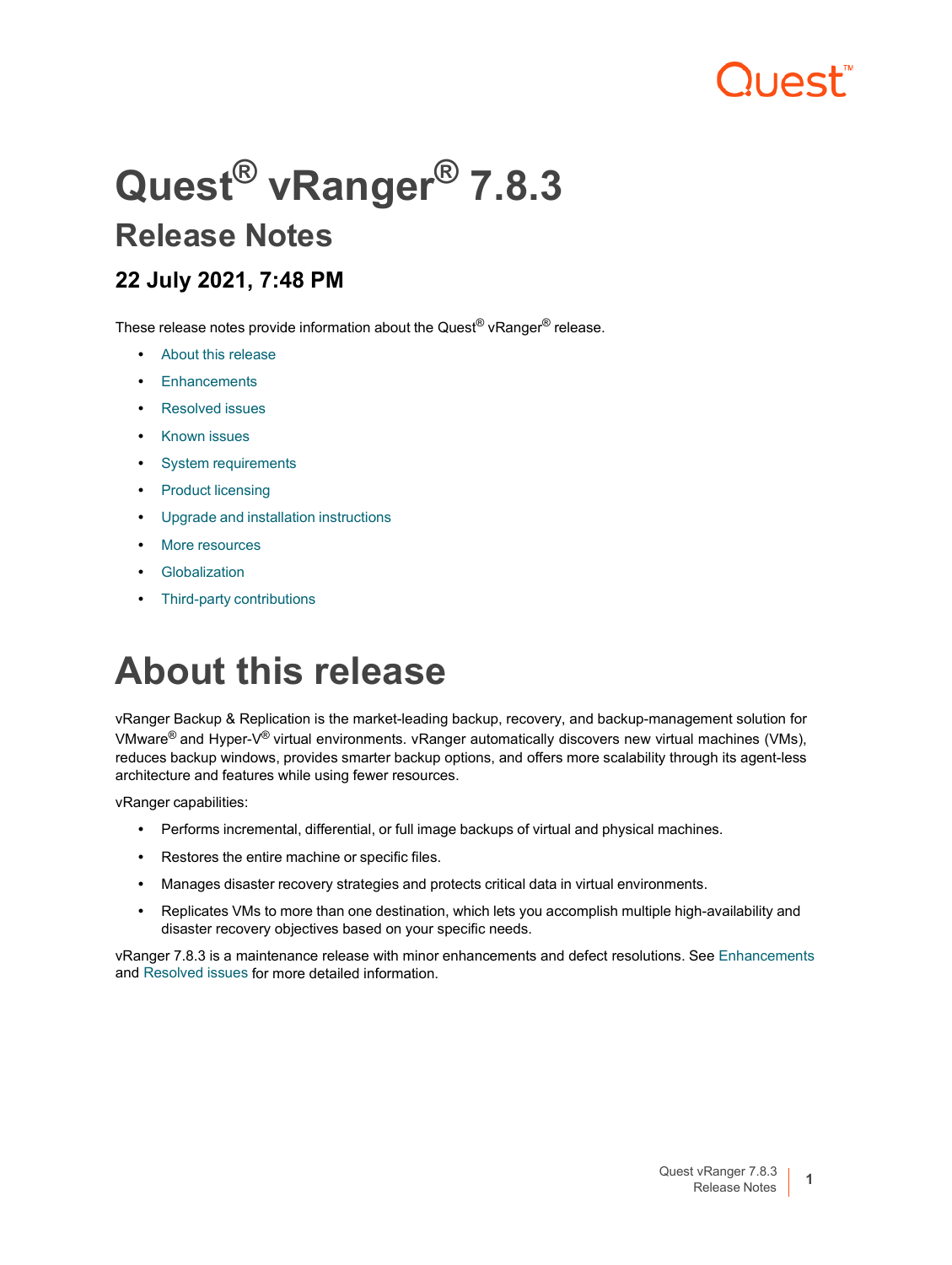# <span id="page-1-0"></span>**Enhancements**

The following is a list of enhancements implemented in vRanger 7.8.3.

**Table 1. General enhancements**

#### **Enhancement**

Support for VMware vSphere 7.0.1 & 7.0.2 using vSphere 6.7 management API and VDDK 6.7a

# <span id="page-1-1"></span>**Resolved issues**

The table below lists the defects resolved in this release of vRanger:

**Table 2. Resolved issues**

| <b>Issue description</b>                                                              | <b>Issue ID</b> |
|---------------------------------------------------------------------------------------|-----------------|
| VAPI hard coded time out occurs in five minutes                                       | VR-112          |
| RVMs are not shown on the Hyper V if the number of VMs on Hyper V is more<br>than 500 | VR-298          |
| Retention policy not applicable on VM backups                                         | VR-1393         |
| VA is not allowing the usage of VMXNET3 driver upon upgrade                           | VR-1404         |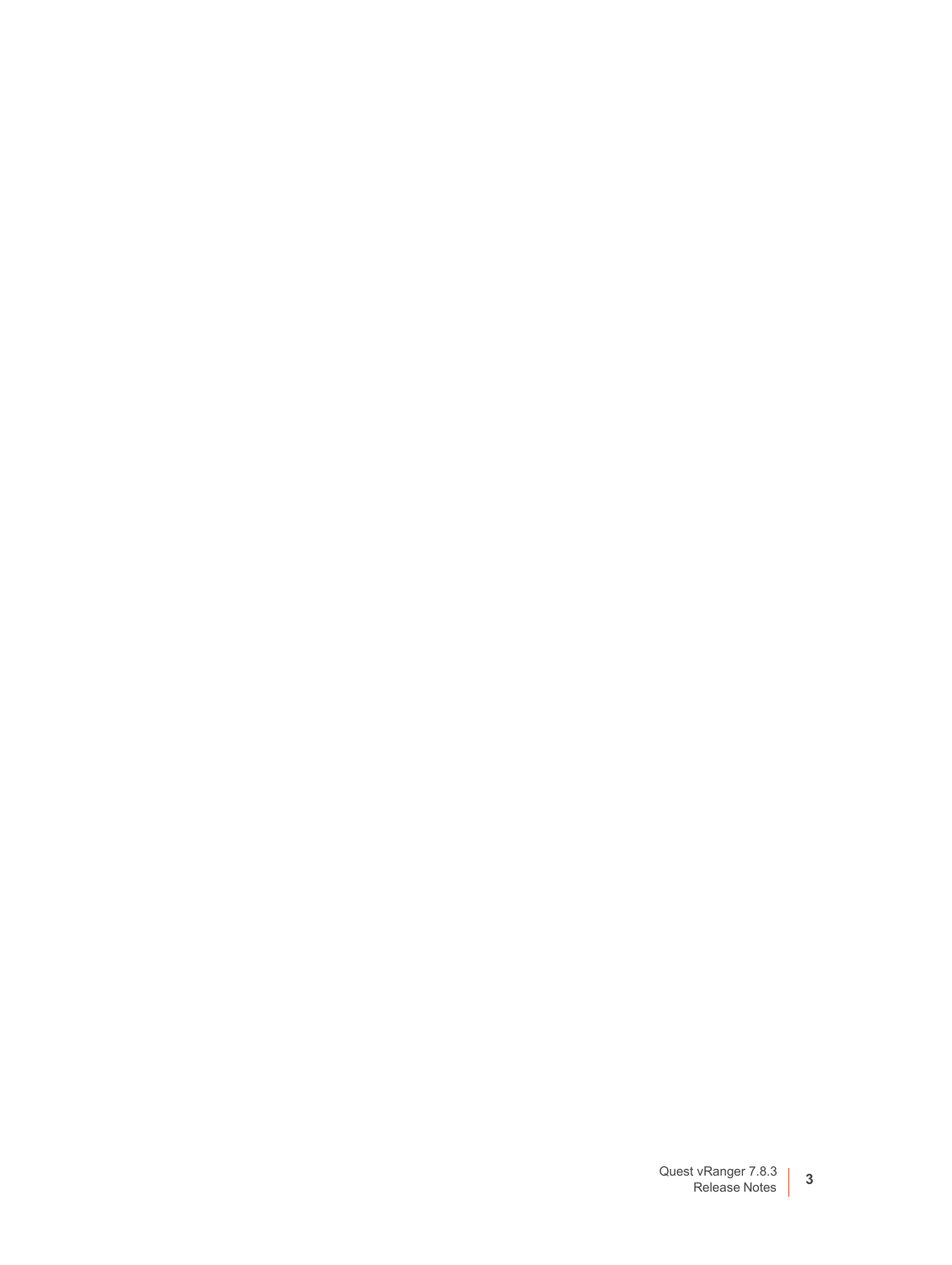# <span id="page-3-0"></span>**Known issues**

The following is a list of issues, including those issues attributed to third-party products, known to exist at the time of release.

**Table 3. Installation known issues**

| <b>Known issue</b>                                                                                                                                                                                                                | <b>Issue ID</b> |
|-----------------------------------------------------------------------------------------------------------------------------------------------------------------------------------------------------------------------------------|-----------------|
| The vRanger Service does not start after installing vRanger on Windows Server 2008 R2 SP1.                                                                                                                                        | <b>VR-177</b>   |
| Workaround:                                                                                                                                                                                                                       |                 |
| When installing vRanger on Windows Server 2008 R2 SP1, the Windows Management Framework<br>3.0 must also be installed in order for the vRanger Service to run. Options for installing WMF 3.0<br>are:                             |                 |
| <b>Before installing vRanger:</b>                                                                                                                                                                                                 |                 |
| First, manually install the Microsoft . Net Framework 4.5.<br>1                                                                                                                                                                   |                 |
| Install the Windows Management Framework 3.0 using the installer available in Microsoft<br>2<br>KB article KB2506143.                                                                                                             |                 |
| Install vRanger.<br>3                                                                                                                                                                                                             |                 |
| <b>After installing vRanger:</b>                                                                                                                                                                                                  |                 |
| Install vRanger as documented in the vRanger Installation/Upgrade Guide. If the .Net<br>1<br>Framework 4.5 is not already installed on the server, it will be installed automatically during<br>the vRanger installation process. |                 |
| Install the Windows Management Framework 3.0 using the installer available in Microsoft<br>2<br>KB article KB2506143.                                                                                                             |                 |
| Confirm the vRanger Service is started.<br>3                                                                                                                                                                                      |                 |
| 4 Start vRanger.                                                                                                                                                                                                                  |                 |
| When installing or upgrading vRanger on a Micrsoft Windows 2012 R2 Server, the vRanger GUI<br>may fail to launch with following error:                                                                                            |                 |
| "FileNotFoundException. Could not load file or assembly 'Vizioncore.vRanger.FLR.dll' or one of its<br>dependencies. The specified module could not be found."                                                                     |                 |
| <b>Workaround:</b>                                                                                                                                                                                                                |                 |
| This issue is caused by a corrupted Visual C++ 14.0 installation on the installation server. To<br>resolve this issue                                                                                                             |                 |
| Uninstall the current Visual C++ 14.0 instance.<br>1                                                                                                                                                                              |                 |
| Install the updates from the following Microsoft Knowledge Base articles:<br>2                                                                                                                                                    |                 |
| KB2939087                                                                                                                                                                                                                         |                 |
| KB2975061                                                                                                                                                                                                                         |                 |

- **▪** KB2919355
- **▪** KB2999226
- 3 Reinstall VC++14.0
- 4 Perform fresh install /upgrade for vRanger.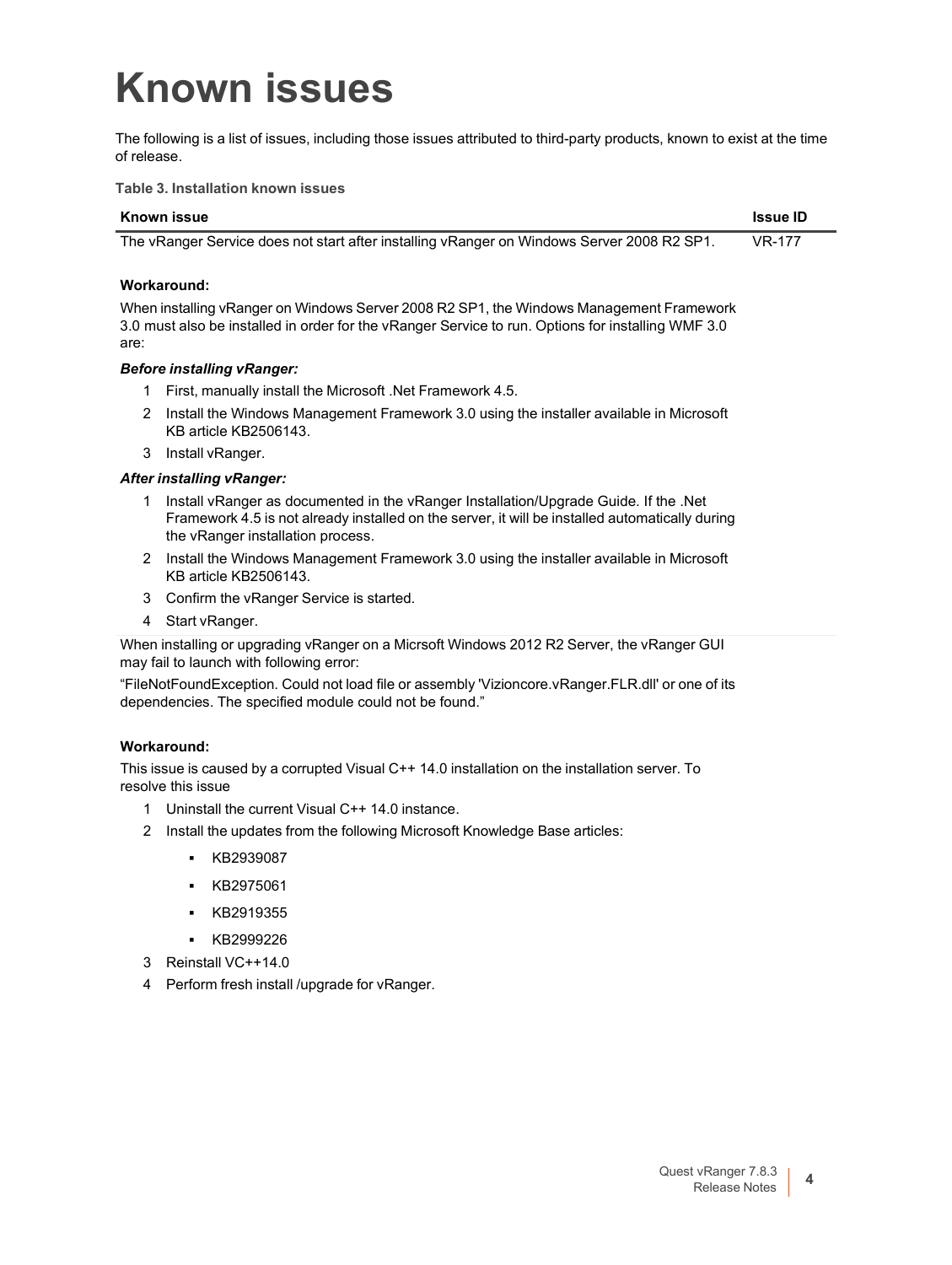|        | <b>Known issue</b>                                                                                                                                                                                                   | <b>Issue ID</b> |
|--------|----------------------------------------------------------------------------------------------------------------------------------------------------------------------------------------------------------------------|-----------------|
| user.  | If the Quest vRanger Service is installed with a user other than the currently logged in user, use<br>mixed-mode authentication for SQL Server® and authenticate with the system administrator (sa)                  | 17210           |
|        | Alternatively, Windows <sup>®</sup> -only authentication can be used if the following workaround is<br>implemented.                                                                                                  |                 |
|        | Workaround:                                                                                                                                                                                                          |                 |
| 1<br>2 | Log in to Windows as the install user.<br>Run a command prompt, and type:                                                                                                                                            |                 |
| 3      | sqlcmd -S . \vRangerPro<br>use vRangerPro<br>qo<br>Replace VRANGER\vRangerServiceUser with the name of the vRanger service user in<br>the following command:                                                         |                 |
|        | <b>EXEC</b><br>sys.sp addsrvrolemember @loginame=N'VRANGER\vRangerServiceUser',<br>@rolename=N'sysadmin'<br>qo<br>quit<br>exit                                                                                       |                 |
| 4      | Stop and start the Quest vRanger Service.                                                                                                                                                                            |                 |
|        | vRanger is able to connect to the service.                                                                                                                                                                           |                 |
|        | When vRanger is installed on Windows 8.1 or Windows Server 2012, using the Uninstall icon to<br>remove the application fails unless the uninstall is performed using the Administrator role.<br><b>Workaround 1:</b> | 15470           |

- 1 Move the cursor to the upper-right or lower-right corner of the screen.
- 2 When the Charms bar appears, select the **Start** icon.
- 3 Right-click in an empty space on the **Start** screen, and select **All Apps**.
- 4 Using the scroll bar at the bottom, scroll right to the **Quest** section.
- 5 Look for the **Uninstall** tile above the **vRanger Backup & Replication** tile.
- 6 Right-click the **Uninstall** tile, and select **Run as Administrator**. The uninstall starts as it normally does.

#### **Workaround 2:**

You may also uninstall vRanger using the Programs and Features application in the Control Panel.

 $\overline{\phantom{0}}$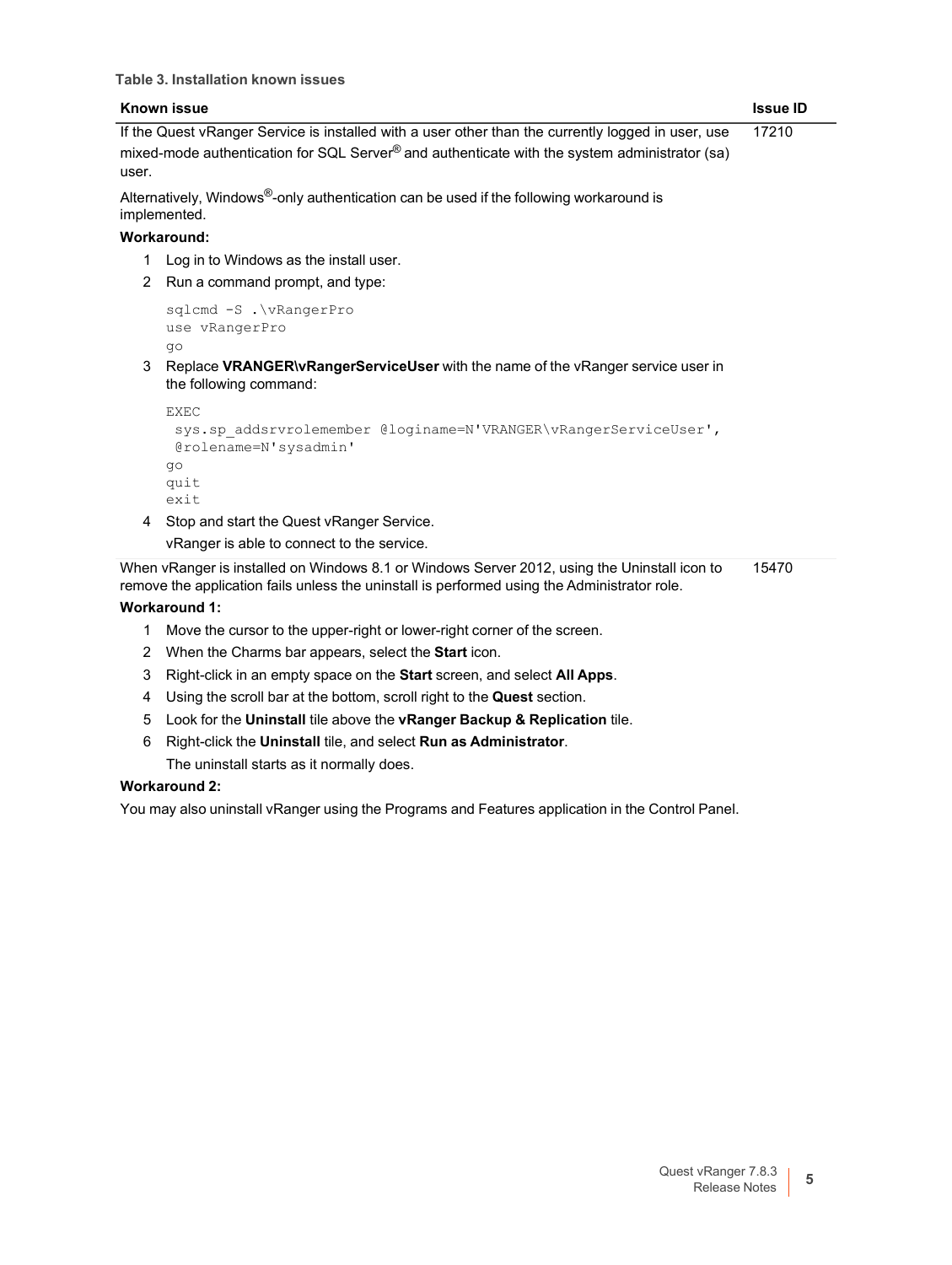When a proxy server is configured on the vRanger machine, vRanger may not be able to connect to VMware<sup>®</sup> vCenter™ Servers or NetVault SmartDisk repositories.

#### **Workaround:**

- 1 Log in to the vRanger machine using the account used to run the three vRanger services. If you are unsure what the account is, use Microsoft Management Console (MMC) to check the **services.msc** file.
- 2 Open Internet Explorer<sup>®</sup> (IE) while logged-in with the account.
- 3 Go to **Internet Options > Connections > LAN settings**; this location varies depending on the version of IE installed on the machine.
- 4 Make sure that *no* proxy information is defined, and no proxy server is being used.
- 5 Clear the **automatically detect settings** check box, in case your particular environment has an automatic proxy script set up.

If vRanger is installed using a local admin account, and that account is changed after vRanger is uninstalled, you must use SQL Server authentication for the database installer for both vRanger and Cataloging when you reinstall vRanger. 16034

If the second local admin account does not have access to the database, grant that account administrator access to the SQL Server instance before installation.

| Known issue                                                                                                                                                                                                                                                                                                                | <b>Issue ID</b> |
|----------------------------------------------------------------------------------------------------------------------------------------------------------------------------------------------------------------------------------------------------------------------------------------------------------------------------|-----------------|
| Domain controller and domain authentication issues can cause errors such as:                                                                                                                                                                                                                                               | 15187           |
| VM backups encounter 2129 Can't Write errors to CIFS repositories with any transport<br>type.                                                                                                                                                                                                                              |                 |
| Physical machine backups encounter 2129 Can't Write errors to CIFS repositories.                                                                                                                                                                                                                                           |                 |
| Virtual appliance (VA) backups fail with 2129 Can't Write errors to CIFS repositories.                                                                                                                                                                                                                                     |                 |
| Physical machine shows as Disconnected in Inventory.                                                                                                                                                                                                                                                                       |                 |
| Workaround:                                                                                                                                                                                                                                                                                                                |                 |
| The following lists some common situations that can cause these issues:                                                                                                                                                                                                                                                    |                 |
| System Time synchronization: If any of the systems—AD server, the DNS server, and so<br>on—is not within the allowed time drift, authentication can fail.                                                                                                                                                                  |                 |
| Domain membership: The machine may be part of the domain, as seen when you bring up<br>the computer properties, but the membership may not be active, and may have to be reset.<br>To check the status of the systems domain membership from the machine itself, use the<br>command: netdom verify %computername% /verbose |                 |
| When a Backup Group contains two Windows 8.1 or Windows Server 2012 VMs that are clones of<br>each other, and that group is backed up using HotAdd, only one of the cloned machines restores<br>properly.                                                                                                                  | 15112           |

#### **Table 4. General known issues**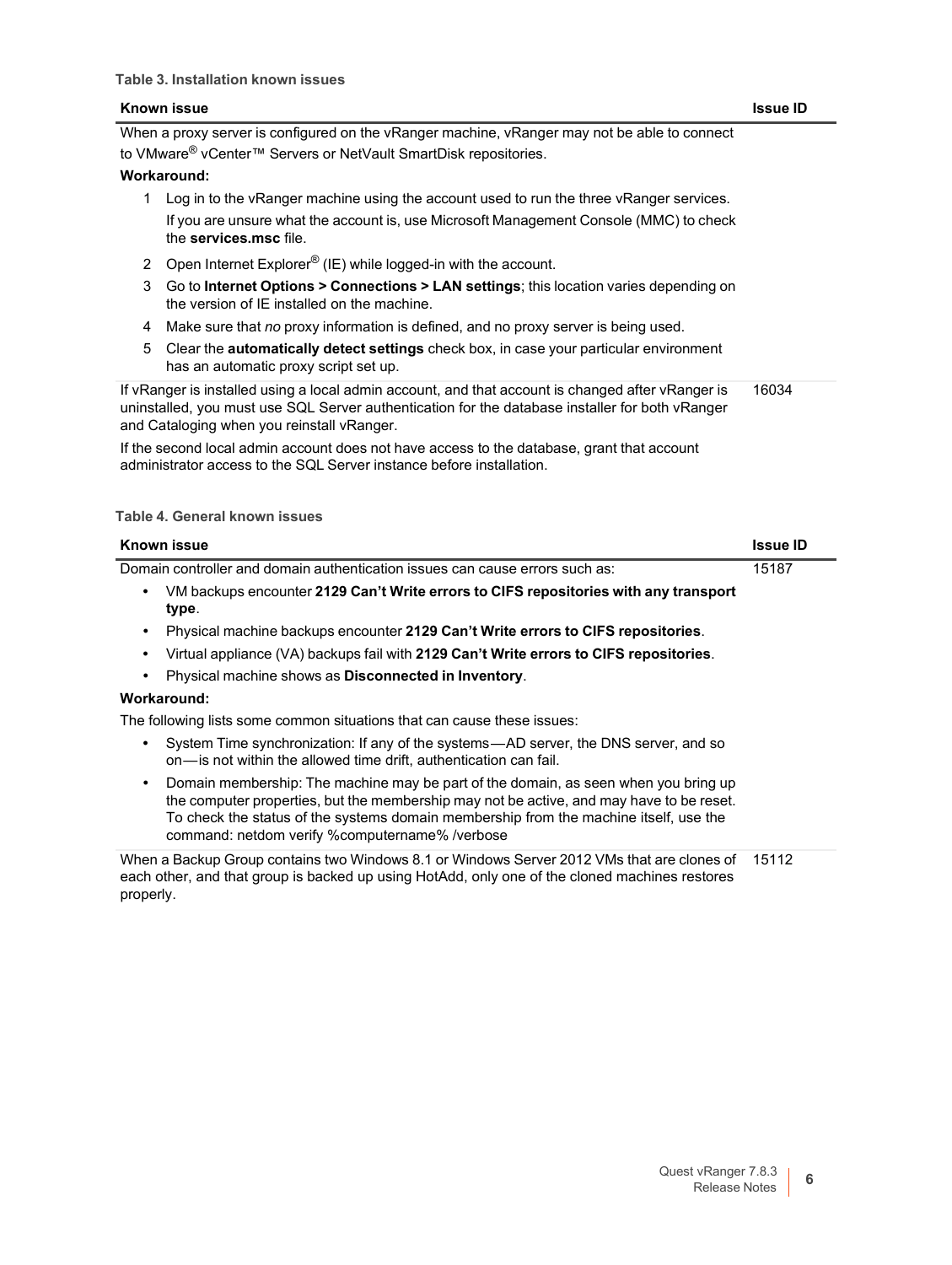During periods of heavy activity on the vRanger machine, HotAdd backup tasks may fail over to LAN backups with the following message. Sometimes, the LAN backups fail with the same error.

Backup task using VDDK Hot-add failed: RETRY operation timed out [at xtimedwait:416]

These errors can be caused by excessive resource contention, which causes vRanger message queues to become out of synch.

#### **Workaround 1:**

To avoid task timeout errors, schedule jobs to avoid excessive resource contention on the vRanger machine.

#### **Workaround 2:**

If rescheduling jobs is not an option, you may increase the timeout value to allow the vRanger message queues to recover from issues caused by resource contention. To change the timeout value:

1 Browse to the vRanger installation directory.

By default, this directory is **C:\Program Files\Quest\vRanger**.

- 2 Open the **Vizioncore.vRanger.Service.exe.config** file in Notepad.
- 3 Search the file for **CommitTimeout**, and change the timeout value to **450**.
- 4 Save the file.
- 5 Restart the **Quest vRanger Service** to implement the changes.

| When the vCenter User credentials are changed, the change does not take full effect until the<br>17038 |  |
|--------------------------------------------------------------------------------------------------------|--|
| Quest vRanger Service is restarted.                                                                    |  |

In some circumstances, Changed Block Tracking (CBT) does not show as enabled for some VMs in the vRanger inventory. This issue is due to an error described in VMware KB article [2075984.](http://kb.vmware.com/selfservice/microsites/search.do?language=en_US&cmd=displayKC&externalId=2075984) 17528

#### **Workaround:**

To resolve this issue, perform the workaround documented in VMware KB article [2075984.](http://kb.vmware.com/selfservice/microsites/search.do?language=en_US&cmd=displayKC&externalId=2075984)

When creating Hyper-V virtual machines, avoid using special characters. The [] (square brackets) and ' (backtick) specifically should not be used.

| When adding a CIFS repository, the Security Protocol setting applies only to Virtual Appliance | VR-1236 |
|------------------------------------------------------------------------------------------------|---------|
| based operations.                                                                              |         |

For machine-based operations, the security protocol used is determined by the Windows configuration on the vRanger machine. By default, this is NTLM.

#### **Workaround:**

To use NTLMv2, you must edit the registry key **HKEY\_LOCAL\_MACHINE\SYSTEM\CurrentControlSet\Control\Lsa\LmCompatibilityLevel** to set the **LmCompatibilityLevel** to 5.

**Table 5. Backup known issues**

| Known issue                                                                                                                                                                                                                                                         | <b>Issue ID</b> |
|---------------------------------------------------------------------------------------------------------------------------------------------------------------------------------------------------------------------------------------------------------------------|-----------------|
| When performing SAN backups of VMs created in VMware® vCloud Director® from a template, the<br>backup may fail with the "Error: 2760 - < VIXcannot OpenDetails> VIX can't open" error.                                                                              | 17591           |
| The VMware SAN mode transport searches for VMs by BIOS UUID. By default, all instances and<br>VMs that are deployed from a given catalog vApps/template in vCloud Director are assigned the<br>same BIOS UUID. For more information, see VMware KB article 1002403. |                 |
| Workaround:                                                                                                                                                                                                                                                         |                 |
| To resolve this issue, perform the workaround documented in VMware KB article 2002506.                                                                                                                                                                              |                 |
| When performing a quiesced backup of a Windows Server 2012 VM without using vzShadow.exe,<br>event log errors are generated for System Reserved volumes during snapshot creation.                                                                                   | 14130           |

Release Notes **7** 

Quest vRanger 7.8.3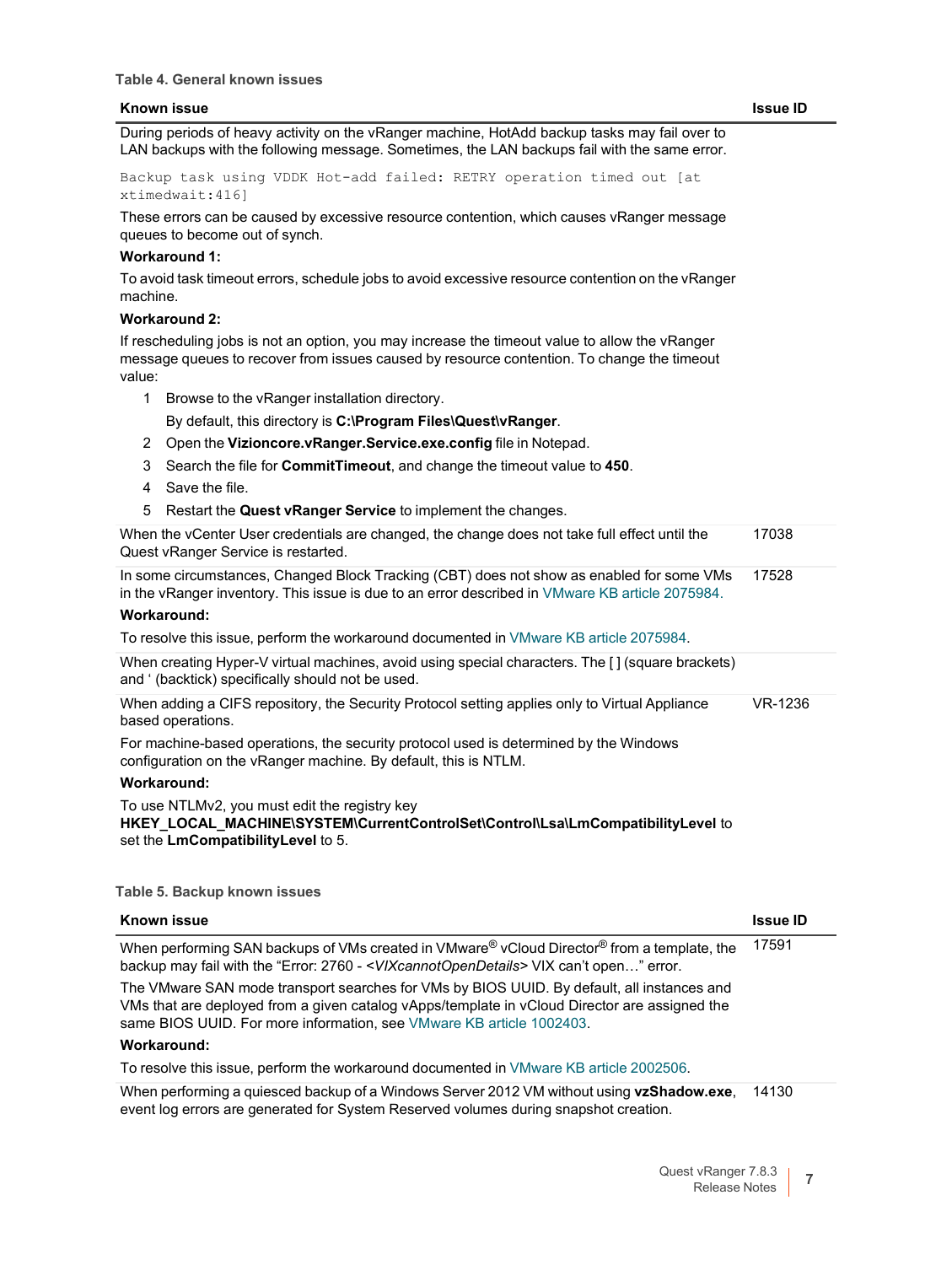| <b>Known issue</b>                                                                                                                                                                                                                                                    | <b>Issue ID</b> |
|-----------------------------------------------------------------------------------------------------------------------------------------------------------------------------------------------------------------------------------------------------------------------|-----------------|
| The VMware QueryChangedDiskAreas API returns incorrect sectors after extending the VM VMDK<br>file with CBT enabled. This issue causes the CBT filter to become invalid, possibly corrupting<br>vRanger backups. For more information, see VMware KB article 2090639. |                 |
| Workaround:                                                                                                                                                                                                                                                           |                 |
| Ensure that the patches described in VMware KB article 2090639 are applied, and follow other<br>workaround recommendations documented in the KB as appropriate for your environment.                                                                                  |                 |
| When using the vzShadow.exe executable to perform application-consistent backups, lettered<br>drives are required. The use of vzShadow.exe to quiesce mount points with databases is not<br>supported.                                                                |                 |
| When backing up Windows Server 2008 R2 VMs with multiple disks, and the Enable Guest<br>Quiescing option is selected, some backup tasks may fail with the "API Call failed with message: A<br>general system error occurred: Protocol error from VMX" error.          |                 |
| <b>Workaround:</b>                                                                                                                                                                                                                                                    |                 |
| For options to resolve this issue, see VMware KB article 1037071.                                                                                                                                                                                                     |                 |
| When using a Microsoft Storage Spaces Direct (S2D) cluster as a repository, VA-based HotAdd will<br>fail with error "Error 2258: FATAL cifs_cant_mkdir".                                                                                                              | VR-1158         |
| Workaround:                                                                                                                                                                                                                                                           |                 |
| Add the VA into the same domain as the S2D cluster.                                                                                                                                                                                                                   |                 |
| Backup of Hyper-V VHD Sets is not supported by vRanger. While adding the Hyper-V host or<br>Hyper-V Cluster in the vRanger inventory that contains a VM with VHD Sets disk, the Hyper-V host<br>or Hyper-V Cluster gets added but remains in disconnected status.     | VR-1365         |
| <b>Workaround:</b>                                                                                                                                                                                                                                                    |                 |
| Remove the VM with the VHDS file from the Hyper-V cluster or host and then try to add the Hyper-<br>V cluster or host to the vRanger inventory.                                                                                                                       |                 |
| The use of SAN transport mode is not supported when working with encrypted VMs. This is due to<br>a VMware VDDK limitation documented here.                                                                                                                           |                 |
| Table 6. Restore and file-level restore (FLR) known issues                                                                                                                                                                                                            |                 |
| Known iccup                                                                                                                                                                                                                                                           | חו منتفعا       |

| Known issue                                                                                                                                                 | <b>Issue ID</b> |
|-------------------------------------------------------------------------------------------------------------------------------------------------------------|-----------------|
| When vRanger is installed on Windows Server 2019, attempting to perform a FLR on an ReFS<br>volume causes the vRanger machine to crash.                     | VR-990          |
| Workaround:                                                                                                                                                 |                 |
| ReFS is not supported as removable media on Windows Server 2019. FLR for ReFS volumes<br>when vRanger is installed on Windows Server 2019 is not supported. |                 |
| When restoring a VM that had an ISO connected when the VM was backed up, the restored VM<br>does not have the ISO connected.                                | 8366            |
| Workaround:                                                                                                                                                 |                 |
| To ensure that ISO images are attached to a VM when restored:                                                                                               |                 |
| Change the VM settings to set the <b>StartConnected</b> value of the CD-ROM-image device to<br>True.                                                        |                 |
| Ensure that the restore job option <b>Force Power On</b> is enabled.<br>٠                                                                                   |                 |
| Ensure that the path to the ISO image is available to both the backup source VM and the<br>٠<br>restore target VM.                                          |                 |
|                                                                                                                                                             |                 |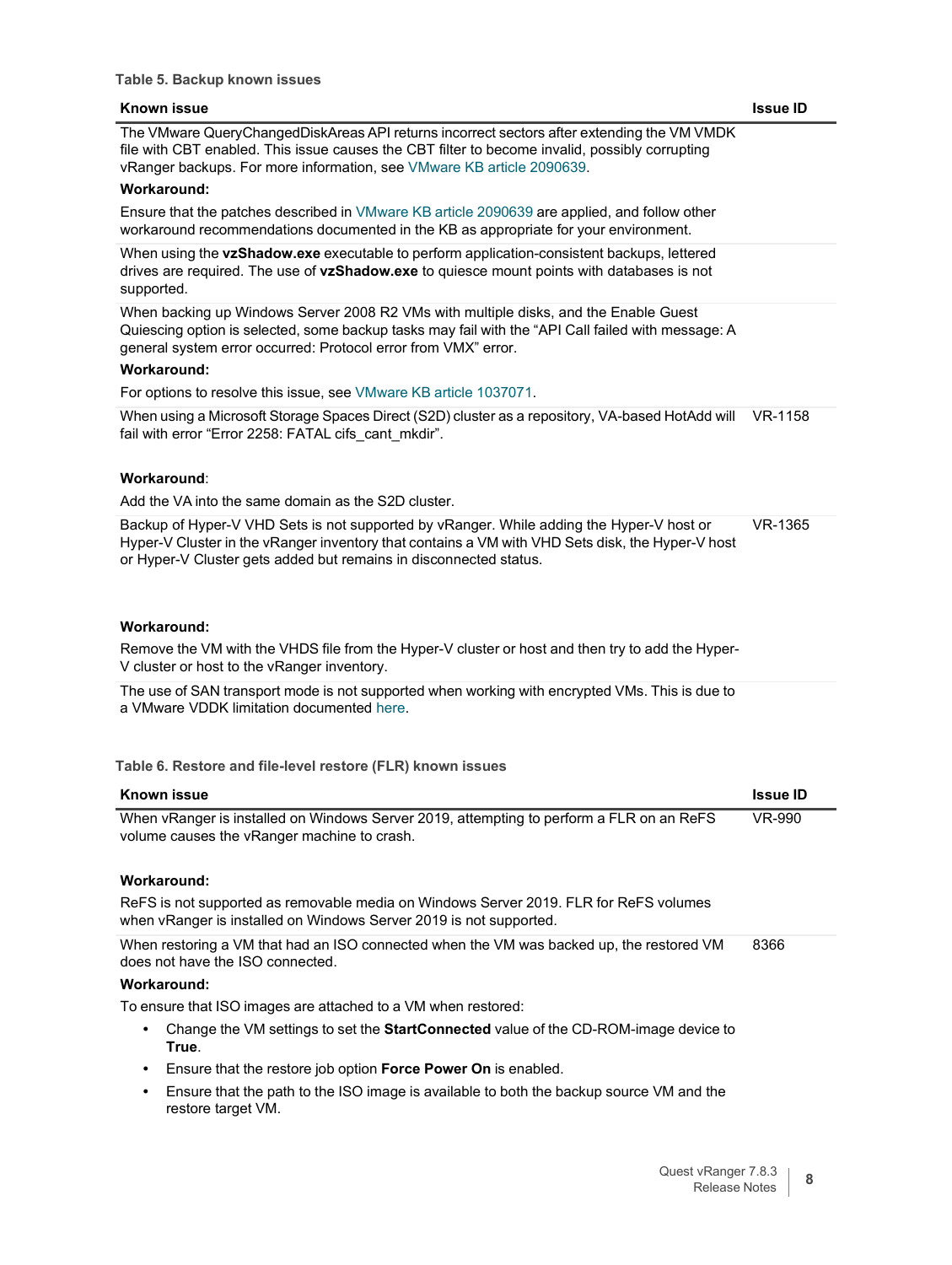**Table 6. Restore and file-level restore (FLR) known issues**

| Known issue                                                                                                                                                                                                                                                                                                                                        | <b>Issue ID</b>             |
|----------------------------------------------------------------------------------------------------------------------------------------------------------------------------------------------------------------------------------------------------------------------------------------------------------------------------------------------------|-----------------------------|
| When a standalone ESXi host is added to the vRanger inventory, and that Host is associated with                                                                                                                                                                                                                                                    |                             |
| a vSphere <sup>®</sup> vCenter that is not in the vRanger inventory, restore operations to that host fail with the<br>error:                                                                                                                                                                                                                       |                             |
| " <host> is being managed by a Virtual Center. Please disassociate the host from the Virtual Center<br/>before continuing a Restore operation or register the Virtual Center in vRanger."</host>                                                                                                                                                   |                             |
| Association is relationship in vSphere, whereby some host resources are managed only by an<br>associated vCenter, and not the host itself. The Host, therefore, does not have permission to<br>perform the operations required to restore a VM. If the vCenter is not in the vRanger inventory,<br>vRanger cannot obtain the required permissions. |                             |
| <b>Workaround:</b>                                                                                                                                                                                                                                                                                                                                 |                             |
| Either disassociate—disconnecting is insufficient—the host from the vCenter, or register the<br>vCenter in vRanger.                                                                                                                                                                                                                                |                             |
| When performing a Linux® FLR operation that recovers files and folders with the following<br>characters in the name, the files and folders are displayed with what look to be randomly<br>generated names, and are restored successfully with same random names. Characters that cause<br>this behavior are:<br>$\vert$ :*"?<>                     |                             |
| The vRanger cataloging feature does not support operation against dynamic disks.                                                                                                                                                                                                                                                                   | 13755                       |
|                                                                                                                                                                                                                                                                                                                                                    |                             |
| Table 7. Physical backup and restore known issues                                                                                                                                                                                                                                                                                                  |                             |
| <b>Known issue</b>                                                                                                                                                                                                                                                                                                                                 | <b>Issue ID</b>             |
| The vRanger Restore CD is not compatible with UEFI. Physical target servers booting into UEFI<br>will not boot the Restore CD.                                                                                                                                                                                                                     | $\overline{\text{VR}}$ -422 |
| <b>Workaround:</b>                                                                                                                                                                                                                                                                                                                                 |                             |
| To restore a backup to a physical server booting into UEFI, change the boot mode to BIOS. To do<br>so, follow the steps below:                                                                                                                                                                                                                     |                             |
| Change the boot mode to BIOS for the physical server.<br>1                                                                                                                                                                                                                                                                                         |                             |
| Boot using restore CD.<br>2                                                                                                                                                                                                                                                                                                                        |                             |
| Perform restore from vRanger.<br>3                                                                                                                                                                                                                                                                                                                 |                             |
| After successful restore from vRanger, change the BIOS mode back to UEFI.<br>4                                                                                                                                                                                                                                                                     |                             |
| Physical backup of Windows Server 2012 and 2012 R2 machines may fail with the "Failed to<br>create VSS snapshot (P_VSSUTIL_WRITER_ERR)" message. This issue is often due to a VSS<br>timeout caused by resource contention on the source server.                                                                                                   | 16589                       |
| Workaround:                                                                                                                                                                                                                                                                                                                                        |                             |
| If possible, adjust the backup schedule so that the backup is performed during a period of lower<br>resource consumption.                                                                                                                                                                                                                          |                             |
| When deploying the vRanger physical client to a physical server, the account used to install and<br>run the client must have administrative Log on as a service rights. If this computer is a node in a<br>cluster, check that this user right is assigned to the Cluster service account on all nodes in the<br>cluster.                          | 15278                       |
| If you have already assigned this user right to the service account, and the user right appears to be<br>removed, a Group Policy object associated with this node might be removing the right. Check with<br>your domain administrator to find out if this issue is happening.                                                                     |                             |
| For instructions, see the Microsoft TechNet article Add the Log on as a service right to an account.                                                                                                                                                                                                                                               |                             |
| The use of dynamic disks are not supported for physical backup. If a physical backup task is<br>performed on a source server containing dynamic disks, the task fails with the "Value cannot be<br>null" message.                                                                                                                                  | 14470                       |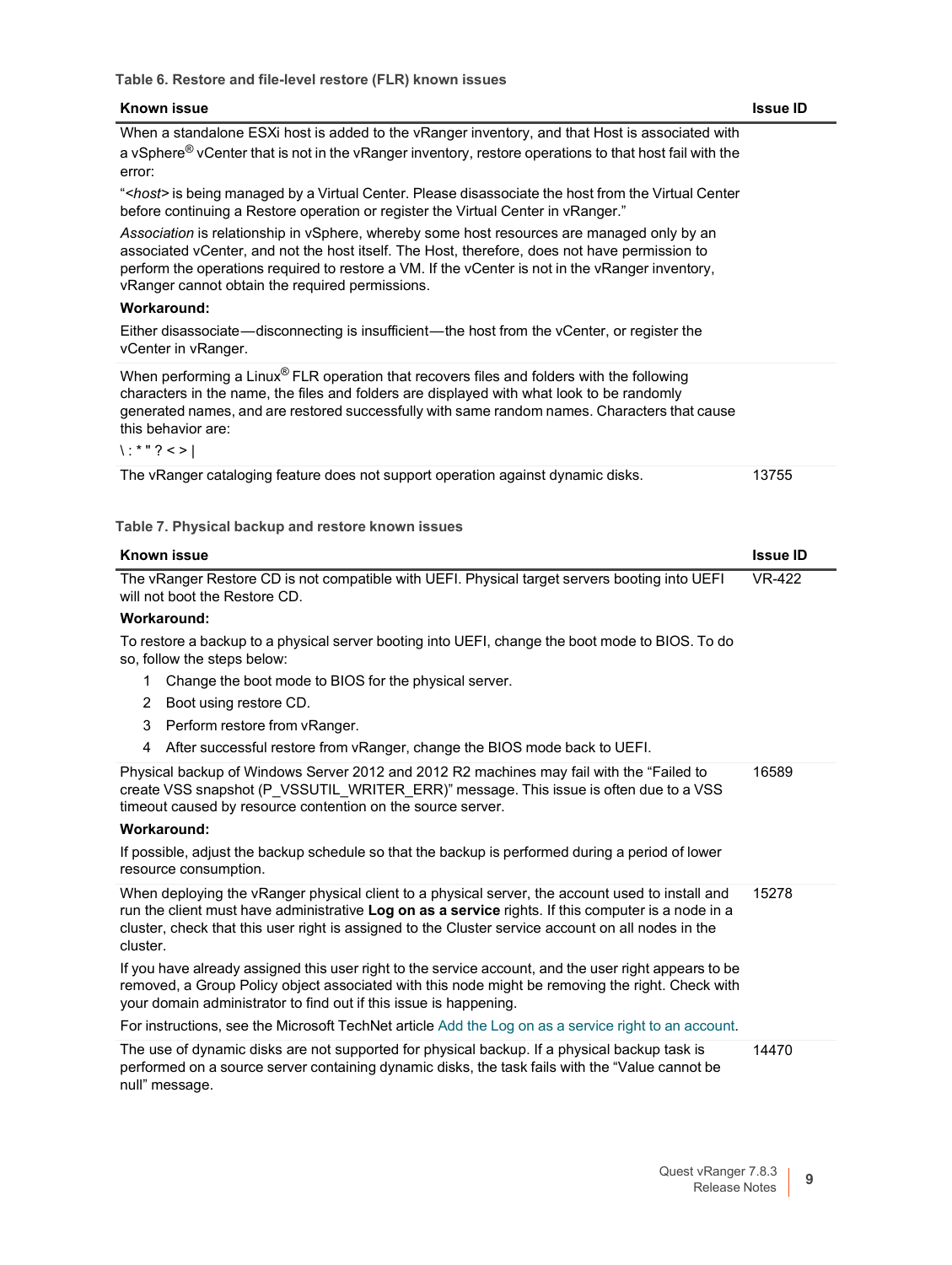#### **Table 7. Physical backup and restore known issues**

| <b>Known issue</b>                                                                                                                                                                                                                                                                                                                                                                       | <b>Issue ID</b> |
|------------------------------------------------------------------------------------------------------------------------------------------------------------------------------------------------------------------------------------------------------------------------------------------------------------------------------------------------------------------------------------------|-----------------|
| When restoring to a physical server, vRanger does not lock the source or savepoint. This behavior<br>potentially allows the un-supported practice of creating two simultaneous restore tasks to the same<br>server.                                                                                                                                                                      | 14507           |
| Workaround:                                                                                                                                                                                                                                                                                                                                                                              |                 |
| Ensure that you only configure one restore task per server.                                                                                                                                                                                                                                                                                                                              |                 |
| When performing physical backups of an Exchange 2010 server, the task fails with the "Failed to<br>create VSS snapshot on the target machine (P VSSUTIL WRITER ERR)" error.                                                                                                                                                                                                              | 14426           |
| Workaround:                                                                                                                                                                                                                                                                                                                                                                              |                 |
| To protect Exchange 2010 with physical backups, install Exchange Server 2010 Service Pack 2 on<br>the source server.                                                                                                                                                                                                                                                                     |                 |
| When performing physical backups, if the credentials used for authenticating to the source server<br>are changed without updating vRanger, subsequent backup tasks fail with the "Failed to acquire<br>shared resources (Unable to connect to the backup destination.) Failed to connect to the backup<br>destination" error. When this issue occurs, update the credentials in vRanger. | 14712           |

#### **Table 8. Replication known issues**

| <b>Known issue</b>                                                                                                                                                                                                                                                                                         | <b>Issue ID</b> |
|------------------------------------------------------------------------------------------------------------------------------------------------------------------------------------------------------------------------------------------------------------------------------------------------------------|-----------------|
| Successfully replicated encrypted VM with different types of controllers fails to reboot.                                                                                                                                                                                                                  | VR-1163         |
| The vRanger replication wizard will allow you to create a job replicating from a higher hardware<br>version to a lower hardware version. When executed, the job will fail with error "Error: API Call<br>failed with message: The virtual machine version is not compatible with the version of the host." | VR-1104         |
| VMware ESXi 6.7u2 introduces hardware version 15. This hardware version is incompatible with<br>ESXI versions 6.7u1 or lower. When configuring a replication job from a 6.7u2 host to a host<br>running 6.7u1 or earlier, the VM hardware versions will be incompatible.                                   |                 |
| Workaround:                                                                                                                                                                                                                                                                                                |                 |
| Ensure that replication jobs are configured between hosts running the same version of VMware                                                                                                                                                                                                               |                 |

Ensure that replication jobs are configured between hosts running the same version of VMware ESXi.

| Replication to a target containing vRDM disks is not supported.                                                                                                                                                | 16612 |
|----------------------------------------------------------------------------------------------------------------------------------------------------------------------------------------------------------------|-------|
| When a standalone ESXi host is added to the vRanger inventory, and that Host is associated with<br>a vSphere vCenter not in the vRanger inventory, replication operations to that host fail with the<br>error: |       |
| " <host> is being managed by a Virtual Center. Please disassociate the host from the Virtual Center<br/>before continuing a replication operation or register the Virtual Center in vRanger."</host>           |       |
| Association is a relationship introduced in vSphere 5, whereby some host resources are managed<br>only by an associated vCenter, and not the host itself. The Host, therefore, does not have                   |       |

permission to perform the operations required to replicate a VM. If the vCenter is not in the vRanger inventory, vRanger cannot obtain the required permissions.

#### **Workaround:**

Either disassociate—do not simply disconnect—the host from the vCenter, or register the vCenter in vRanger.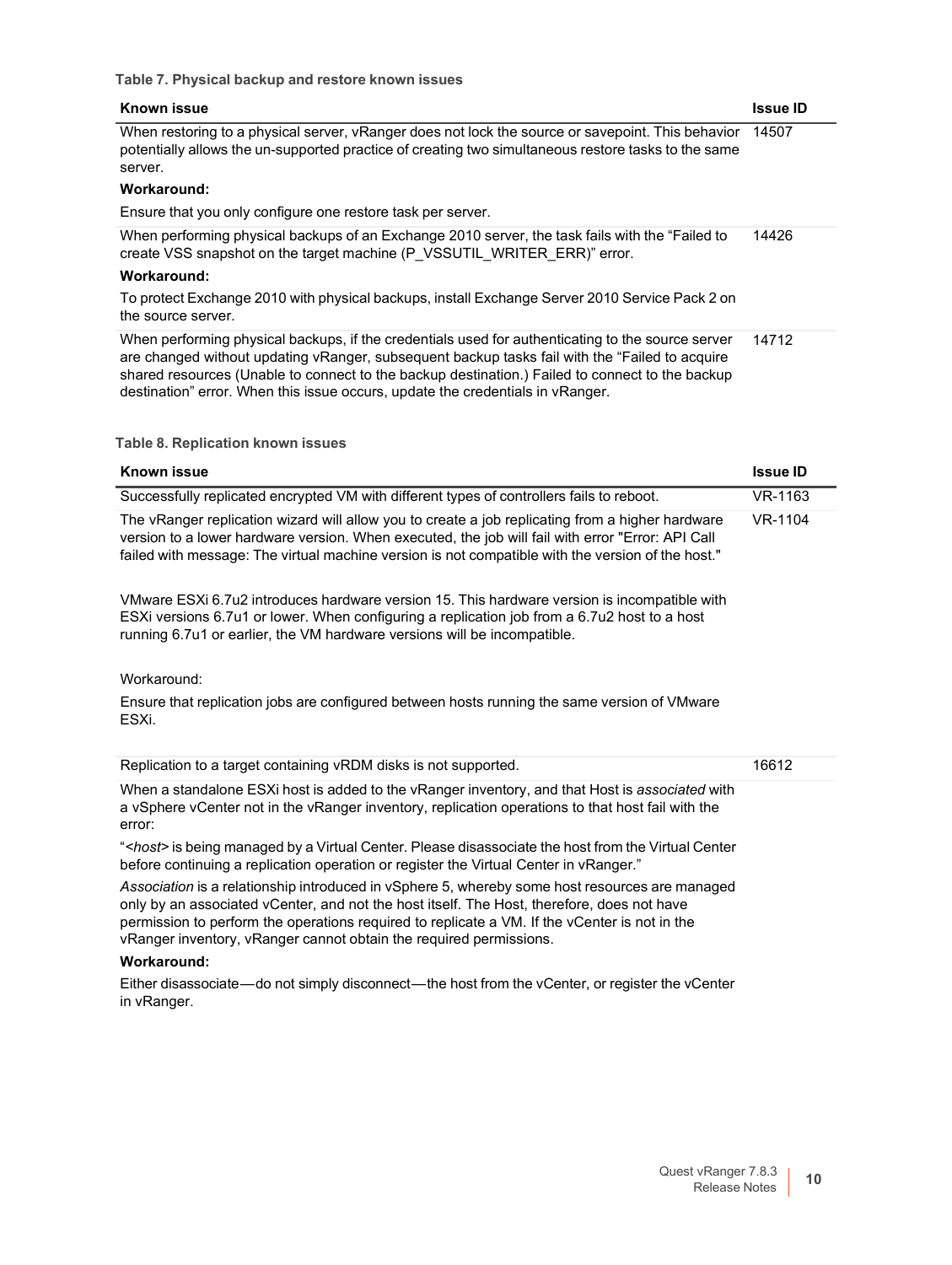When performing a failover operation, without synchronizing changes, and the source host is unavailable, the failover task fails and you must manually perform the failover.

#### **Workaround:**

A failover operation performs two key tasks that need to be performed manually if the operation fails: powering on the destination VM, and reversing the direction of replication to ensure that changes to the destination VM are captured when operation reverts to the production site. To replicate a failover task manually, perform the following steps:

- 1 Disable the original replication job.
- 2 Power on the destination VM manually.
- 3 Operate as needed using the destination VM.
- 4 After the source host is up again, set up a new replication job using the pre-seed function, selecting the original source VM as the pre-seed target.
- 5 Run the pre-seed replication job.
- 6 After the job is successful, run a test failover to verify that the changes have been transferred.
- 7 Power off the destination—disaster recovery—VM, and power on the original source VM.
- 8 Enable the original job again.

The next replication pass should be successful.

| When replicating a VM with a name containing a space in front of a bracket, "[," the replication task 12163<br>hangs at 12%. |  |
|------------------------------------------------------------------------------------------------------------------------------|--|
| When a calculated and the first the contract of the constability of confirmation and contract on the UID 4000.               |  |

When performing replications, in some cases the scratch disk reconfiguration process may result in the replication job failing with error "The virtual appliance 'VA-Name' has not been configured with a required data disk.". This is the result of a stale disk on the virtual appliance. VR-1336

#### **Workaround**:

On the vRanger VA, execute the commands

#cd /root/vautil/

./scratch\_scsi.sh -c

After executing the above commands, reboot the virtual appliance.

When editing a replication job, disk selection for newly added disks is disabled. This is observed only when the disks initially added in the replication job are of a different controller type than the newly added disk. VR-1376

#### **Workaround:**

Create a new replication job with the new disk included.

**Table 9. Virtual appliance (VA) known issues**

| Known issue                                                                                                      | <b>Issue ID</b> |
|------------------------------------------------------------------------------------------------------------------|-----------------|
| Deploying a VA to a standalone host fails if the host is managed by a vCenter.                                   | 16792           |
| When deploying the vRanger VA using the Virtual Appliance Deployment Wizard, only one VA is<br>allowed per host. | 13606           |
| The vector up to have the VA Deployment Wizard does not let you deploy a VA                                      |                 |

second VA deployment is attempted, the VA Deployment Wizard does not let you deploy a VA to a host that has an existing VA.

#### Quest vRanger 7.8.3 Release Notes **11**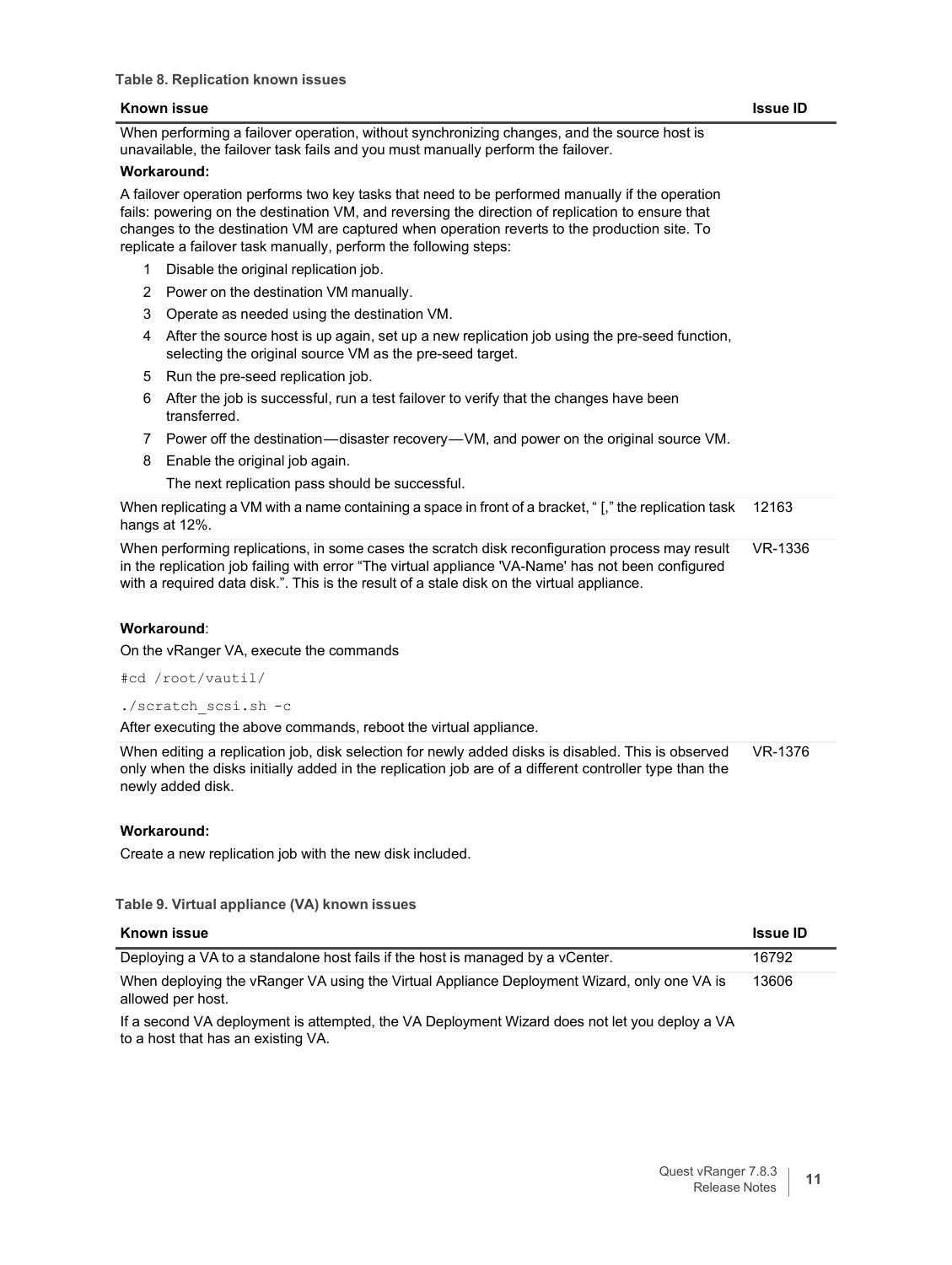When creating a VA with the Install-VirtualAppliance vAPI cmdlet, enabling the VADeployStatus parameter may cause failures when used with multiple VAs. 13834

#### **Workaround:**

When deploying more than three VAs with the vAPI cmdlets, use the Get-VirtualApplianceDeploymentStatus cmdlet to retrieve the status.

In some environments, it may be necessary for a customer to add a second network interface card (NIC) to the vRanger VA.

#### *To add a second network card:*

- 1 In the vSphere client, add the NIC to the VA.
- 2 Power on or reboot the VA.
- 3 Log in to the VA.
- 4 Run the command: dmesg | grep "rename. \* eth" You see two messages indicating the renaming of the real NICs with new Udev NIC names.
- 5 Find the Udev NIC name for the new NIC, and note the name indicated for the renamed NIC.
- 6 Run the command: cd /etc/sysconfig

This directory already contains one configuration file for the first NIC.

7 Run the following command to create and edit the configuration file for the new NIC where *<IFname>* is the new name for the new NIC card:

vi ifconfig.*<IFname>*

8 Add these lines:

== For DHCP (SAMPLE NIC Interface Name):

ONBOOT=yes SERVICE=dhcpcd IFACE=enps2 DHCP\_STOP="-k" PRINTIP=yes PRINTALL=no

== For Static (SAMPLE NIC Interface Name & IP Addresses):

```
ONBOOT=yes
SERVICE=ipv4-static
IFACE=enps2
IP=192.168.1.1
GATEWAY=192.168.1.254
PREFIX=24
```
- 9 Restart networking by running the command: /etc/init.d/network restart
- 10 Check the new NIC and IP configuration by running the command: if config

**Table 10. Third-party known issues**

#### **Known issue Issue ID**

When special characters are used in a file or folder name, you cannot see that file or folder when browsing the datastore in vCenter. This issue is documented in more detail in the [VMware KB](http://kb.vmware.com/selfservice/microsites/search.do?cmd=displayKC&docType=kc&externalId=1015650&sliceId=1&docTypeID=DT_KB_1_1&dialogID=743825831&stateId=0%200%20743849353) article [1015650.](http://kb.vmware.com/selfservice/microsites/search.do?cmd=displayKC&docType=kc&externalId=1015650&sliceId=1&docTypeID=DT_KB_1_1&dialogID=743825831&stateId=0%200%20743849353)

When creating a Hyper-V backup job, mixing VMs with Cluster Shared Volumes (CSV) and non-CSV volumes is not supported. For more information, see Microsoft KB article [2771882.](http://support.microsoft.com/kb/2771882)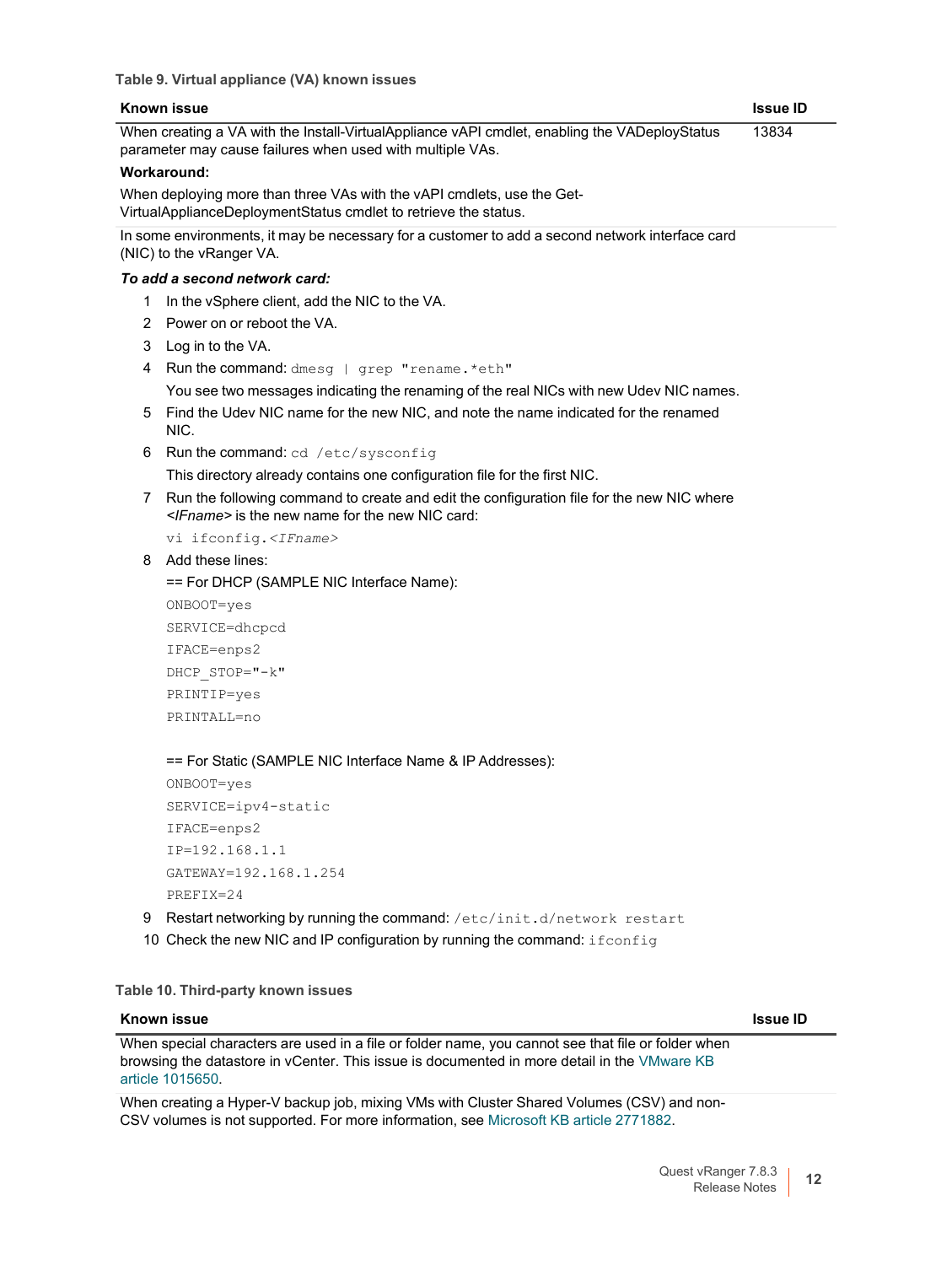Quest has not verified support for protecting Virtual Machines with 'vSAN storage policy and VVOL storage policy' configured together.

Quest has not verified support for vCenter 7.0 using vSAN policies.

# <span id="page-12-0"></span>**System requirements**

**IMPORTANT:** The information in this section is a summary. Review the information below and in the "System f. Requirements" and "Upgrading vRanger" chapters of the *Quest vRanger Installation/Upgrade Guide* before installing or upgrading to this version of vRanger.

## **Supported operating systems for installation**

The following operating systems are supported for installation of vRanger.

**Table 11. Supported operating systems**

| <b>Operating system</b>              | Service pack level | <b>Bit level</b> |
|--------------------------------------|--------------------|------------------|
| Windows Server 2008 R2 <sup>ab</sup> | SP1 or later       | x64              |
| Windows Server 2012 <sup>b</sup>     | All service packs  | x64              |
| Windows Server 2012 R2bc             | All service packs  | x64              |
| Windows Server 2016 <sup>b</sup>     | All service packs  | x64              |
| Windows Server 2019 <sup>b</sup>     | All service packs  | x64              |

a. Windows 2008 R2 SP1 requires Windows Management Framework 3.0. Refer to Known Issue VR-177 in the vRanger Release Notes for more information.

b. The Windows Storage Server edition is not supported as an installation platform for vRanger.

c. Before installing vRanger on Windows Server 2012 R2, the updates listed in Additional required software must be installed.

### **Additional required software**

In addition to a supported version of Windows® and a supported VMware® Infrastructure, you may need some additional software components, depending on your configuration.

- **Microsoft® .NET Framework**: vRanger requires the .NET Framework 4.5. The vRanger installer installs it if not detected.
- **SQL Server**: [Optional] vRanger utilizes two SQL Server® databases for application functionality. vRanger can install a local version of SQL Express 2014 SP3 or you can choose to install the vRanger databases on your own SQL instance.
- **Windows PowerShell 3 or above.**If you are installing vRanger on Windows 2008 R2 SP1, you will need to install Windows PowerShell 3 or above before installing vRanger
- **vRanger virtual appliance (VA)**: The vRanger VA is a small, pre-packaged Linux® distribution that serves as a platform for vRanger operations away from the vRanger server. vRanger uses the VA for the following functions:
	- **Replication to and from VMware<sup>®</sup> ESXi™ hosts.**
	- **▪** File-level restore (FLR) from Linux machines.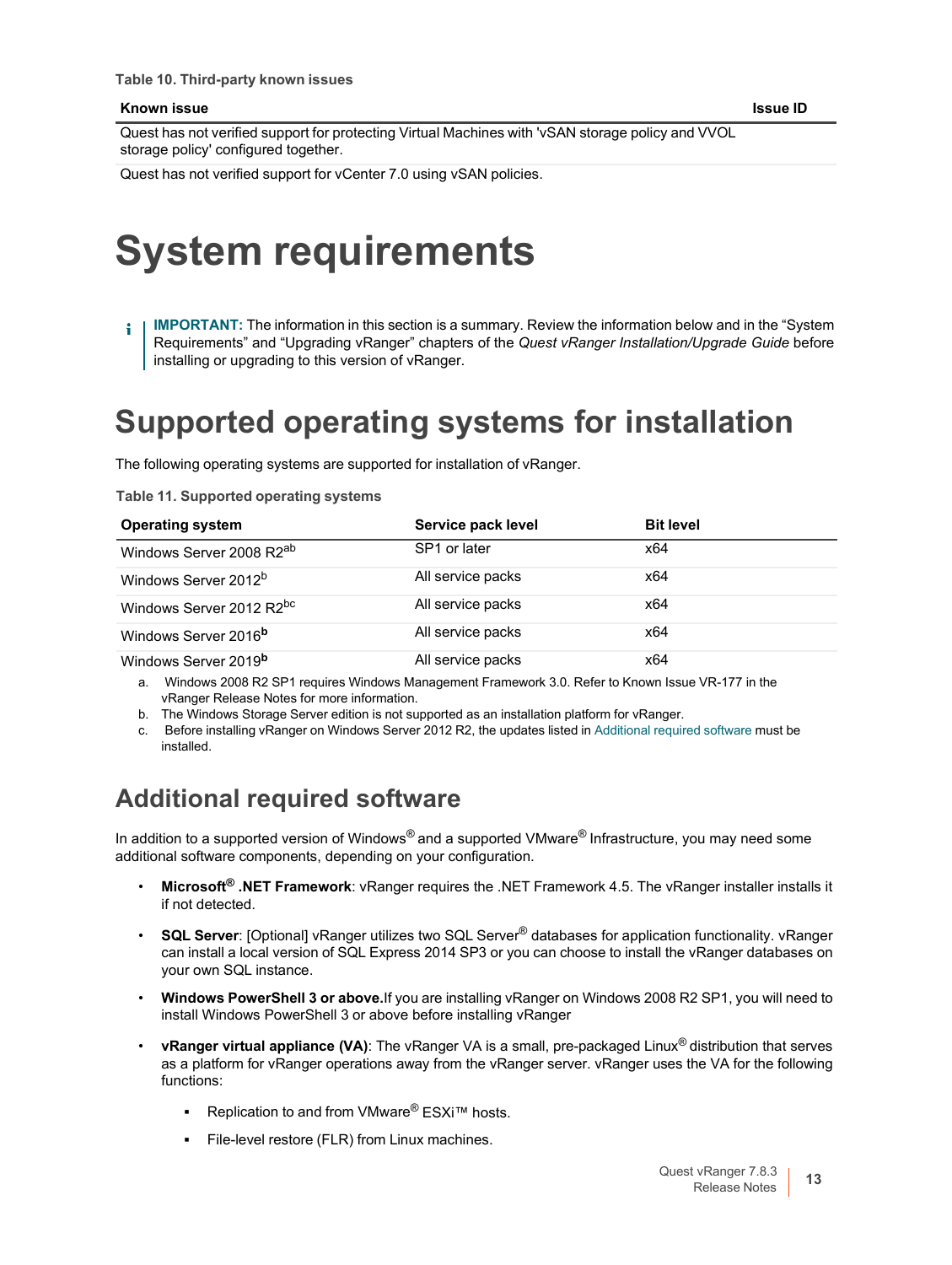- **▪** Optionally for backups and restores.
- **Updates for Windows Server 2012 R2**: Before installing vRanger on Windows Server 2012 R2, ensure that the Windows updates listed below are installed:
	- **▪** KB2939087
	- **▪** KB2975061
	- **▪** KB2919355
	- **▪** KB2999226

## **Minimum hardware requirements**

The minimum hardware requirements to run vRanger can vary widely based on several factors. Therefore, you should not do a large-scale implementation without first completing a scoping and sizing exercise.

### **vRanger: physical machine**

The following describes the hardware recommendations for the vRanger physical machine:

**Table 12. Requirements for a installing vRanger on a physical machine**

| <b>CPU</b> | Any combination equaling four cores of CPUs are recommended. Example one quad-core<br>CPU; two dual-core CPUs. |
|------------|----------------------------------------------------------------------------------------------------------------|
| RAM        | 4 GB RAM is required.                                                                                          |
| Storage    | At least 4 GB free hard disk space on the vRanger machine.                                                     |
| HBA        | For LAN-free, Quest recommends that you use two HBAs—one for read operations and one<br>for writing.           |

### **vRanger: virtual machine (VM)**

The following describes the hardware recommendations for using vRanger in a VM:

**Table 13. Requirements for a installing vRanger on a virtual machine**

| CPU     | Four vCPUs.                                                |
|---------|------------------------------------------------------------|
| RAM     | 4 GB RAM is recommended.                                   |
| Storage | At least 4 GB free hard disk space on the vRanger machine. |

### **Requirements for physical backup and restore**

When backing up from and restoring to a physical server, vRanger uses a client run on that server to perform backup and restore operations. To process the backup workload effectively, the physical server must meet the following requirements:

**Table 14. Requirements for physical backup and restore**

CPU Any combination equaling four cores of CPUs are recommended. Example one quad-core CPU; two dual-core CPUs.

RAM 2 GB RAM is required.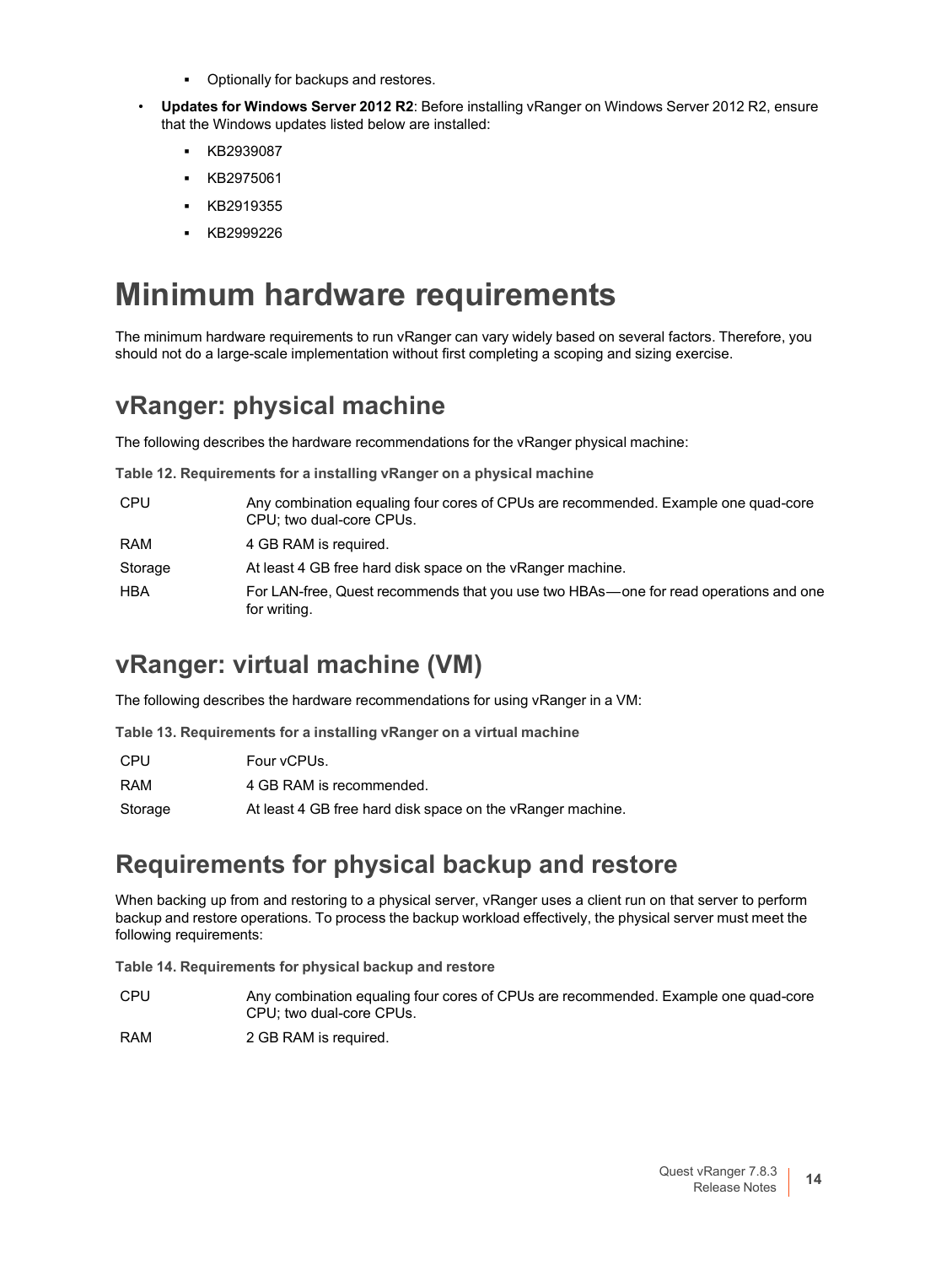## <span id="page-14-0"></span>**Product licensing**

The instructions for enabling a trial or purchased license are the same.

#### *To enable a license:*

- 1 Copy the file, **xxx-135-25746.asc**, that was attached to an email you received to an accessible location. In this step, *135-25746* represents your unique license number.
- 2 Click **Help Menu > License Information**.
- 3 From the **License Information** screen, click **Add New License.**
- 4 Navigate to the license file, select it, and click **Open.**

The lower portion of the License Information screen displays your license information.

5 Click **Save**, and then click **Exit**.

# <span id="page-14-1"></span>**Upgrade and installation instructions**

For information about installing and upgrading vRanger, see the *Quest vRanger Installation/Upgrade Guide*.

# <span id="page-14-2"></span>**More resources**

Additional information is available from the following:

- Online product [documentation](https://support.quest.com/)
- vRanger [community](https://www.quest.com/community/quest/vranger/)

# <span id="page-14-3"></span>**Globalization**

This section contains information about installing and operating this product in non-English configurations, such as those needed by customers outside of North America. This section does not replace the materials about supported platforms and configurations found elsewhere in the product documentation.

This release is Unicode-enabled and supports any character set. In this release, all product components should be configured to use the same or compatible character encodings and should be installed to use the same locale and regional options. This release is targeted to support operations in the following regions: North America, Western Europe and Latin America, Central and Eastern Europe, Far-East Asia, Japan.

This release has the following known capabilities or limitations:

- File Level Restore from a NetVault SmartDisk repository does not support Unicode.
- The product documentation and in-product help is available only in English.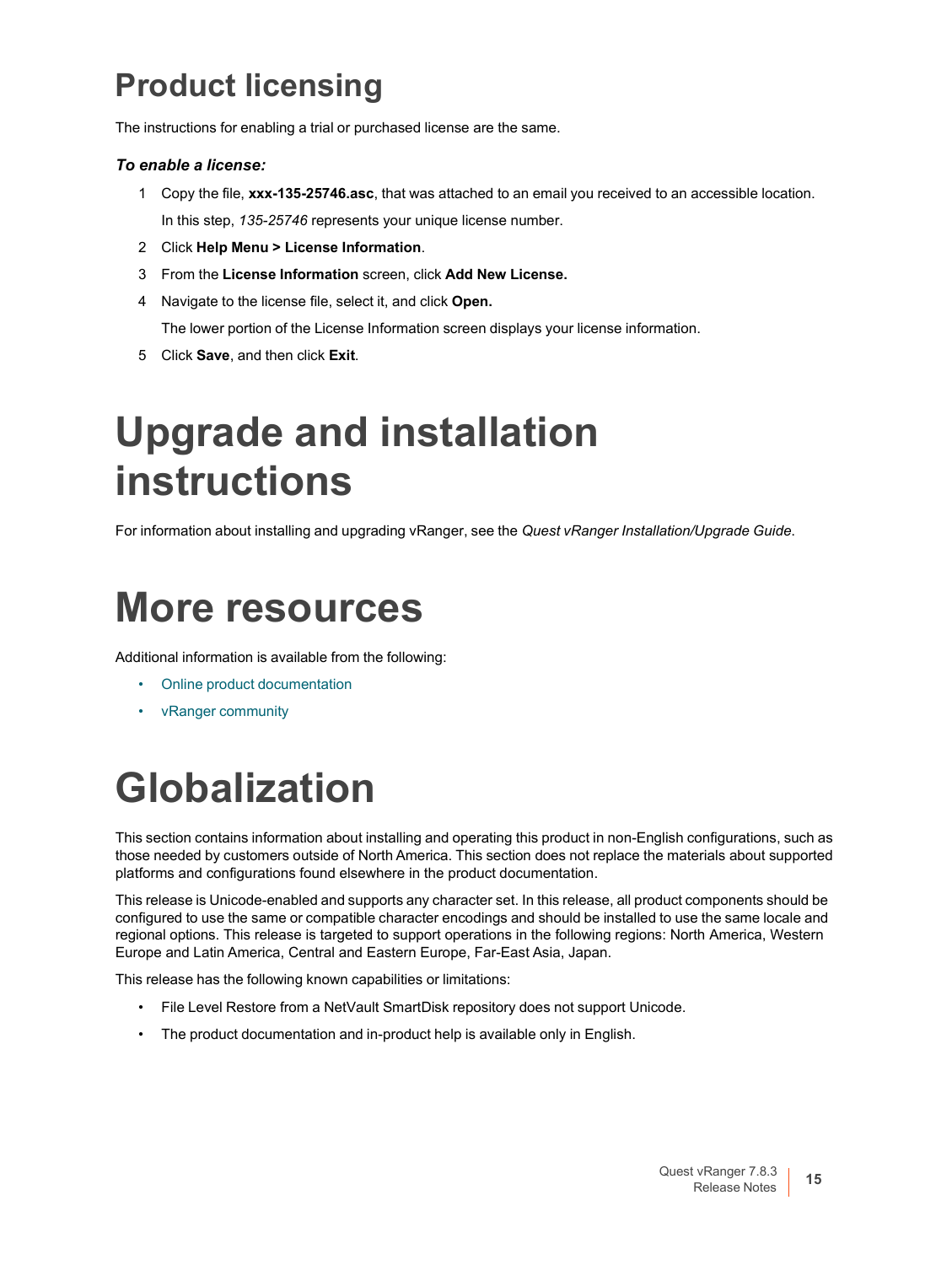# **About us**

# **We are more than just a name**

We are on a quest to make your information technology work harder for you. That is why we build communitydriven software solutions that help you spend less time on IT administration and more time on business innovation. We help you modernize your data center, get you to the cloud quicker and provide the expertise, security and accessibility you need to grow your data-driven business. Combined with Quest's invitation to the global community to be a part of its innovation, and our firm commitment to ensuring customer satisfaction, we continue to deliver solutions that have a real impact on our customers today and leave a legacy we are proud of. We are challenging the status quo by transforming into a new software company. And as your partner, we work tirelessly to make sure your information technology is designed for you and by you. This is our mission, and we are in this together. Welcome to a new Quest. You are invited to Join the Innovation™.

# **Our brand, our vision. Together.**

Our logo reflects our story: innovation, community and support. An important part of this story begins with the letter Q. It is a perfect circle, representing our commitment to technological precision and strength. The space in the Q itself symbolizes our need to add the missing piece—you—to the community, to the new Quest.

# **Contacting Quest**

For sales or other inquiries, visit <https://www.quest.com/company/contact-us.aspx> or call +1-949-754-8000.

# **Technical support resources**

Technical support is available to Quest customers with a valid maintenance contract and customers who have trial versions. You can access the Quest Support Portal at [https://support.quest.com.](https://support.quest.com/)

The Support Portal provides self-help tools you can use to solve problems quickly and independently, 24 hours a day, 365 days a year. The Support Portal enables you to:

- **•** Submit and manage a Service Request.
- **•** View Knowledge Base articles.
- **•** Sign up for product notifications.
- **•** Download software and technical documentation.
- **•** View how-to-videos.
- **•** Engage in community discussions.
- **•** Chat with support engineers online.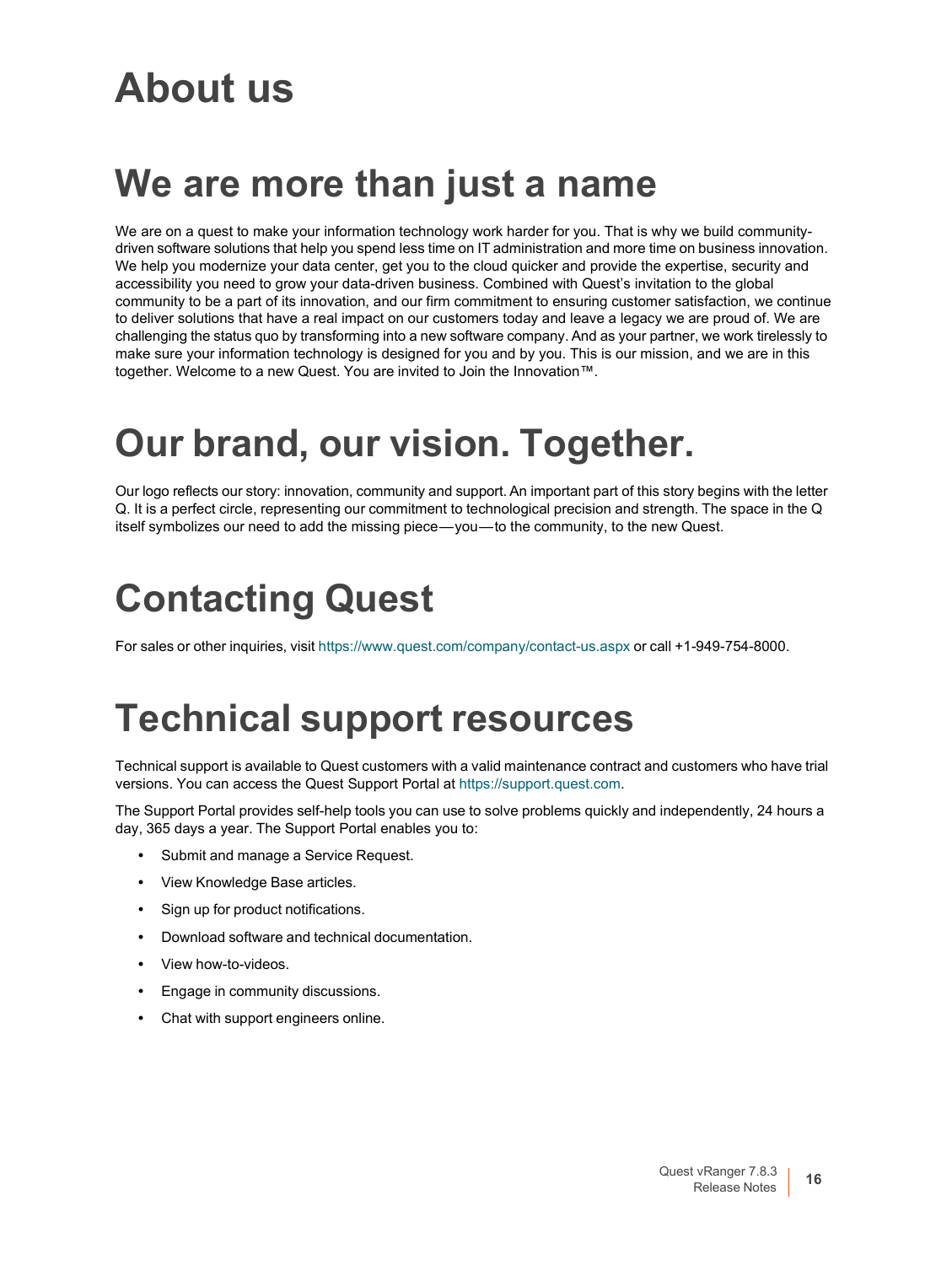# <span id="page-16-0"></span>**Third-party contributions**

This product contains the following third-party components. For third-party license information,and copies of third party licenses not reproduced below, go to [https://www.quest.com/legal/license-agreements.aspx.](https://www.quest.com/legal/license-agreements.aspx) Source code for components marked with an asterisk (\*) is available at [https://opensource.quest.com/.](https://opensource.quest.com/)

#### **Table 15. List of third-party contributions**

| Component                 | License or acknowledgment                                                                                             |
|---------------------------|-----------------------------------------------------------------------------------------------------------------------|
| acl 2.2.53*               | <b>GNU General Public License(GPL) 2.0</b>                                                                            |
| AlphaFS 1.5               | MIT                                                                                                                   |
| attr 2.4.47*              | GNU General Public License(GPL) 2.0                                                                                   |
| Autofac 2.3.2.632         | <b>MIT</b>                                                                                                            |
| AutoMapper 1.1.0.188      | <b>MIT</b>                                                                                                            |
| bash 4.4.18*              | <b>GNU General Public License (GPL) 3</b>                                                                             |
| binutils 2.26*            | <b>GNU Lesser General Public License(LGPL) 3</b>                                                                      |
| blfs-bootscripts 20180105 | Portions derived from the "Linux From Scratch" project.                                                               |
| bzip2 1.0.6               | Copyright 2010 Julian R Seward. All rights reserved.                                                                  |
| coreutils 8.3*            | MIT Kerberos 5.0                                                                                                      |
| cURL 7.60.0               | Copyright 1996 - 2008, Daniel Stenberg.                                                                               |
| cyrus-sasl 2.1.27         | This product includes software developed by Computing Services                                                        |
|                           | at Carnegie Mellon University (http://www.cmu.edu/computing/).                                                        |
|                           |                                                                                                                       |
|                           | Copyright (c) 1998-2003 Carnegie Mellon University. All rights reserved.                                              |
| dhcpcd 8.1.2              | Copyright 1992-2020 The FreeBSD Project. All rights reserved.                                                         |
|                           | License: FreeBSD 1992-2020                                                                                            |
| e2fsprogs 1.44*           | GNU General Public License(GPL) 2.0                                                                                   |
| eudev 3.2.5*              | <b>GNU General Public License(GPL) 2.0</b>                                                                            |
| file 5.33                 | Copyright 1995 Ian F. Darwin, Christos Zoulas, and others.                                                            |
| findutils 4.6.x*          | MIT Kerberos 5.0                                                                                                      |
| FUSE 3.1.1*               | <b>GNU General Public License(GPL) 2.0</b>                                                                            |
| gawk 4.2.1*               | Copyright © 2008 Free Software Foundation, Inc., 51 Franklin Street, Fifth<br>Floor, Boston, MA 02110-1301, USA       |
|                           |                                                                                                                       |
|                           | <b>GNU General Public License (GPL) 3</b>                                                                             |
| $\rm gcc$ 8.1 $^*$        | MIT Kerberos 5.0                                                                                                      |
| glib 2.56.1               | <b>GNU General Public License(GPL) 2.0</b>                                                                            |
| glibc $2.27$              | GNU Lesser General Public License(LGPL) 2.1                                                                           |
| gmp 6.1.2*                | <b>MIT Kerberos 5.0</b>                                                                                               |
| gnutls $3.6.2*$           | <b>GNU Lesser General Public License(LGPL) 2.1</b>                                                                    |
| Granados 2.0.0            | This product includes software developed by the Apache Software<br>Foundation (http://www.apache.org.).<br>Apache 1.1 |
| grep $3.1*$               | <b>GNU General Public License (GPL) 3</b>                                                                             |
| grub 2.02rc*              | <b>GNU General Public License (GPL) 3</b>                                                                             |
| gzip 1.9*                 | <b>GNU General Public License (GPL) 3</b>                                                                             |
| iana-etc 2.3              | Open Software License 3                                                                                               |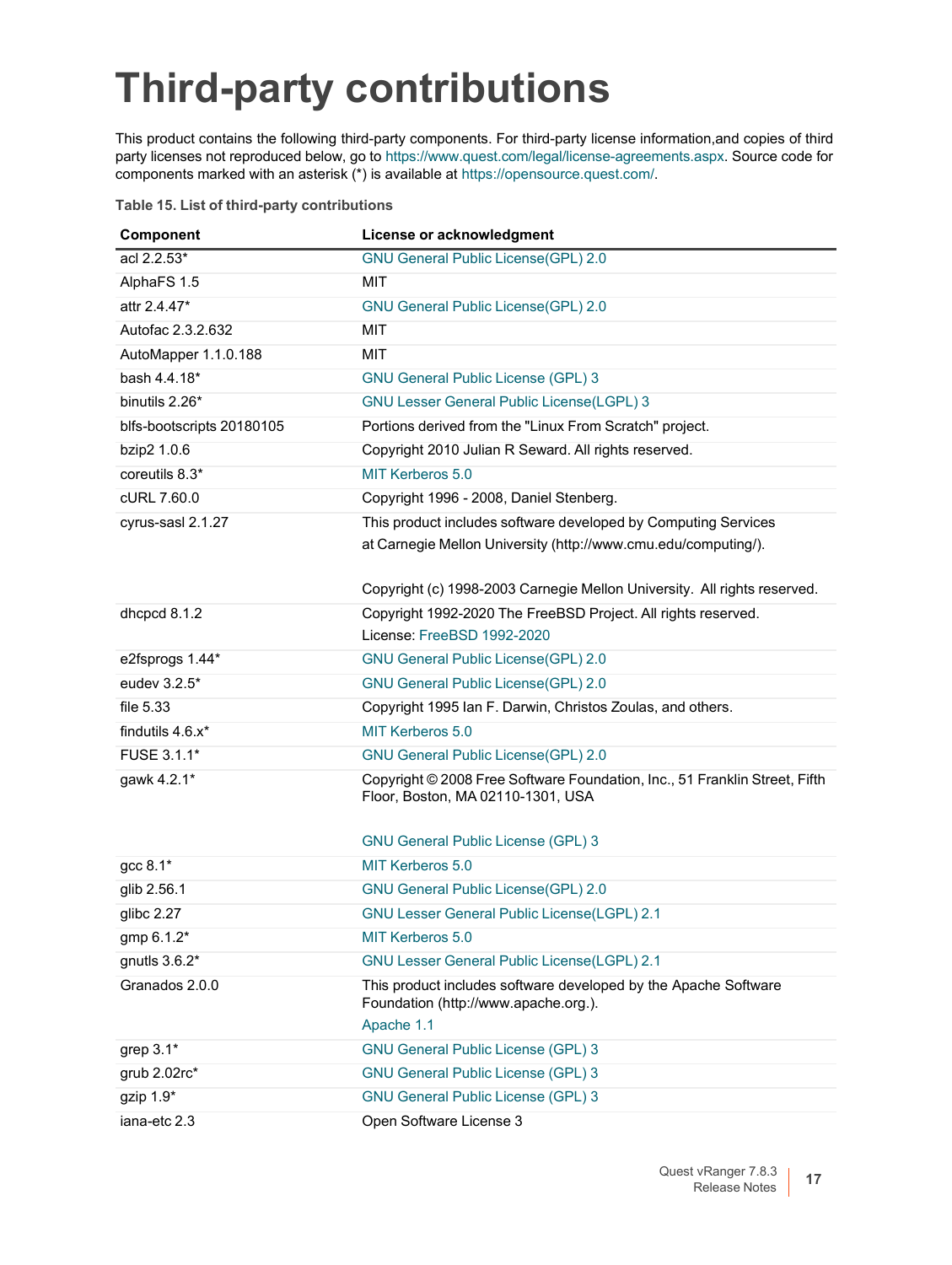#### **Table 15. List of third-party contributions**

| Component                                       | License or acknowledgment                                                                                                                                                                                                         |
|-------------------------------------------------|-----------------------------------------------------------------------------------------------------------------------------------------------------------------------------------------------------------------------------------|
| inetutils 1.9*                                  | <b>GNU General Public License (GPL) 3</b>                                                                                                                                                                                         |
| iperf 3.6                                       | Copyright 1999-2007, The Board of Trustees of the University of Illinois All<br><b>Rights Reserved</b>                                                                                                                            |
| iproute2 5.4.0*                                 | <b>GNU General Public License(GPL) 2.0</b>                                                                                                                                                                                        |
|                                                 | This component is not actually used by our application, but it is part of the<br>operating system on which our application runs.                                                                                                  |
| iscsitarget 1.4*                                | <b>GNU General Public License(GPL) 2.0</b>                                                                                                                                                                                        |
| jfsutils 1.1.15*                                | MIT Kerberos 5.0                                                                                                                                                                                                                  |
| jsoncpp .0.6.0-rc                               | <b>MIT</b>                                                                                                                                                                                                                        |
| kmod 25*                                        | <b>GNU Lesser General Public License(LGPL) 2.1</b>                                                                                                                                                                                |
| krb5 1.16.1                                     | <b>MIT Kerberos 5.0</b>                                                                                                                                                                                                           |
| less $530*$                                     | <b>GNU General Public License (GPL) 3</b>                                                                                                                                                                                         |
| Ifs-bootscripts 20170626                        | Copyright 1999-2016 Gerard Beekmans                                                                                                                                                                                               |
|                                                 | License: MIT LFS-Bootscripts 7.9                                                                                                                                                                                                  |
| libcap 2.25                                     | <b>GNU General Public License(GPL) 2.0</b>                                                                                                                                                                                        |
| libdnet 1.12                                    | Copyright 2000-2006 Dug Song All rights reserved, all wrongs reversed.                                                                                                                                                            |
| libevent 2.1.8                                  | (3-clause) BSD license 1.0                                                                                                                                                                                                        |
|                                                 | Copyright 2002-2008 Xiph.org Foundation                                                                                                                                                                                           |
|                                                 | Copyright 2002-2008 Jean-Marc Valin                                                                                                                                                                                               |
|                                                 | Copyright 2005-2007Analog Devices Inc.                                                                                                                                                                                            |
|                                                 | Copyright 2005-2008Commonwealth Scientific and Industrial Research                                                                                                                                                                |
|                                                 | Organisation (CSIRO)                                                                                                                                                                                                              |
|                                                 | Copyright 1993, 2002, 2006 David Rowe                                                                                                                                                                                             |
|                                                 | Copyright 2003 EpicGames                                                                                                                                                                                                          |
|                                                 | Copyright 1992-1994Jutta Degener, Carsten Bormann                                                                                                                                                                                 |
| libffi 3.2.1                                    | <b>BSD-style license N/A</b>                                                                                                                                                                                                      |
|                                                 | Copyright (c) 2008-2013, Ruby FFI project contributors                                                                                                                                                                            |
|                                                 | All rights reserved.                                                                                                                                                                                                              |
| libnfsidmap 0.26                                | Portions copyright 2004 University of Michigan, Marious Aamodt Eriksen,<br>and J. Bruce Fields                                                                                                                                    |
| libnl $3.4*$                                    | <b>GNU Lesser General Public License(LGPL) 2.1</b>                                                                                                                                                                                |
| libtasn1 4.13*                                  | <b>GNU Lesser General Public License(LGPL) 2.1</b>                                                                                                                                                                                |
| libtirpc 1.0.3                                  | BSD 3-Clause License N/A                                                                                                                                                                                                          |
| libxml2 2.9.8                                   | MIT N/A                                                                                                                                                                                                                           |
| Linux 4.16.8*                                   | <b>GNU General Public License(GPL) 2.0</b>                                                                                                                                                                                        |
| lvm2 2.02.177*                                  | <b>GNU General Public License(GPL) 2.0</b>                                                                                                                                                                                        |
| Microsoft Composite UI Application<br>Block 1.0 | Contains software or other content adapted from Smart Client -<br>Composite UI Application Block, 2005 Microsoft Corporation. All rights<br>reserved.                                                                             |
| Microsoft Enterprise Library 3.1<br>(May 2007)  | Contains software or other content adapted from Microsoft patterns &<br>practices ObjectBuilder, © 2006 Microsoft Corporation. All rights reserved.<br>Microsoft patterns & practices License for Enterprise Library 3.1 May 2007 |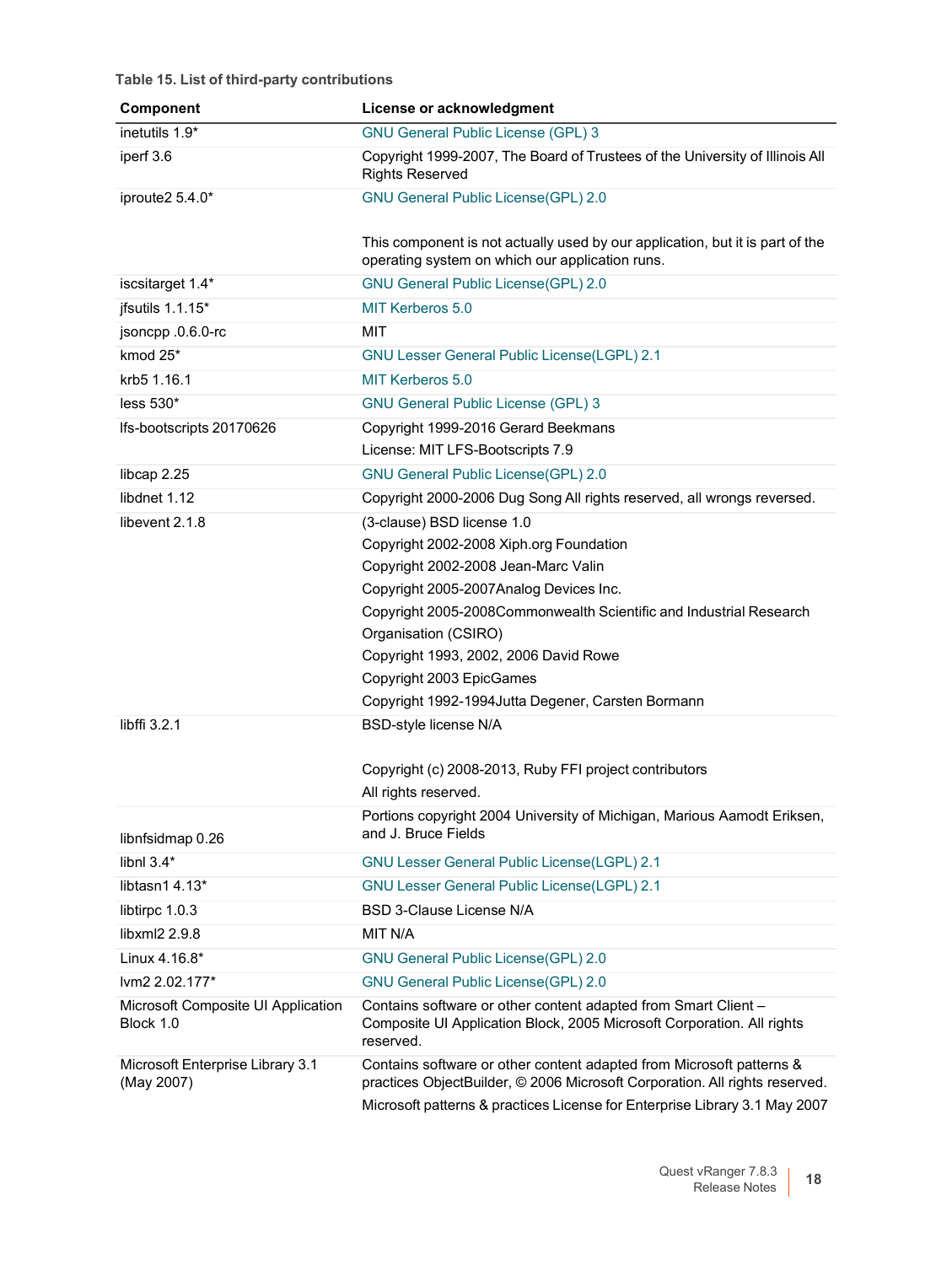**Table 15. List of third-party contributions**

| Component                                         | License or acknowledgment                                                                                                                                     |
|---------------------------------------------------|---------------------------------------------------------------------------------------------------------------------------------------------------------------|
| Microsoft Reactive Extensions for<br>.NET 2.1     | Apache 2.0                                                                                                                                                    |
| Microsoft Volume Shadow Copy<br>sample client 3.0 | Portions utilize Microsoft Windows Media Technologies. Copyright © 2006<br>Microsoft Corporation. All Rights Reserved.                                        |
| mpfr 3.1.3*                                       | <b>GNU Lesser General Public License(LGPL) 3</b>                                                                                                              |
| ncurses 6.1.20180728                              | ncurses 5.7                                                                                                                                                   |
| nettle 3.4                                        | <b>GNU Lesser General Public License(LGPL) 2.1</b>                                                                                                            |
| net-tools 2.0*                                    | <b>GNU General Public License(GPL) 2.0</b>                                                                                                                    |
| Newtonsoft.Json.dll 5.0                           | MIT N/A                                                                                                                                                       |
| nfs-utils 2.3.2*                                  | <b>GNU General Public License(GPL) 2.0</b>                                                                                                                    |
| ntfs-3g 2017.3.23*                                | <b>GNU Lesser General Public License(LGPL) 2.1</b>                                                                                                            |
| nvi 1.79                                          | This product includes software developed by the University of California,<br>Berkeley and its contributors.                                                   |
| OpenBSD Unknown                                   | BSD Simple N/A;                                                                                                                                               |
|                                                   | http://www.openbsd.org/policy.html                                                                                                                            |
| openIdap 2.4.46                                   | Copyright 1999-2003 The OpenLDAP Foundation, Redwood City,<br>California, USA. All Rights Reserved.                                                           |
|                                                   | License: OpenLDAP 2.8                                                                                                                                         |
|                                                   | <b>BSD-style license N/A</b>                                                                                                                                  |
| OpenSSH 7.7                                       |                                                                                                                                                               |
|                                                   | This product includes software developed by the OpenSSL Project for use                                                                                       |
| OpenSSL 1.0.2t                                    | in the OpenSSL Toolkit. (http://www.openssl.org/)                                                                                                             |
|                                                   | License: Apache 2.0                                                                                                                                           |
|                                                   | Copyright 1998-2018 The OpenSSL Project. All rights reserved                                                                                                  |
| open-vm-tools 10.3.0*                             | <b>GNU General Public License(GPL) 2.0</b>                                                                                                                    |
| <b>PCRE 8.42</b>                                  | Copyright 1979, 1980, 1983, 1986, 1988, 1989, 1991, 1992, 1993, 1994                                                                                          |
|                                                   | The Regents of the University of California. All rights reserved.                                                                                             |
|                                                   | License: BSD 4.4                                                                                                                                              |
| Perl 5.28                                         | Artistic License 1.0                                                                                                                                          |
| portmap 6                                         | <b>BSD-style license N/A</b>                                                                                                                                  |
| procps-ng 3.3.15*                                 | <b>GNU Library General Public License 2.0</b>                                                                                                                 |
| readline 6.3*                                     | <b>GNU General Public License (GPL) 3</b>                                                                                                                     |
| rpcbind 0.2.4                                     | <b>BSD-style license N/A</b>                                                                                                                                  |
| Samba 4.12.3*                                     | <b>GNU General Public License (GPL) 3</b>                                                                                                                     |
| sed 4.5*                                          | <b>GNU General Public License (GPL) 3</b>                                                                                                                     |
|                                                   | <b>BSD-style license N/A</b>                                                                                                                                  |
| shadow 4.6*                                       |                                                                                                                                                               |
| SharpZipLib 0.86.0.518                            | SharpZipLib License N/A                                                                                                                                       |
| strace 4.24                                       | Copyright 1979, 1980, 1983, 1986, 1988, 1989, 1991, 1992, 1993, 1994<br>The Regents of the University of California. All rights reserved.<br>License: BSD 4.4 |
| sysklogd 1.5*                                     | <b>GNU General Public License(GPL) 2.0</b>                                                                                                                    |
| SysVinit 2.9*                                     | <b>GNU General Public License(GPL) 2.0</b>                                                                                                                    |
|                                                   |                                                                                                                                                               |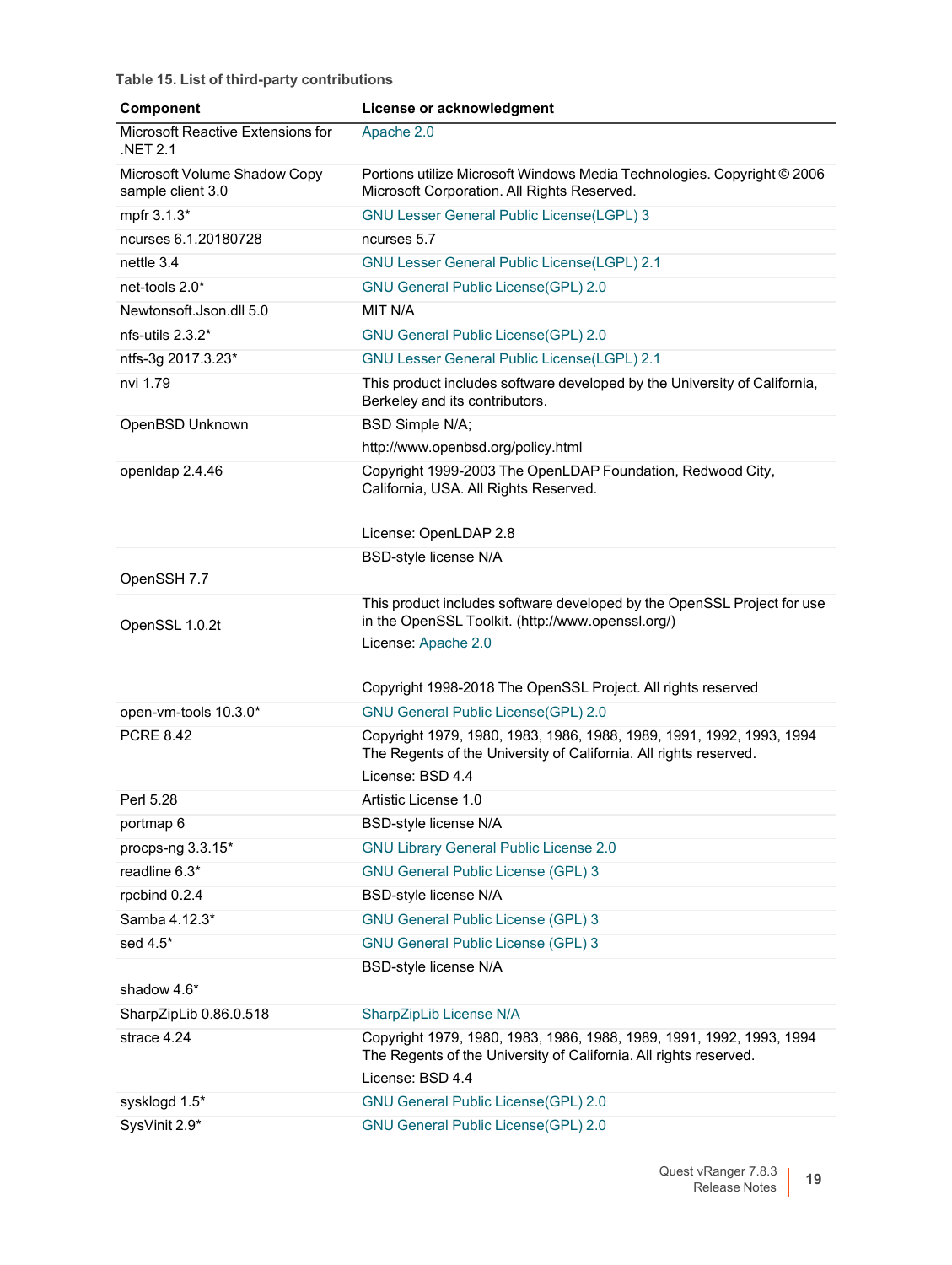**Table 15. List of third-party contributions**

| <b>Component</b>                                   | License or acknowledgment                                                                   |
|----------------------------------------------------|---------------------------------------------------------------------------------------------|
| tar $1.3^*$                                        | <b>GNU General Public License (GPL) 3</b>                                                   |
| tcp_wrappers 7.6                                   | Copyright 1995 by Wietse Venema. All rights reserved.                                       |
| Tiny $X$ ml 2.5.3                                  | This product contains portions of the PAWN scripting software (formerly<br>known as SMALL). |
| udev 151                                           | <b>GNU General Public License (GPL) 2.0</b>                                                 |
| util-linux $2.32*$                                 | <b>GNU General Public License (GPL) 2.0</b>                                                 |
| vim $8.1.0231*$                                    | VIM 7.2                                                                                     |
| which $2.21*$                                      | <b>GNU General Public License (GPL) 3</b>                                                   |
| Windows Installer XML toolset (aka<br>$WIX$ ) 3.7* | Microsoft Reciprocal License (MS-RL)                                                        |
| xz 5.2.4*                                          | XZ 2017                                                                                     |
| zlib 1.2.11                                        | Portions copyright 1995-2012 Jean-loup Gailly and Mark Adler<br>License: zlib 1.2.7         |

## <span id="page-19-0"></span>**Apache 1.1**

The Apache Software License, Version 1.1

Copyright © 2000 The Apache Software Foundation. All rights reserved.

Redistribution and use in source and binary forms, with or without modification, are permitted provided that the following conditions are met:

1. Redistributions of source code must retain the above copyright notice, this list of conditions and the following disclaimer.

2. Redistributions in binary form must reproduce the above copyright notice, this list of conditions and the following disclaimer in the documentation and/or other materials provided with the distribution.

3. The end-user documentation included with the redistribution, if any, must include the following acknowledgment:

"This product includes software developed by the Apache Software Foundation [\(http://www.apache.org/\)."](http://www.apache.org/))

Alternately, this acknowledgment may appear in the software itself, if and wherever such third-party acknowledgments normally appear.

4. The names "Apache" and "Apache Software Foundation" must not be used to endorse or promote products derived from this software without prior written permission. For written permission, please contact [apache@apache.org.](mailto:apache@apache.org)

5. Products derived from this software may not be called "Apache", nor may "Apache" appear in their name, without prior written permission of the Apache Software Foundation.

THIS SOFTWARE IS PROVIDED ``AS IS'' AND ANY EXPRESSED OR IMPLIED WARRANTIES, INCLUDING, BUT NOT LIMITED TO, THE IMPLIED WARRANTIES OF MERCHANTABILITY AND FITNESS FOR A PARTICULAR PURPOSE ARE DISCLAIMED. IN NO EVENT SHALL THE APACHE SOFTWARE FOUNDATION OR ITS CONTRIBUTORS BE LIABLE FOR ANY DIRECT, INDIRECT, INCIDENTAL, SPECIAL, EXEMPLARY, OR CONSEQUENTIAL DAMAGES (INCLUDING, BUT NOT LIMITED TO, PROCUREMENT OF SUBSTITUTE GOODS OR SERVICES; LOSS OF USE, DATA, OR PROFITS; OR BUSINESS INTERRUPTION) HOWEVER CAUSED AND ON ANY THEORY OF LIABILITY, WHETHER IN CONTRACT, STRICT LIABILITY, OR TORT (INCLUDING NEGLIGENCE OR OTHERWISE) ARISING IN ANY WAY OUT OF THE USE OF THIS SOFTWARE, EVEN IF ADVISED OF THE POSSIBILITY OF SUCH DAMAGE.

====================================================================

This software consists of voluntary contributions made by many individuals on behalf of the Apache Software Foundation. For more information on the Apache Software Foundation, please see [<http://www.apache.org/>.](http://www.apache.org/)

Portions of this software are based upon public domain software originally written at the National Center for Supercomputing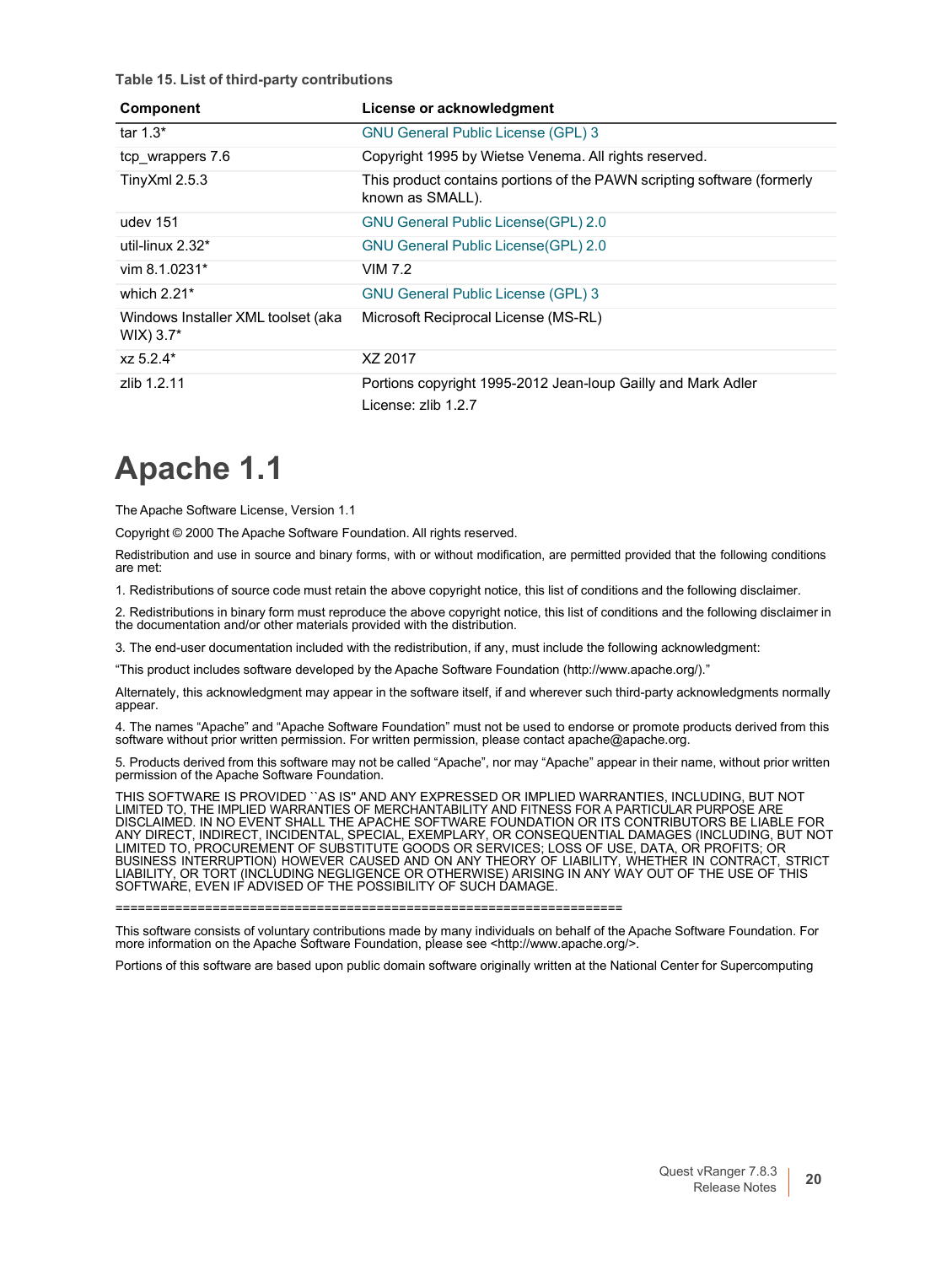Applications, University of Illinois, Urbana-Champaign.

### <span id="page-20-0"></span>**Apache 2.0**

Apache License

Version 2.0, January 2004

<http://www.apache.org/licenses/>

#### TERMS AND CONDITIONS FOR USE, REPRODUCTION, AND DISTRIBUTION

1. Definitions.

"License" shall mean the terms and conditions for use, reproduction, and distribution as defined by Sections 1 through 9 of this document.

"Licensor" shall mean the copyright owner or entity authorized by the copyright owner that is granting the License.

"Legal Entity" shall mean the union of the acting entity and all other entities that control, are controlled by, or are under common control with that entity. For the purposes of this definition, "control" means (i) the po or management of such entity, whether by contract or otherwise, or (ii) ownership of fifty percent (50%) or more of the outstanding shares, or (iii) beneficial ownership of such entity.

"You" (or "Your") shall mean an individual or Legal Entity exercising permissions granted by this License.

"Source" form shall mean the preferred form for making modifications, including but not limited to software source code, documentation source, and configuration files.

"Object" form shall mean any form resulting from mechanical transformation or translation of a Source form, including but not limited to compiled object code, generated documentation, and conversions to other media types.

"Work" shall mean the work of authorship, whether in Source or Object form, made available under the License, as indicated by<br>a copyright notice that is included in or attached to the work (an example is provided in the Ap

"Derivative Works" shall mean any work, whether in Source or Object form, that is based on (or derived from) the Work and for which the editorial revisions, annotations, elaborations, or other modifications represent, as a whole, an original work of authorship. For the purposes of this License, Derivative Works shall not include works that remain separable from, or merely link (or bind by name) to the interfaces of, the Work and Derivative Works thereof.

"Contribution" shall mean any work of authorship, including the original version of the Work and any modifications or additions to that Work or Derivative Works thereof, that is intentionally submitted to Licensor for inclusion in the Work by the copyright owner<br>or by an individual or Legal Entity authorized to submit on behalf of the copyright owner. "submitted" means any form of electronic, verbal, or written communication sent to the Licensor or its representatives, including but not limited to communication on electronic mailing lists, source code control systems, and issue tracking systems that are managed by, or on behalf of, the Licensor for the purpose of discussing and improving the Work, but excluding communication that is conspicuously marked or otherwise designated in writing by the copyright owner as "Not a Contribution."

"Contributor" shall mean Licensor and any individual or Legal Entity on behalf of whom a Contribution has been received by Licensor and subsequently incorporated within the Work.

2. Grant of Copyright License. Subject to the terms and conditions of this License, each Contributor hereby grants to You a perpetual, worldwide, non-exclusive, no-charge, royalty-free, irrevocable copyright license to reproduce, prepare Derivative<br>Works of, publicly display, publicly perform, sublicense, and distribute the Work and such Deriva form.

3. Grant of Patent License. Subject to the terms and conditions of this License, each Contributor hereby grants to You a perpetual, worldwide, non-exclusive, no-charge, royalty-free, irrevocable (except as stated in this section) patent license to make, have made, use, offer to sell, sell, import, and otherwise transfer the Work, where such license applies only to those patent claims<br>licensable by such Contributor that are necessarily infringed by their Contribution(s) alone o Contribution(s) with the Work to which such Contribution(s) was submitted. If You institute patent litigation against any entity<br>(including a cross-claim or counterclaim in a lawsuit) alleging that the Work or a Contributi constitutes direct or contributory patent infringement, then any patent licenses granted to You under this License for that Work shall terminate as of the date such litigation is filed.

4. Redistribution. You may reproduce and distribute copies of the Work or Derivative Works thereof in any medium, with or without modifications, and in Source or Object form, provided that You meet the following conditions:

(a) You must give any other recipients of the Work or Derivative Works a copy of this License; and

(b) You must cause any modified files to carry prominent notices stating that You changed the files; and

(c) You must retain, in the Source form of any Derivative Works that You distribute, all copyright, patent, trademark, and attribution notices from the Source form of the Work, excluding those notices that do not pertain to any part of the Derivative Works; and

(d) If the Work includes a "NOTICE" text file as part of its distribution, then any Derivative Works that You distribute must include<br>a readable copy of the attribution notices contained within such NOTICE file, excluding part of the Derivative Works, in at least one of the following places: within a NOTICE text file distributed as part of the Derivative<br>Works; within the Source form or documentation, if provided along with the Derivative W Derivative Works, if and wherever such third-party notices normally appear. The contents of the NOTICE file are for informational<br>purposes only and do not modify the License. You may add Your own attribution notices within be construed as modifying the License.

You may add Your own copyright statement to Your modifications and may provide additional or different license terms and conditions for use, reproduction, or distribution of Your modifications, or for any such Derivative Works as a whole, provided Your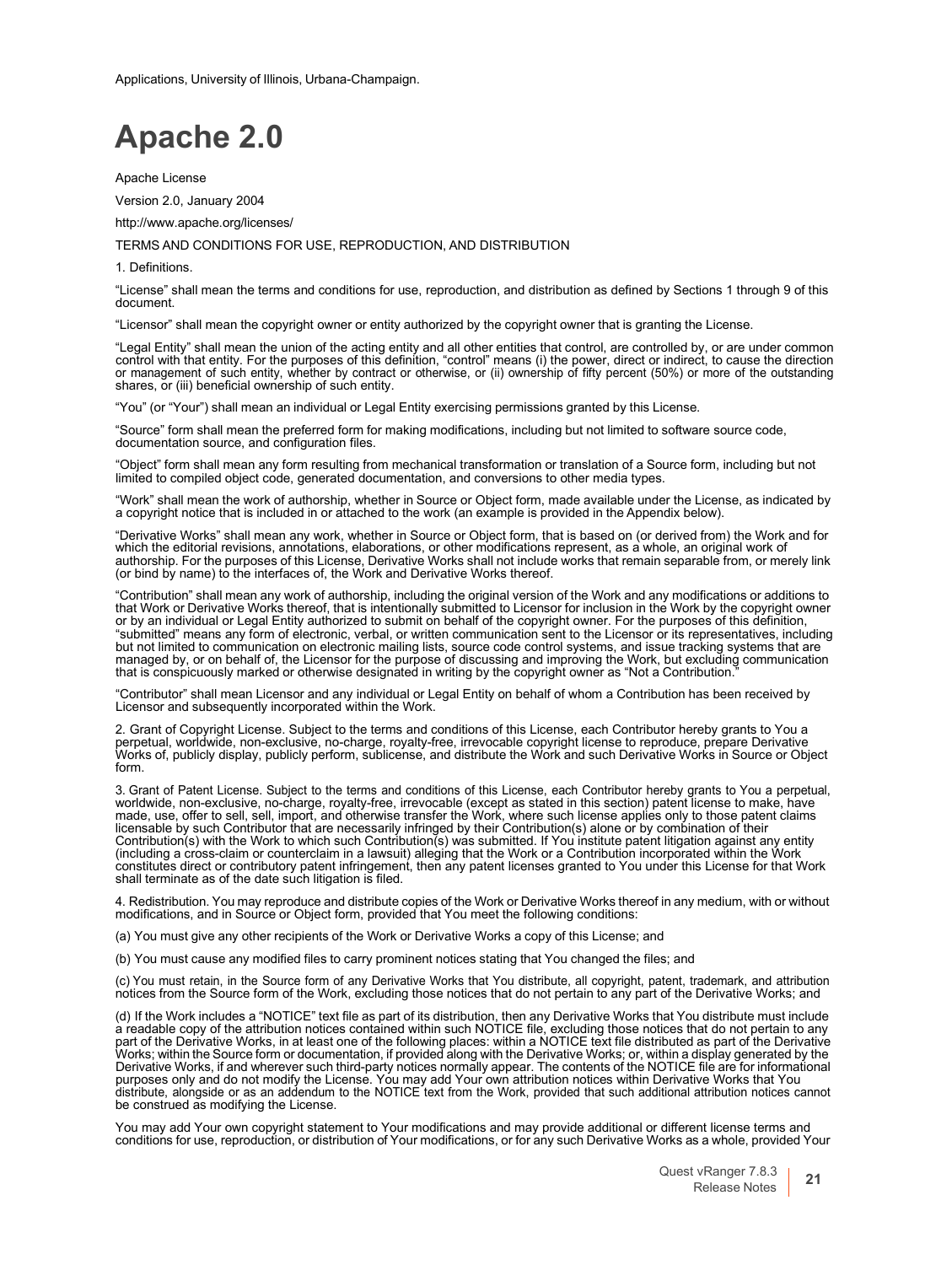use, reproduction, and distribution of the Work otherwise complies with the conditions stated in this License.

5. Submission of Contributions. Unless You explicitly state otherwise, any Contribution intentionally submitted for inclusion in the<br>Work by You to the Licensor shall be under the terms and conditions of this License, with Work by You to the Licensor shall be under the terms and conditions of this License, without any additional terms or conditions.<br>Notwithstanding the above, nothing herein shall supersede or modify the terms of any separate executed with Licensor regarding such Contributions.

6. Trademarks. This License does not grant permission to use the trade names, trademarks, service marks, or product names of the Licensor, except as required for reasonable and customary use in describing the origin of the Work and reproducing the content of the NOTICE file.

7. Disclaimer of Warranty. Unless required by applicable law or agreed to in writing, Licensor provides the Work (and each<br>Contributor provides its Contributions) on an "AS IS" BASIS, WITHOUT WARRANTIES OR CONDITIONS OF AN express or implied, including, without limitation, any warranties or conditions of TITLE, NON-INFRINGEMENT, MERCHANTABILITY, or FITNESS FOR A PARTICULAR PURPOSE. You are solely responsible for determining the appropriateness of using or redistributing the Work and assume any risks associated with Your exercise of permissions under this License.

8. Limitation of Liability. In no event and under no legal theory, whether in tort (including negligence), contract, or otherwise, unless<br>required by applicable law (such as deliberate and grossly negligent acts) or agreed to You for damages, including any direct, indirect, special, incidental, or consequential damages of any character arising as a<br>result of this License or out of the use or inability to use the Work (including but not limit stoppage, computer failure or malfunction, or any and all other commercial damages or losses), even if such Contributor has been advised of the possibility of such damages.

9. Accepting Warranty or Additional Liability. While redistributing the Work or Derivative Works thereof, You may choose to offer, and charge a fee for, acceptance of support, warranty, indemnity, or other liability obligations and/or rights consistent with this License. However, in accepting such obligations, You may act only on Your own behalf and on Your sole responsibility, not on<br>behalf of any other Contributor, and only if You agree to indemnify, defend, and hold each Contri incurred by, or claims asserted against, such Contributor by reason of your accepting any such warranty or additional liability.

### <span id="page-21-0"></span>**FreeBSD 1992-2020**

Copyright 1992-2020 The FreeBSD Project. All rights reserved.

Redistribution and use in source and binary forms, with or without modification, are permitted provided that the following conditions are met:

Redistributions of source code must retain the above copyright notice, this list of conditions and the following disclaimer.

Redistributions in binary form must reproduce the above copyright notice, this list of conditions and the following disclaimer in the documentation and/or other materials provided with the distribution.

THIS SOFTWARE IS PROVIDED BY THE FREEBSD PROJECT ``AS IS" AND ANY EXPRESS OR IMPLIED WARRANTIES,<br>INCLUDING, BUT NOT LIMITED TO, THE IMPLIED WARRANTIES OF MERCHANTABILITY AND FITNESS FOR A<br>PARTICULAR PURPOSE ARE DISCLAIM LIABLE FOR ANY DIRECT, INDIRECT, INCIDENTAL, SPECIAL, EXEMPLARY, OR CONSEQUENTIAL DAMAGES<br>(INCLUDING, BUT NOT LIMITED TO, PROCUREMENT OF SUBSTITUTE GOODS OR SERVICES; LOSS OF USE, DATA, OR PROFITS; OR BUSINESS INTERRUPTION) HOWEVER CAUSED AND ON ANY THEORY OF LIABILITY, WHETHER IN CONTRACT, STRICT LIABILITY, OR TORT (INCLUDING NEGLIGENCE OR OTHERWISE) ARISING IN ANY WAY OUT OF THE USE OF THIS SOFTWARE, EVEN IF ADVISED OF THE POSSIBILITY OF SUCH DAMAGE.

The views and conclusions contained in the software and documentation are those of the authors and should not be interpreted as representing official policies, either expressed or implied, of the FreeBSD Project.

### **GNU Library General License 2**

GNU GENERAL PUBLIC LICENSE

Version 2, June 1991

Copyright © 1989, 1991 Free Software Foundation, Inc., 51 Franklin Street, Fifth Floor, Boston, MA 02110-1301 USA

Everyone is permitted to copy and distribute verbatim copies of this license document, but changing it is not allowed.

#### Preamble

The licenses for most software are designed to take away your freedom to share and change it. By contrast, the GNU General<br>Public License is intended to guarantee your freedom to share and change free software--to make sur its users. This General Public License applies to most of the Free Software Foundation's software and to any other program whose authors commit to using it. (Some other Free Software Foundation software is covered by the GNU Lesser General Public License instead.) You can apply it to your programs, too.

When we speak of free software, we are referring to freedom, not price. Our General Public Licenses are designed to make sure that you have the freedom to distribute copies of free software (and charge for this service if

To protect your rights, we need to make restrictions that forbid anyone to deny you these rights or to ask you to surrender the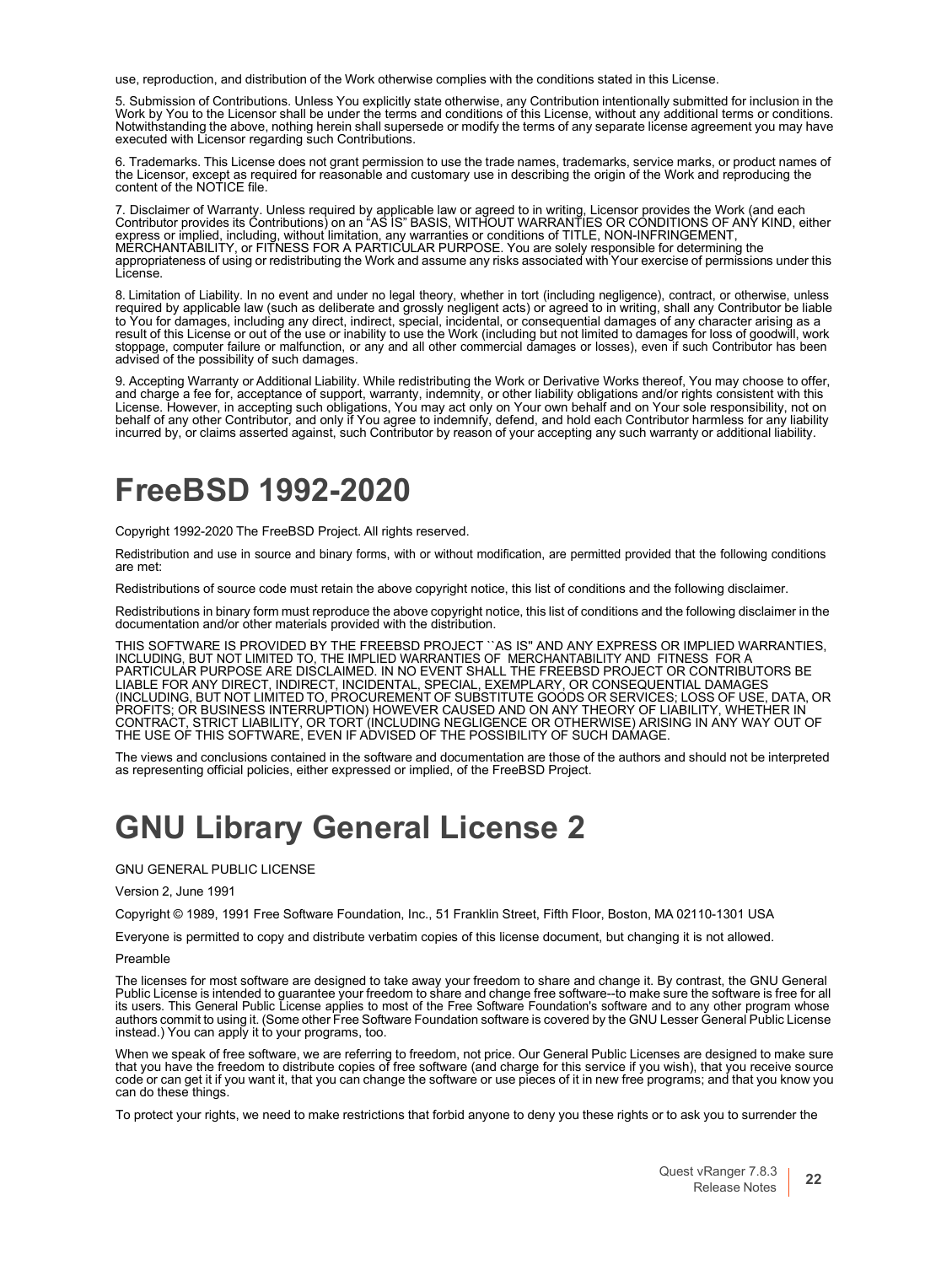rights. These restrictions translate to certain responsibilities for you if you distribute copies of the software, or if you modify it.

For example, if you distribute copies of such a program, whether gratis or for a fee, you must give the recipients all the rights that you have. You must make sure that they, too, receive or can get the source code. And you must show them these terms so they know their rights.

We protect your rights with two steps: (1) copyright the software, and (2) offer you this license which gives you legal permission to copy, distribute and/or modify the software.

Also, for each author's protection and ours, we want to make certain that everyone understands that there is no warranty for this free software. If the software is modified by someone else and passed on, we want its recipients to know that what they have is not the original, so that any problems introduced by others will not reflect on the original authors' reputations.

Finally, any free program is threatened constantly by software patents. We wish to avoid the danger that redistributors of a free program will individually obtain patent licenses, in effect making the program proprietary. To prevent this, we have made it clear that any patent must be licensed for everyone's free use or not licensed at all.

The precise terms and conditions for copying, distribution and modification follow.

GNU GENERAL PUBLIC LICENSE

#### TERMS AND CONDITIONS FOR COPYING, DISTRIBUTION AND MODIFICATION

0. This License applies to any program or other work which contains a notice placed by the copyright holder saying it may be<br>distributed under the terms of this General Public License. The "Program", below, refers to any s based on the Program" means either the Program or any derivative work under copyright law: that is to say, a work containing the<br>Program or a portion of it, either verbatim or with modifications and/or translated into anot is included without limitation in the term "modification".) Each licensee is addressed as "you".

Activities other than copying, distribution and modification are not covered by this License; they are outside its scope. The act of running the Program is not restricted, and the output from the Program is covered only if its contents constitute a work based on the Program (independent of having been made by running the Program). Whether that is true depends on what the Program does.

1. You may copy and distribute verbatim copies of the Program's source code as you receive it, in any medium, provided that you conspicuously and appropriately publish on each copy an appropriate copyright notice and disclaimer of warranty; keep intact all<br>the notices that refer to this License and to the absence of any warranty; and give any other this License along with the Program.

You may charge a fee for the physical act of transferring a copy, and you may at your option offer warranty protection in exchange for a fee.

2. You may modify your copy or copies of the Program or any portion of it, thus forming a work based on the Program, and copy<br>and distribute such modifications or work under the terms of Section 1 above, provided that you

a) You must cause the modified files to carry prominent notices stating that you changed the files and the date of any change.

b) You must cause any work that you distribute or publish, that in whole or in part contains or is derived from the Program or any<br>part thereof, to be licensed as a whole at no charge to all third parties under the terms o

c) If the modified program normally reads commands interactively when run, you must cause it, when started running for such interactive use in the most ordinary way, to print or display an announcement including an appropriate copyright notice and a<br>notice that there is no warranty (or else, saying that you provide a warranty) and that users ma these conditions, and telling the user how to view a copy of this License. (Exception: if the Program itself is interactive but does<br>not normally print such an announcement, your work based on the Program is not required t

These requirements apply to the modified work as a whole. If identifiable sections of that work are not derived from the Program, and can be reasonably considered independent and separate works in themselves, then this License, and its terms, do not apply<br>to those sections when you distribute them as separate works. But when you distribute the same s licensees extend to the entire whole, and thus to each and every part regardless of who wrote it.

Thus, it is not the intent of this section to claim rights or contest your rights to work written entirely by you; rather, the intent is to exercise the right to control the distribution of derivative or collective works based on the Program.

In addition, mere aggregation of another work not based on the Program with the Program (or with a work based on the Program) on a volume of a storage or distribution medium does not bring the other work under the scope of

3. You may copy and distribute the Program (or a work based on it, under Section 2) in object code or executable form under the terms of Sections 1 and 2 above provided that you also do one of the following:

a) Accompany it with the complete corresponding machine-readable source code, which must be distributed under the terms of Sections 1 and 2 above on a medium customarily used for software interchange; or,

b) Accompany it with a written offer, valid for at least three years, to give any third party, for a charge no more than your cost of physically performing source distribution, a complete machine-readable copy of the corresponding source code, to be distributed under the terms of Sections 1 and 2 above on a medium customarily used for software interchange; or,

c) Accompany it with the information you received as to the offer to distribute corresponding source code. (This alternative is allowed only for noncommercial distribution and only if you received the program in object code or executable form with such an offer, in accord with Subsection <sup>b</sup> above.)

The source code for a work means the preferred form of the work for making modifications to it. For an executable work, complete<br>source code means all the source code for all modules it contains, plus any associated interf used to control compilation and installation of the executable. However, as a special exception, the source code distributed need not include anything that is normally distributed (in either source or binary form) with the major components (compiler, kernel, and so on) of the operating system on which the executable runs, unless that component itself

If distribution of executable or object code is made by offering access to copy from a designated place, then offering equivalent access to copy the source code from the same place counts as distribution of the source code, even though third parties are not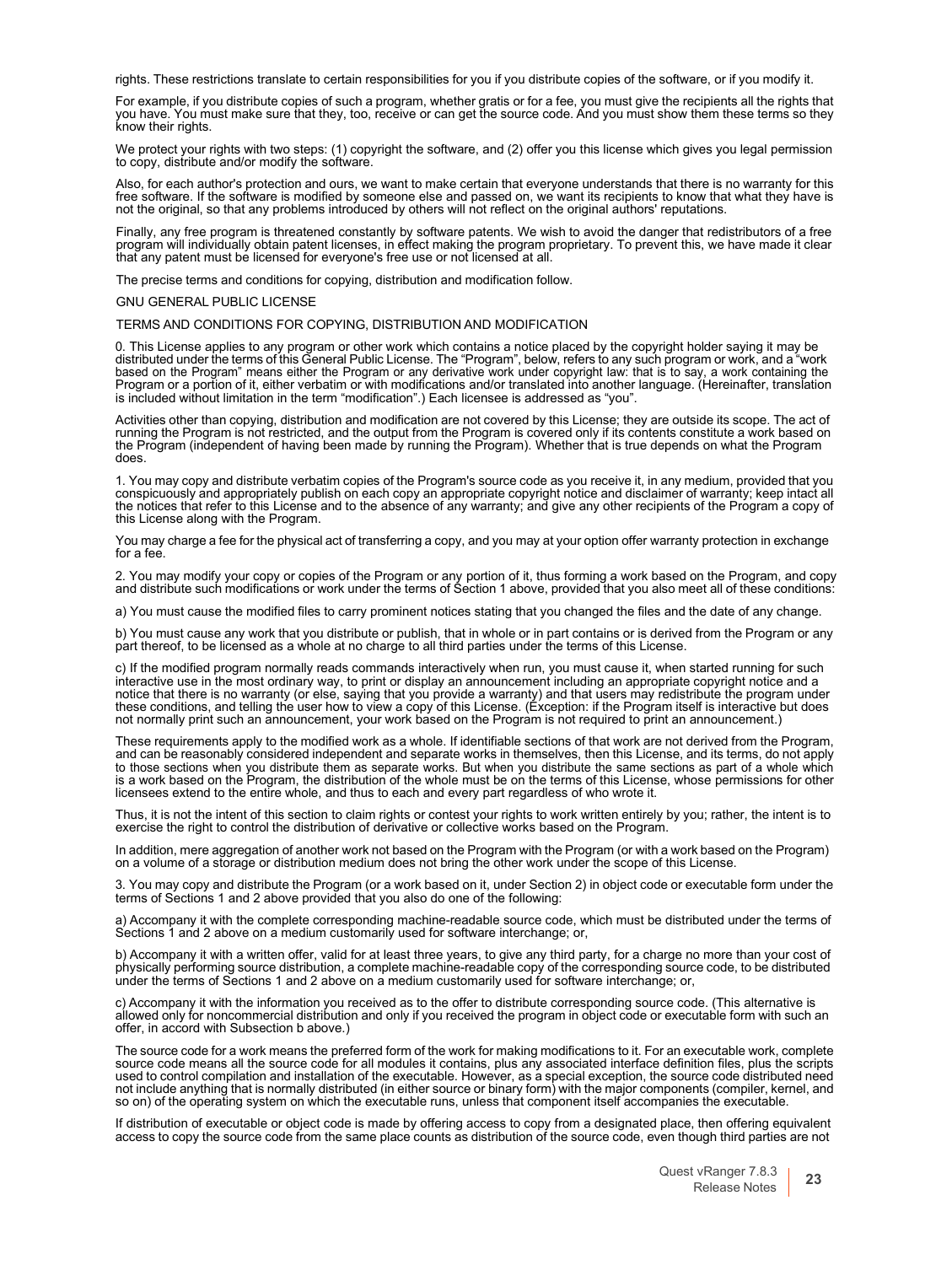compelled to copy the source along with the object code.

4. You may not copy, modify, sublicense, or distribute the Program except as expressly provided under this License. Any attempt otherwise to copy, modify, sublicense or distribute the Program is void, and will automatically terminate your rights under this License. However, parties who have received copies, or rights, from you under this License will not have their licenses terminated so long as such parties remain in full compliance.

5. You are not required to accept this License, since you have not signed it. However, nothing else grants you permission to modify<br>or distribute the Program or its derivative works. These actions are prohibited by law if so, and all its terms and conditions for copying, distributing or modifying the Program or works based on it.

6. Each time you redistribute the Program (or any work based on the Program), the recipient automatically receives a license from<br>the original licensor to copy, distribute or modify the Program subject to these terms and c further restrictions on the recipients' exercise of the rights granted herein. You are not responsible for enforcing compliance by third parties to this License.

7. If, as a consequence of a court judgment or allegation of patent infringement or for any other reason (not limited to patent issues), conditions are imposed on you (whether by court order, agreement or otherwise) that contradict the conditions of this<br>License, they do not excuse you from the conditions of this License. If you cannot distribute s obligations under this License and any other pertinent obligations, then as a consequence you may not distribute the Program at<br>all. For example, if a patent license would not permit royalty-free redistribution of the Prog directly or indirectly through you, then the only way you could satisfy both it and this License would be to refrain entirely from distribution of the Program.

If any portion of this section is held invalid or unenforceable under any particular circumstance, the balance of the section is intended to apply and the section as a whole is intended to apply in other circumstances.

It is not the purpose of this section to induce you to infringe any patents or other property right claims or to contest validity of any<br>such claims; this section has the sole purpose of protecting the integrity of the fre implemented by public license practices. Many people have made generous contributions to the wide range of software distributed through that system in reliance on consistent application of that system; it is up to the author/donor to decide if he or she is willing to distribute software through any other system and a licensee cannot impose that choice.

This section is intended to make thoroughly clear what is believed to be a consequence of the rest of this License.

8. If the distribution and/or use of the Program is restricted in certain countries either by patents or by copyrighted interfaces, the<br>original copyright holder who places the Program under this License may add an explici excluding those countries, so that distribution is permitted only in or among countries not thus excluded. In such case, this License incorporates the limitation as if written in the body of this License.

9. The Free Software Foundation may publish revised and/or new versions of the General Public License from time to time. Such new versions will be similar in spirit to the present version, but may differ in detail to addre

Each version is given a distinguishing version number. If the Program specifies a version number of this License which applies to it and "any later version", you have the option of following the terms and conditions either of that version or of any later version<br>published by the Free Software Foundation. If the Program does not specify a version numb any version ever published by the Free Software Foundation.

10. If you wish to incorporate parts of the Program into other free programs whose distribution conditions are different, write to the<br>author to ask for permission. For software which is copyrighted by the Free Software Fo all derivatives of our free software and of promoting the sharing and reuse of software generally.

#### NO WARRANTY

11. BECAUSE THE PROGRAM IS LICENSED FREE OF CHARGE, THERE IS NO WARRANTY OR THE PROGRAM, TO THE<br>EXTENT PERMITTED BY APPLICABLE LAW. EXCEPT WHEN OTHERWISE STATED IN WRITING THE COPYRIGHT<br>HOLDERS AND/OR OTHER PARTIES PROV EXPRESSED OR IMPLIED, INCLUDING, BUT NOT LIMITED TO, THE IMPLIED WARRANTIES OF MERCHANTABILITY AND FITNESS FOR A PARTICULAR PURPOSE. THE ENTIRE RISK AS TO THE QUALITY AND PERFORMANCE OF THE PROGRAM IS WITH YOU. SHOULD THE PROGRAM PROVE DEFECTIVE, YOU ASSUME THE COST OF ALL NECESSARY SERVICING, REPAIR OR CORRECTION.

12. IN NO EVENT UNLESS REQUIRED BY APPLICABLE LAW OR AGREED TO IN WRITING WILL ANY COPYRIGHT<br>HOLDER, OR ANY OTHER PARTY WHO MAY MODIFY AND/OR REDISTRIBUTE THE PROGRAM AS PERMITTED ABOVE,<br>BE LIABLE TO YOU FOR DAMAGES, INCLU PROGRAM TO OPERATE WITH ANY OTHER PROGRAMS), EVEN IF SUCH HOLDER OR OTHER PARTY HAS BEEN ADVISED OF THE POSSIBILITY OF SUCH DAMAGES.

### <span id="page-23-0"></span>**GNU Library General Public License 2.0**

GNU GENERAL PUBLIC LICENSE

Version 2, June 1991

Copyright © 1989, 1991 Free Software Foundation, Inc., 51 Franklin Street, Fifth Floor, Boston, MA 02110-1301 USA

Everyone is permitted to copy and distribute verbatim copies of this license document, but changing it is not allowed. Preamble

The licenses for most software are designed to take away your freedom to share and change it. By contrast, the GNU General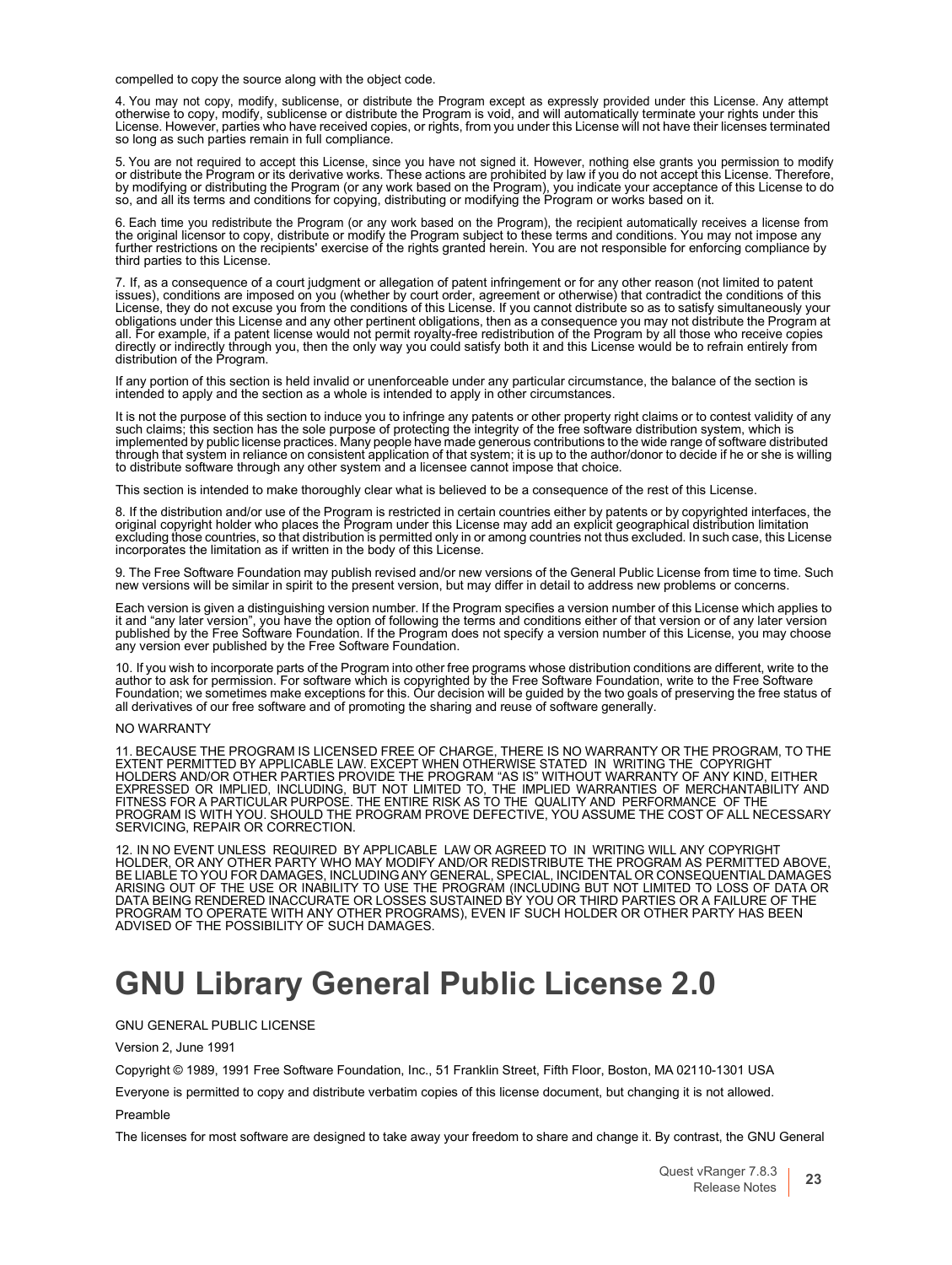Public License is intended to guarantee your freedom to share and change free software--to make sure the software is free for all its users. This General Public License applies to most of the Free Software Foundation's software and to any other program whose authors commit to using it. (Some other Free Software Foundation software is covered by the GNU Lesser General Public License instead.) You can apply it to your programs, too.

When we speak of free software, we are referring to freedom, not price. Our General Public Licenses are designed to make sure<br>that you have the freedom to distribute copies of free software (and charge for this service if can do these things.

To protect your rights, we need to make restrictions that forbid anyone to deny you these rights or to ask you to surrender the rights. These restrictions translate to certain responsibilities for you if you distribute copies of the software, or if you modify it.

For example, if you distribute copies of such a program, whether gratis or for a fee, you must give the recipients all the rights that you have. You must make sure that they, too, receive or can get the source code. And you must show them these terms so they know their rights.

We protect your rights with two steps: (1) copyright the software, and (2) offer you this license which gives you legal permission to copy, distribute and/or modify the software.

Also, for each author's protection and ours, we want to make certain that everyone understands that there is no warranty for this free software. If the software is modified by someone else and passed on, we want its recipients to know that what they have is<br>not the original, so that any problems introduced by others will not reflect on the original a

Finally, any free program is threatened constantly by software patents. We wish to avoid the danger that redistributors of a free program will individually obtain patent licenses, in effect making the program proprietary. To prevent this, we have made it clear<br>that any patent must be licensed for everyone's free use or not licensed at all.

The precise terms and conditions for copying, distribution and modification follow.

#### GNU GENERAL PUBLIC LICENSE

#### TERMS AND CONDITIONS FOR COPYING, DISTRIBUTION AND MODIFICATION

0. This License applies to any program or other work which contains a notice placed by the copyright holder saying it may be distributed under the terms of this General Public License. The "Program", below, refers to any such program or work, and a "work<br>based on the Program" means either the Program or any derivative work under copyright law: t Program or a portion of it, either verbatim or with modifications and/or translated into another language. (Hereinafter, translation is included without limitation in the term "modification".) Each licensee is addressed as "you".

Activities other than copying, distribution and modification are not covered by this License; they are outside its scope. The act of running the Program is not restricted, and the output from the Program is covered only if its contents constitute a work based on<br>the Program (independent of having been made by running the Program). Whether that is true d does.

1. You may copy and distribute verbatim copies of the Program's source code as you receive it, in any medium, provided that you conspicuously and appropriately publish on each copy an appropriate copyright notice and disclaimer of warranty; keep intact all the notices that refer to this License and to the absence of any warranty; and give any other recipients of the Program a copy of this License along with the Program.

You may charge a fee for the physical act of transferring a copy, and you may at your option offer warranty protection in exchange for a fee.

2. You may modify your copy or copies of the Program or any portion of it, thus forming a work based on the Program, and copy and distribute such modifications or work under the terms of Section 1 above, provided that you also meet all of these conditions:

a) You must cause the modified files to carry prominent notices stating that you changed the files and the date of any change.

b) You must cause any work that you distribute or publish, that in whole or in part contains or is derived from the Program or any part thereof, to be licensed as a whole at no charge to all third parties under the terms of this License.

c) If the modified program normally reads commands interactively when run, you must cause it, when started running for such<br>interactive use in the most ordinary way, to print or display an announcement including an appropr notice that there is no warranty (or else, saying that you provide a warranty) and that users may redistribute the program under<br>these conditions, and telling the user how to view a copy of this License. (Exception: if the not normally print such an announcement, your work based on the Program is not required to print an announcement.)

These requirements apply to the modified work as a whole. If identifiable sections of that work are not derived from the Program, and can be reasonably considered independent and separate works in themselves, then this License, and its terms, do not apply to those sections when you distribute them as separate works. But when you distribute the same sections as part of a whole which<br>is a work based on the Program, the distribution of the whole must be on the terms of this Li licensees extend to the entire whole, and thus to each and every part regardless of who wrote it.

Thus, it is not the intent of this section to claim rights or contest your rights to work written entirely by you; rather, the intent is to exercise the right to control the distribution of derivative or collective works based on the Program

In addition, mere aggregation of another work not based on the Program with the Program (or with a work based on the Program) on a volume of a storage or distribution medium does not bring the other work under the scope of

3. You may copy and distribute the Program (or a work based on it, under Section 2) in object code or executable form under the terms of Sections 1 and 2 above provided that you also do one of the following:

a) Accompany it with the complete corresponding machine-readable source code, which must be distributed under the terms ol<br>Sections 1 and 2 above on a medium customarily used for software interchange; or,

b) Accompany it with a written offer, valid for at least three years, to give any third party, for a charge no more than your cost of physically performing source distribution, a complete machine-readable copy of the corresponding source code, to be distributed<br>under the terms of Sections 1 and 2 above on a medium customarily used for software interchang

c) Accompany it with the information you received as to the offer to distribute corresponding source code. (This alternative is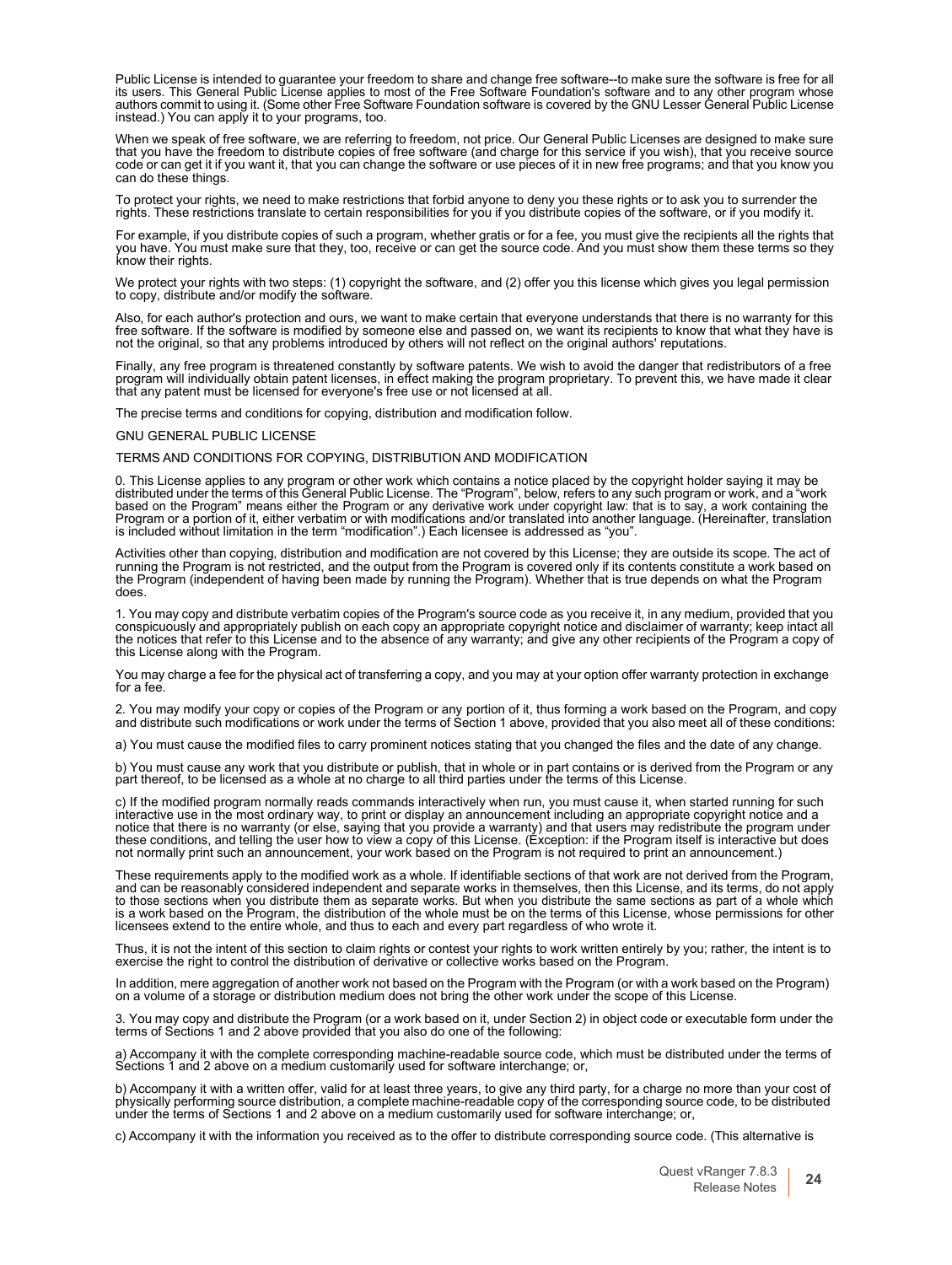allowed only for noncommercial distribution and only if you received the program in object code or executable form with such an offer, in accord with Subsection b above.)

The source code for a work means the preferred form of the work for making modifications to it. For an executable work, complete source code means all the source code for all modules it contains, plus any associated interface definition files, plus the scripts used to control compilation and installation of the executable. However, as a special exception, the source code distributed need not include anything that is normally distributed (in either source or binary form) with the major components (compiler, kernel, and so on) of the operating system on which the executable runs, unless that component itself accompanies the executable.

If distribution of executable or object code is made by offering access to copy from a designated place, then offering equivalent<br>access to copy the source code from the same place counts as distribution of the source code compelled to copy the source along with the object code.

4. You may not copy, modify, sublicense, or distribute the Program except as expressly provided under this License. Any attempt otherwise to copy, modify, sublicense or distribute the Program is void, and will automatically terminate your rights under this License. However, parties who have received copies, or rights, from you under this License will not have their licenses terminated so long as such parties remain in full compliance.

5. You are not required to accept this License, since you have not signed it. However, nothing else grants you permission to modify<br>or distribute the Program or its derivative works. These actions are prohibited by law if by modifying or distributing the Program (or any work based on the Program), you indicate your acceptance of this License to dc<br>so, and all its terms and conditions for copying, distributing or modifying the Program or wor

6. Each time you redistribute the Program (or any work based on the Program), the recipient automatically receives a license from<br>the original licensor to copy, distribute or modify the Program subject to these terms and c third parties to this License.

7. If, as a consequence of a court judgment or allegation of patent infringement or for any other reason (not limited to patent<br>issues), conditions are imposed on you (whether by court order, agreement or otherwise) that c License, they do not excuse you from the conditions of this License. If you cannot distribute so as to satisfy simultaneously your obligations under this License and any other pertinent obligations, then as a consequence you may not distribute the Program at all. For example, if a patent license would not permit royalty-free redistribution of the Program by all those who receive copies directly or indirectly through you, then the only way you could satisfy both it and this License would be to refrain entirely from distribution of the Program.

If any portion of this section is held invalid or unenforceable under any particular circumstance, the balance of the section is<br>intended to apply and the section as a whole is intended to apply in other circumstances.

It is not the purpose of this section to induce you to infringe any patents or other property right claims or to contest validity of any such claims; this section has the sole purpose of protecting the integrity of the free software distribution system, which is<br>implemented by public license practices. Many people have made generous contributions to the wid through that system in reliance on consistent application of that system; it is up to the author/donor to decide if he or she is willing to distribute software through any other system and a licensee cannot impose that choice.

This section is intended to make thoroughly clear what is believed to be a consequence of the rest of this License.

8. If the distribution and/or use of the Program is restricted in certain countries either by patents or by copyrighted interfaces, the original copyright holder who places the Program under this License may add an explicit geographical distribution limitation<br>excluding those countries, so that distribution is permitted only in or among countries not thus incorporates the limitation as if written in the body of this License.

9. The Free Software Foundation may publish revised and/or new versions of the General Public License from time to time. Such new versions will be similar in spirit to the present version, but may differ in detail to addre

Each version is given a distinguishing version number. If the Program specifies a version number of this License which applies to it and "any later version", you have the option of following the terms and conditions either of that version or of any later version<br>published by the Free Software Foundation. If the Program does not specify a version numb any version ever published by the Free Software Foundation.

10. If you wish to incorporate parts of the Program into other free programs whose distribution conditions are different, write to the<br>author to ask for permission. For software which is copyrighted by the Free Software Fo Foundation; we sometimes make exceptions for this. Our decision will be guided by the two goals of preserving the free status of<br>all derivatives of our free software and of promoting the sharing and reuse of software gener

#### NO WARRANTY

11. BECAUSE THE PROGRAM IS LICENSED FREE OF CHARGE, THERE IS NO WARRANTY OR THE PROGRAM, TO THE<br>EXTENT PERMITTED BY APPLICABLE LAW. EXCEPT WHEN OTHERWISE STATED IN WRITING THE COPYRIGHT<br>HOLDERS AND/OR OTHER PARTIES PROVIDE FITNESS FOR A PARTICULAR PURPOSE. THE ENTIRE RISK AS TO THE QUALITY AND PERFORMANCE OF THE PROGRAM IS WITH YOU. SHOULD THE PROGRAM PROVE DEFECTIVE, YOU ASSUME THE COST OF ALL NECESSARY SERVICING, REPAIR OR CORRECTION.

12. IN NO EVENT UNLESS REQUIRED BY APPLICABLE LAW OR AGREED TO IN WRITING WILL ANY COPYRIGHT HOLDER, OR ANY OTHER PARTY WHO MAY MODIFY AND/OR REDISTRIBUTE THE PROGRAM AS PERMITTED ABOVE, BE LIABLE TO YOU FOR DAMAGES, INCLUDING ANY GENERAL, SPECIAL, INCIDENTAL OR CONSEQUENTIAL DAMAGES<br>ARISING OUT OF THE USE OR INABILITY TO USE THE PROGRAM (INCLUDING BUT NOT LIMITED TO LOSS OF DATA OR<br>DATA BEING RENDERED INA PROGRAM TO OPERATE WITH ANY OTHER PROGRAMS), EVEN IF SUCH HOLDER OR OTHER PARTY HAS BEEN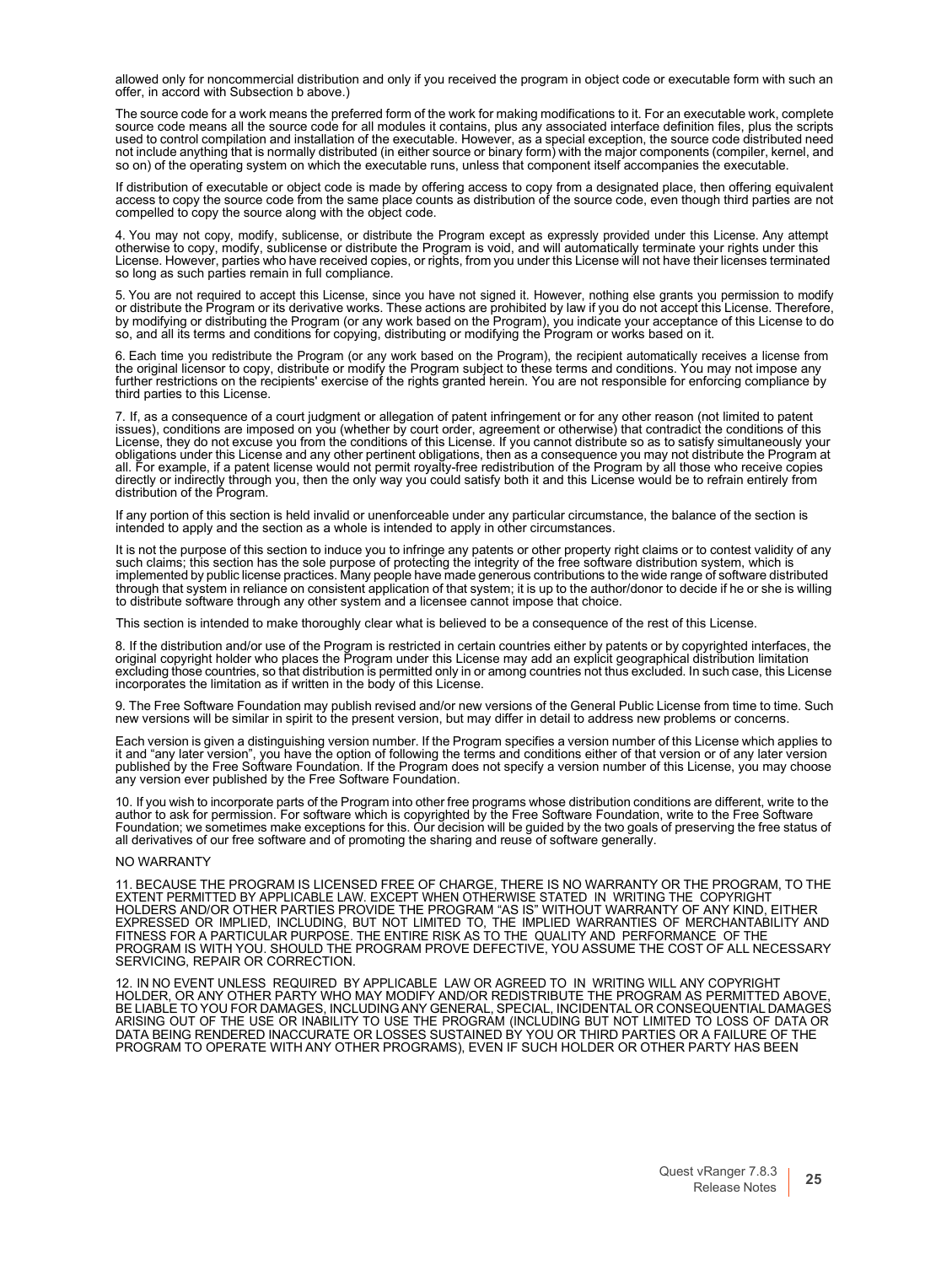### <span id="page-26-0"></span>**GNU Lesser General Public License(LGPL) 2.1**

#### GNU LESSER GENERAL PUBLIC LICENSE

Version 2.1, February 1999

Copyright © 1991, 1999 Free Software Foundation, Inc.

51 Franklin Street, Fifth Floor, Boston, MA 02110-1301 USA

Everyone is permitted to copy and distribute verbatim copies of this license document, but changing it is not allowed.

[This is the first released version of the Lesser GPL. It also counts as the successor of the GNU Library Public License, version 2, hence the version number 2.1.]

#### Preamble

The licenses for most software are designed to take away your freedom to share and change it. By contrast, the GNU General<br>Public Licenses are intended to guarantee your freedom to share and change free software--to make s all its users.

This license, the Lesser General Public License, applies to some specially designated software packages--typically libraries--of the Free Software Foundation and other authors who decide to use it. You can use it too, but we suggest you first think carefully about whether this license or the ordinary General Public License is the better strategy to use in any particular case, based on the explanations below.

When we speak of free software, we are referring to freedom of use, not price. Our General Public Licenses are designed to make sure that you have the freedom to distribute copies of free software (and charge for this service if you wish); that you receive<br>source code or can get it if you want it; that you can change the software and use pieces of

To protect your rights, we need to make restrictions that forbid distributors to deny you these rights or to ask you to surrender these<br>rights. These restrictions translate to certain responsibilities for you if you distri

For example, if you distribute copies of the library, whether gratis or for a fee, you must give the recipients all the rights that we<br>gave you. You must make sure that they, too, receive or can get the source code. If you provide complete object files to the recipients, so that they can relink them with the library after making changes to the library and recompiling it. And you must show them these terms so they know their rights.

We protect your rights with a two-step method: (1) we copyright the library, and (2) we offer you this license, which gives you legal permission to copy, distribute and/or modify the library.

To protect each distributor, we want to make it very clear that there is no warranty for the free library. Also, if the library is modified<br>by someone else and passed on, the recipients should know that what they have is n author's reputation will not be affected by problems that might be introduced by others.

Finally, software patents pose a constant threat to the existence of any free program. We wish to make sure that a company cannot effectively restrict the users of a free program by obtaining a restrictive license from a patent holder. Therefore, we insist that any patent license obtained for a version of the library must be consistent with the full freedom of use specified in this license.

Most GNU software, including some libraries, is covered by the ordinary GNU General Public License. This license, the GNU<br>Lesser General Public License, applies to certain designated libraries, and is quite different from License. We use this license for certain libraries in order to permit linking those libraries into non-free programs.

When a program is linked with a library, whether statically or using a shared library, the combination of the two is legally speaking a combined work, a derivative of the original library. The ordinary General Public License therefore permits such linking only if the<br>entire combination fits its criteria of freedom. The Lesser General Public License permi with the library.

We call this license the "Lesser" General Public License because it does Less to protect the user's freedom than the ordinary General Public License. It also provides other free software developers Less of an advantage over competing non-free programs. These disadvantages are the reason we use the ordinary General Public License for many libraries. However, the Lesser license provides advantages in certain special circumstances.

For example, on rare occasions, there may be a special need to encourage the widest possible use of a certain library, so that it becomes a de-facto standard. To achieve this, non-free programs must be allowed to use the library. A more frequent case is thal<br>a free library does the same job as widely used non-free libraries. In this case, there is li free software only, so we use the Lesser General Public License.

In other cases, permission to use a particular library in non-free programs enables a greater number of people to use a large body<br>of free software. For example, permission to use the GNU C Library in non-free programs ena is Less protective of the users' freedom, it does ensure that the user of a program that is linked with the Library has the freedom and the wherewithal to run that program using a modified version of the Library.

The precise terms and conditions for copying, distribution and modification follow. Pay close attention to the difference between a "work based on the library" and a "work that uses the library". The former contains code derived from the library, whereas the latter must be combined with the library in order to run.

#### GNU LESSER GENERAL PUBLIC LICENSE

#### TERMS AND CONDITIONS FOR COPYING, DISTRIBUTION AND MODIFICATION

0. This License Agreement applies to any software library or other program which contains a notice placed by the copyright holder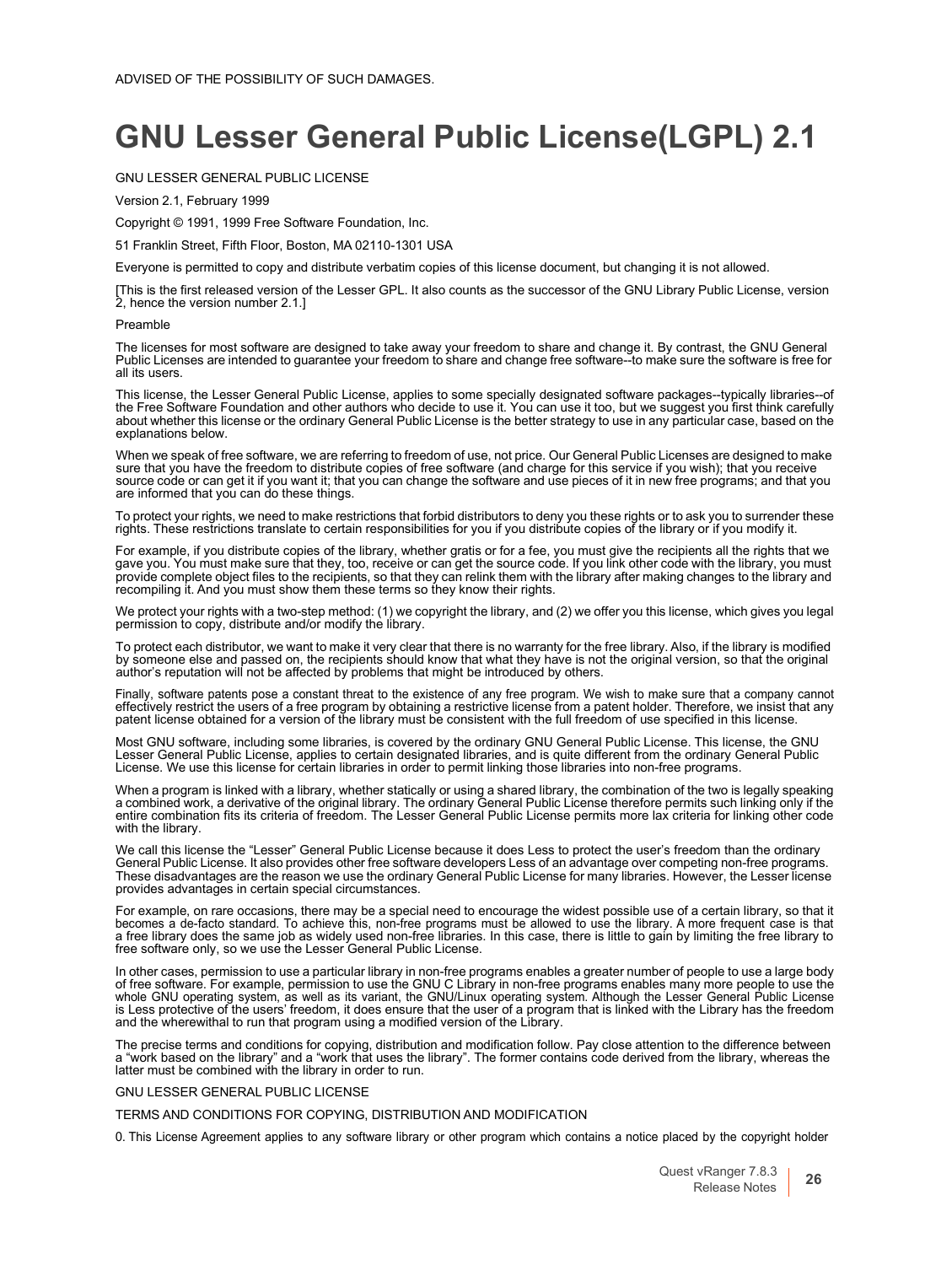or other authorized party saying it may be distributed under the terms of this Lesser General Public License (also called "this License"). Each licensee is addressed as "you".

A "library" means a collection of software functions and/or data prepared so as to be conveniently linked with application programs (which use some of those functions and data) to form executables.

The "Library", below, refers to any such software library or work which has been distributed under these terms. A "work based on the Library" means either the Library or any derivative work under copyright law: that is to translation is included without limitation in the term "modification".)

"Source code" for a work means the preferred form of the work for making modifications to it. For a library, complete source code means all the source code for all modules it contains, plus any associated interface definit compilation and installation of the library.

Activities other than copying, distribution and modification are not covered by this License; they are outside its scope. The act of<br>running a program using the Library is not restricted, and output from such a program is Library does and what the program that uses the Library does.

1. You may copy and distribute verbatim copies of the Library's complete source code as you receive it, in any medium, provided that you conspicuously and appropriately publish on each copy an appropriate copyright notice and disclaimer of warranty; keep<br>intact all the notices that refer to this License and to the absence of any warranty; and distr the Library.

You may charge a fee for the physical act of transferring a copy, and you may at your option offer warranty protection in exchange for a fee.

2. You may modify your copy or copies of the Library or any portion of it, thus forming a work based on the Library, and copy and distribute such modifications or work under the terms of Section 1 above, provided that you also meet all of these conditions:

a) The modified work must itself be a software library.

b) You must cause the files modified to carry prominent notices stating that you changed the files and the date of any change.

c) You must cause the whole of the work to be licensed at no charge to all third parties under the terms of this License.

d) If a facility in the modified Library refers to a function or a table of data to be supplied by an application program that uses the<br>facility, other than as an argument passed when the facility is invoked, then you must the event an application does not supply such function or table, the facility still operates, and performs whatever part of its purpose remains meaningful.

(For example, a function in a library to compute square roots has a purpose that is entirely well-defined independent of the application. Therefore, Subsection 2d requires that any application-supplied function or table used by this function must be optional: if the application does not supply it, the square root function must still compute square roots.)

These requirements apply to the modified work as a whole. If identifiable sections of that work are not derived from the Library, and can be reasonably considered independent and separate works in themselves, then this License, and its terms, do not apply to those sections when you distribute them as separate works. But when you distribute the same sections as part of a whole which<br>is a work based on the Library, the distribution of the whole must be on the terms of this Li

Thus, it is not the intent of this section to claim rights or contest your rights to work written entirely by you; rather, the intent is tc<br>exercise the right to control the distribution of derivative or collective works b

In addition, mere aggregation of another work not based on the Library with the Library (or with a work based on the Library) on<br>a volume of a storage or distribution medium does not bring the other work under the scope of

3. You may opt to apply the terms of the ordinary GNU General Public License instead of this License to a given copy of the Library. To do this, you must alter all the notices that refer to this License, so that they refer to the ordinary GNU General Public License,<br>version 2, instead of to this License. (If a newer version than version 2 of the ordinar then you can specify that version instead if you wish.) Do not make any other change in these notices.

Once this change is made in a given copy, it is irreversible for that copy, so the ordinary GNU General Public License applies to all subsequent copies and derivative works made from that copy.

This option is useful when you wish to copy part of the code of the Library into a program that is not a library.

4. You may copy and distribute the Library (or a portion or derivative of it, under Section 2) in object code or executable form under<br>the terms of Sections 1 and 2 above provided that you accompany it with the complete co interchange.

If distribution of object code is made by offering access to copy from a designated place, then offering equivalent access to copy the source code from the same place satisfies the requirement to distribute the source code, even though third parties are not compelled to copy the source along with the object code.

or linked with it, is called a "work that uses the Library". Such a work, in isolation, is not a derivative work of the Library, and therefore falls outside the scope of this License. 5. A program that contains no derivative of any portion of the Library, but is designed to work with the Library by being compiled

However, linking a "work that uses the Library" with the Library creates an executable that is a derivative of the Library (because it contains portions of the Library), rather than a "work that uses the library". The executable is therefore covered by this License. Section 6 states terms for distribution of such executables.

When a "work that uses the Library" uses material from a header file that is part of the Library, the object code for the work may be a derivative work of the Library even though the source code is not. Whether this is true is especially significant if the work can<br>be linked without the Library, or if the work is itself a library. The threshold for th

If such an object file uses only numerical parameters, data structure layouts and accessors, and small macros and small inline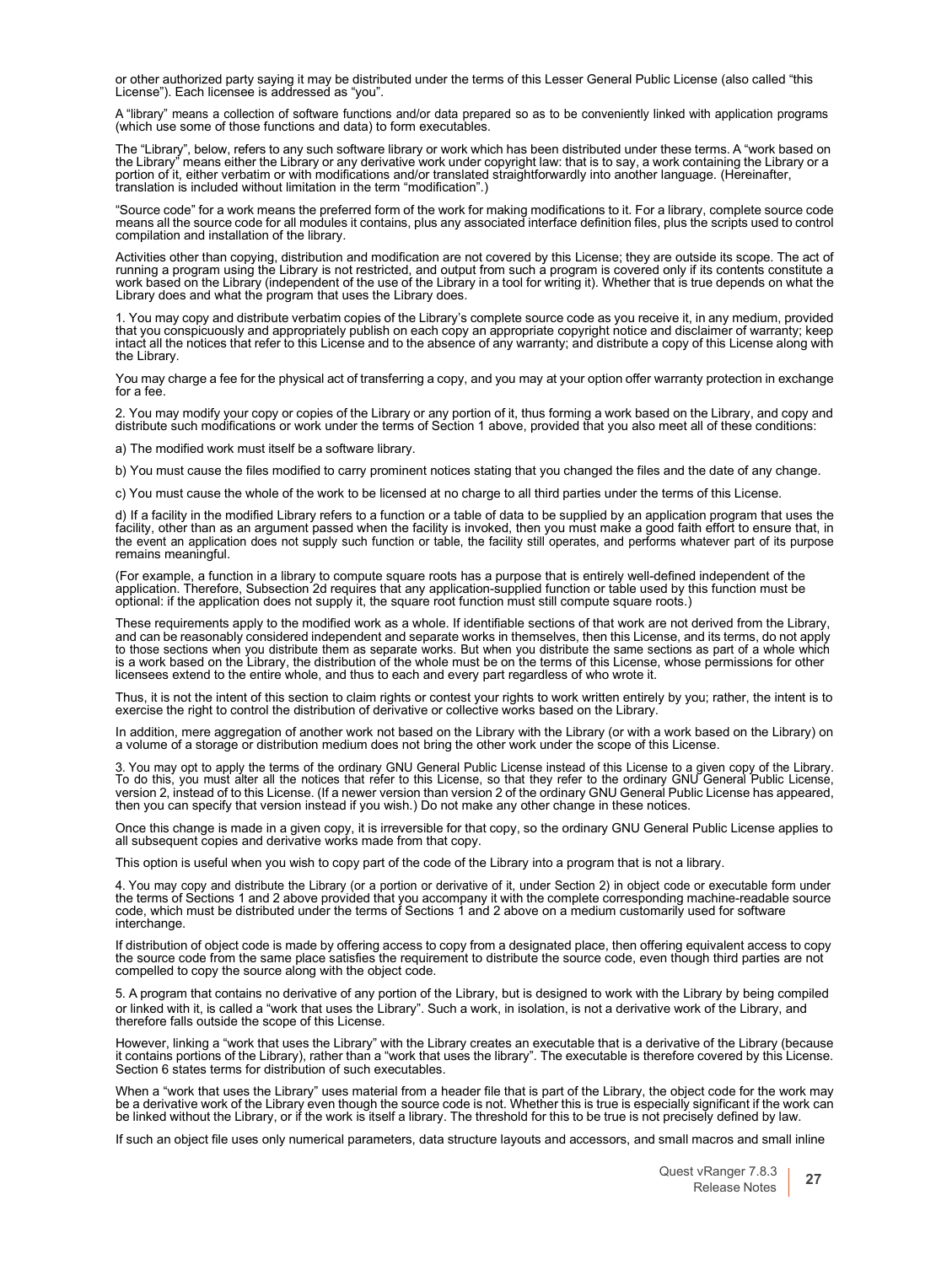functions (ten lines or less in length), then the use of the object file is unrestricted, regardless of whether it is legally a derivative<br>work. (Executables containing this object code plus portions of the Library will st

Otherwise, if the work is a derivative of the Library, you may distribute the object code for the work under the terms of Section 6. Any executables containing that work also fall under Section 6, whether or not they are linked directly with the Library itself.

6. As an exception to the Sections above, you may also combine or link a "work that uses the Library" with the Library to produce a work containing portions of the Library, and distribute that work under terms of your choice, provided that the terms permit<br>modification of the work for the customer's own use and reverse engineering for debugging such

You must give prominent notice with each copy of the work that the Library is used in it and that the Library and its use are covered by this License. You must supply a copy of this License. If the work during execution displays copyright notices, you must include the copyright notice for the Library among them, as well as a reference directing the user to the copy of this License. Also, you must do one of these things:

a) Accompany the work with the complete corresponding machine-readable source code for the Library including whatever changes were used in the work (which must be distributed under Sections 1 and 2 above); and, if the work is an executable linked<br>with the Library, with the complete machine-readable "work that uses the Library", as object user can modify the Library and then relink to produce a modified executable containing the modified Library. (It is understood that<br>the user who changes the contents of definitions files in the Library will not necessaril

b) Use a suitable shared library mechanism for linking with the Library. A suitable mechanism is one that (1) uses at run time a copy of the library already present on the user's computer system, rather than copying library functions into the executable, and (2) will operate properly with <sup>a</sup> modified version of the library, if the user installs one, as long as the modified version is interface- compatible with the version that the work was made with.

c) Accompany the work with a written offer, valid for at least three years, to give the same user the materials specified in Subsection 6a, above, for a charge no more than the cost of performing this distribution.

d) If distribution of the work is made by offering access to copy from a designated place, offer equivalent access to copy the above specified materials from the same place.

e) Verify that the user has already received a copy of these materials or that you have already sent this user a copy.

For an executable, the required form of the "work that uses the Library" must include any data and utility programs needed for reproducing the executable from it. However, as a special exception, the materials to be distributed need not include anything that is normally distributed (in either source or binary form) with the major components (compiler, kernel, and so on) of the operating system on which the executable runs, unless that component itself accompanies the executable.

It may happen that this requirement contradicts the license restrictions of other proprietary libraries that do not normally<br>accompany the operating system. Such a contradiction means you cannot use both them and the Libra executable that you distribute.

7. You may place library facilities that are a work based on the Library side-by-side in a single library together with other library facilities not covered by this License, and distribute such a combined library, provided that the separate distribution of the work based on the Library and of the other library facilities is otherwise permitted, and provided that you do these two things:

a) Accompany the combined library with a copy of the same work based on the Library, uncombined with any other library facilities. This must be distributed under the terms of the Sections above.

b) Give prominent notice with the combined library of the fact that part of it is a work based on the Library, and explaining where to find the accompanying uncombined form of the same work.

8. You may not copy, modify, sublicense, link with, or distribute the Library except as expressly provided under this License. Any<br>attempt otherwise to copy, modify, sublicense, link with, or distribute the Library is void terminated so long as such parties remain in full compliance.

9. You are not required to accept this License, since you have not signed it. However, nothing else grants you permission to modify or distribute the Library or its derivative works. These actions are prohibited by law if you do not accept this License. Therefore, by modifying or distributing the Library (or any work based on the Library), you indicate your acceptance of this License to do so, and all its terms and conditions for copying, distributing or modifying the Library or works based on it.

10. Each time you redistribute the Library (or any work based on the Library), the recipient automatically receives a license from the original licensor to copy, distribute, link with or modify the Library subject to these terms and conditions. You may not impose<br>any further restrictions on the recipients' exercise of the rights granted herein. You ar by third parties with this License.

11. If, as a consequence of a court judgment or allegation of patent infringement or for any other reason (not limited to patent<br>issues), conditions are imposed on you (whether by court order, agreement or otherwise) that License, they do not excuse you from the conditions of this License. If you cannot distribute so as to satisfy simultaneously your<br>obligations under this License and any other pertinent obligations, then as a consequence y all. For example, if a patent license would not permit royalty-free redistribution of the Library by all those who receive copies directly or indirectly through you, then the only way you could satisfy both it and this License would be to refrain entirely from distribution of the Library.

If any portion of this section is held invalid or unenforceable under any particular circumstance, the balance of the section is intended to apply, and the section as a whole is intended to apply in other circumstances.

It is not the purpose of this section to induce you to infringe any patents or other property right claims or to contest validity of any<br>such claims; this section has the sole purpose of protecting the integrity of the fre implemented by public license practices. Many people have made generous contributions to the wide range of software distributed through that system in reliance on consistent application of that system; it is up to the author/donor to decide if he or she is willing to distribute software through any other system and a licensee cannot impose that choice.

This section is intended to make thoroughly clear what is believed to be a consequence of the rest of this License.

12. If the distribution and/or use of the Library is restricted in certain countries either by patents or by copyrighted interfaces, the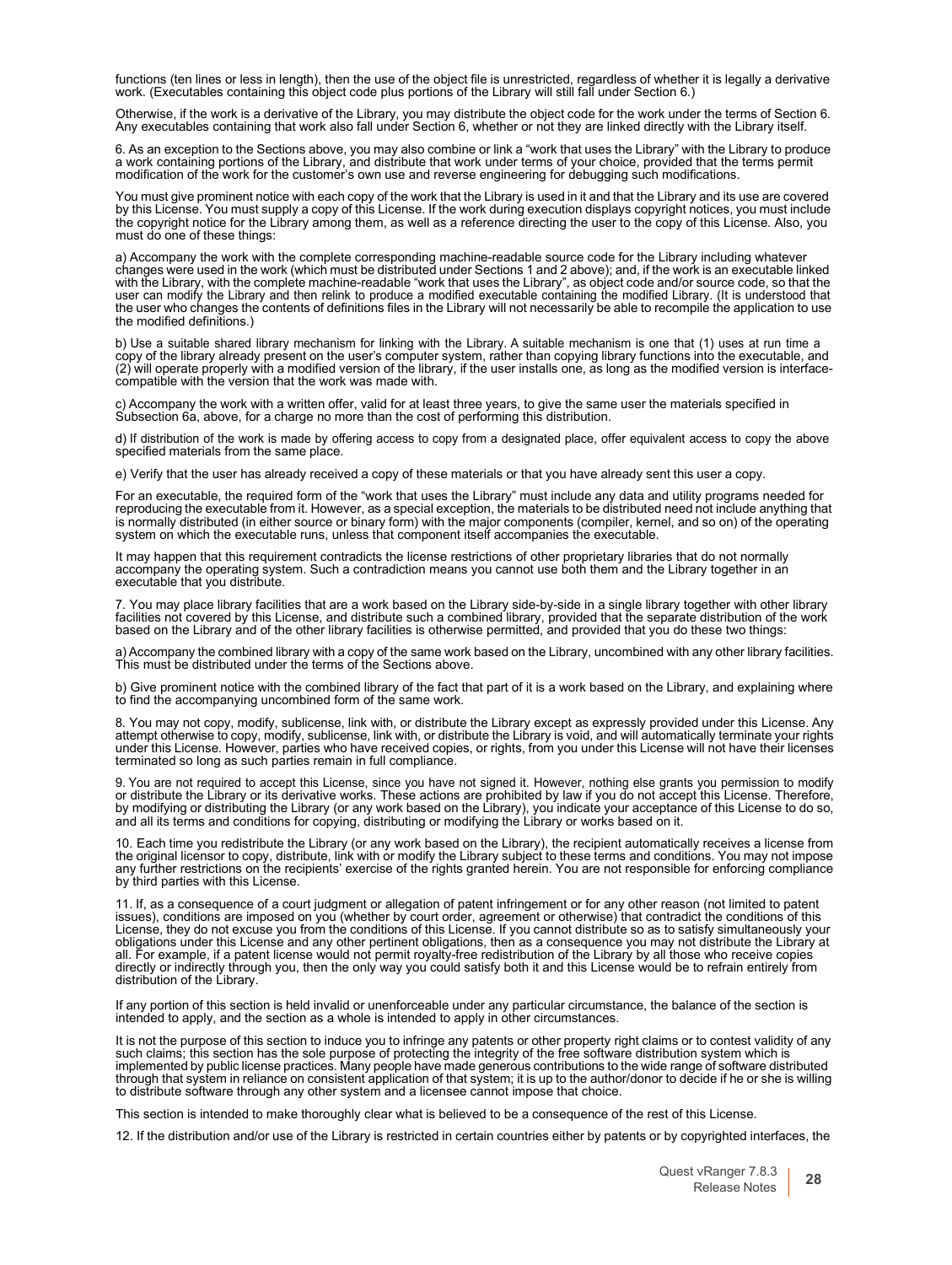original copyright holder who places the Library under this License may add an explicit geographical distribution limitation<br>excluding those countries, so that distribution is permitted only in or among countries not thus incorporates the limitation as if written in the body of this License.

13. The Free Software Foundation may publish revised and/or new versions of the Lesser General Public License from time to time. Such new versions will be similar in spirit to the present version, but may differ in detail to address new problems or concerns.

Each version is given a distinguishing version number. If the Library specifies a version number of this License which applies to it and "any later version", you have the option of following the terms and conditions either of that version or of any later version<br>published by the Free Software Foundation. If the Library does not specify a license vers ever published by the Free Software Foundation.

14. If you wish to incorporate parts of the Library into other free programs whose distribution conditions are incompatible with<br>these, write to the author to ask for permission. For software which is copyrighted by the Fr Free Software Foundation; we sometimes make exceptions for this. Our decision will be guided by the two goals of preserving the free status of all derivatives of our free software and of promoting the sharing and reuse of software generally.

#### NO WARRANTY

15. BECAUSE THE LIBRARY IS LICENSED FREE OF CHARGE, THERE IS NO WARRANTY FOR THE LIBRARY, TO THE<br>EXTENT PERMITTED BY APPLICABLE LAW. EXCEPT WHEN OTHERWISE STATED IN WRITING THE COPYRIGHT<br>HOLDERS AND/OR OTHER PARTIES PROVID REPAIR OR CORRECTION.

16. IN NO EVENT UNLESS REQUIRED BY APPLICABLE LAW OR AGREED TO IN WRITING WILL ANY COPYRIGHT HOLDER, OR ANY OTHER PARTY WHO MAY MODIFY AND/OR REDISTRIBUTE THE LIBRARY AS PERMITTED ABOVE, BE LIABLE TO YOU FOR DAMAGES, INCLUDING ANY GENERAL, SPECIAL, INCIDENTAL OR CONSEQUENTIAL DAMAGES ARISING OUT OF THE USE OR INABILITY TO USE THE LIBRARY (INCLUDING BUT NOT LIMITED TO LOSS OF DATA OR DATA BEING RENDERED INACCURATE OR LOSSES SUSTAINED BY YOU OR THIRD PARTIES OR A FAILURE OF THE LIBRARY TO OPERATE WITHANY OTHER SOFTWARE), EVEN IF SUCH HOLDER OR OTHER PARTY HAS BEEN ADVISED OF THE POSSIBILITY OF SUCH DAMAGES.

### <span id="page-29-0"></span>**GNU General Public License(GPL) 2.0**

#### GNU GENERAL PUBLIC LICENSE

Version 2, June 1991

Copyright © 1989, 1991 Free Software Foundation, Inc., 51 Franklin Street, Fifth Floor, Boston, MA 02110-1301 USA

Everyone is permitted to copy and distribute verbatim copies of this license document, but changing it is not allowed.

#### Preamble

The licenses for most software are designed to take away your freedom to share and change it. By contrast, the GNU General Public License is intended to guarantee your freedom to share and change free software--to make sure the software is free for all its users. This General Public License applies to most of the Free Software Foundation's software and to any other program whose<br>authors commit to using it. (Some other Free Software Foundation software is covered by the G instead.) You can apply it to your programs, too.

When we speak of free software, we are referring to freedom, not price. Our General Public Licenses are designed to make sure that you have the freedom to distribute copies of free software (and charge for this service if you wish), that you receive source<br>code or can get it if you want it, that you can change the software or use pieces of it in

To protect your rights, we need to make restrictions that forbid anyone to deny you these rights or to ask you to surrender the rights. These restrictions translate to certain responsibilities for you if you distribute copies of the software, or if you modify it.

For example, if you distribute copies of such a program, whether gratis or for a fee, you must give the recipients all the rights that<br>you have. You must make sure that they, too, receive or can get the source code. And yo know their rights.

We protect your rights with two steps: (1) copyright the software, and (2) offer you this license which gives you legal permission to copy, distribute and/or modify the software.

Also, for each author's protection and ours, we want to make certain that everyone understands that there is no warranty for this free software. If the software is modified by someone else and passed on, we want its recipients to know that what they have is not the original, so that any problems introduced by others will not reflect on the original authors' reputations.

Finally, any free program is threatened constantly by software patents. We wish to avoid the danger that redistributors of a free<br>program will individually obtain patent licenses, in effect making the program proprietary. that any patent must be licensed for everyone's free use or not licensed at all.

The precise terms and conditions for copying, distribution and modification follow.

GNU GENERAL PUBLIC LICENSE

TERMS AND CONDITIONS FOR COPYING, DISTRIBUTION AND MODIFICATION

0. This License applies to any program or other work which contains a notice placed by the copyright holder saying it may be distributed under the terms of this General Public License. The "Program", below, refers to any such program or work, and a "work based on the Program" means either the Program or any derivative work under copyright law: that is to say, a work containing the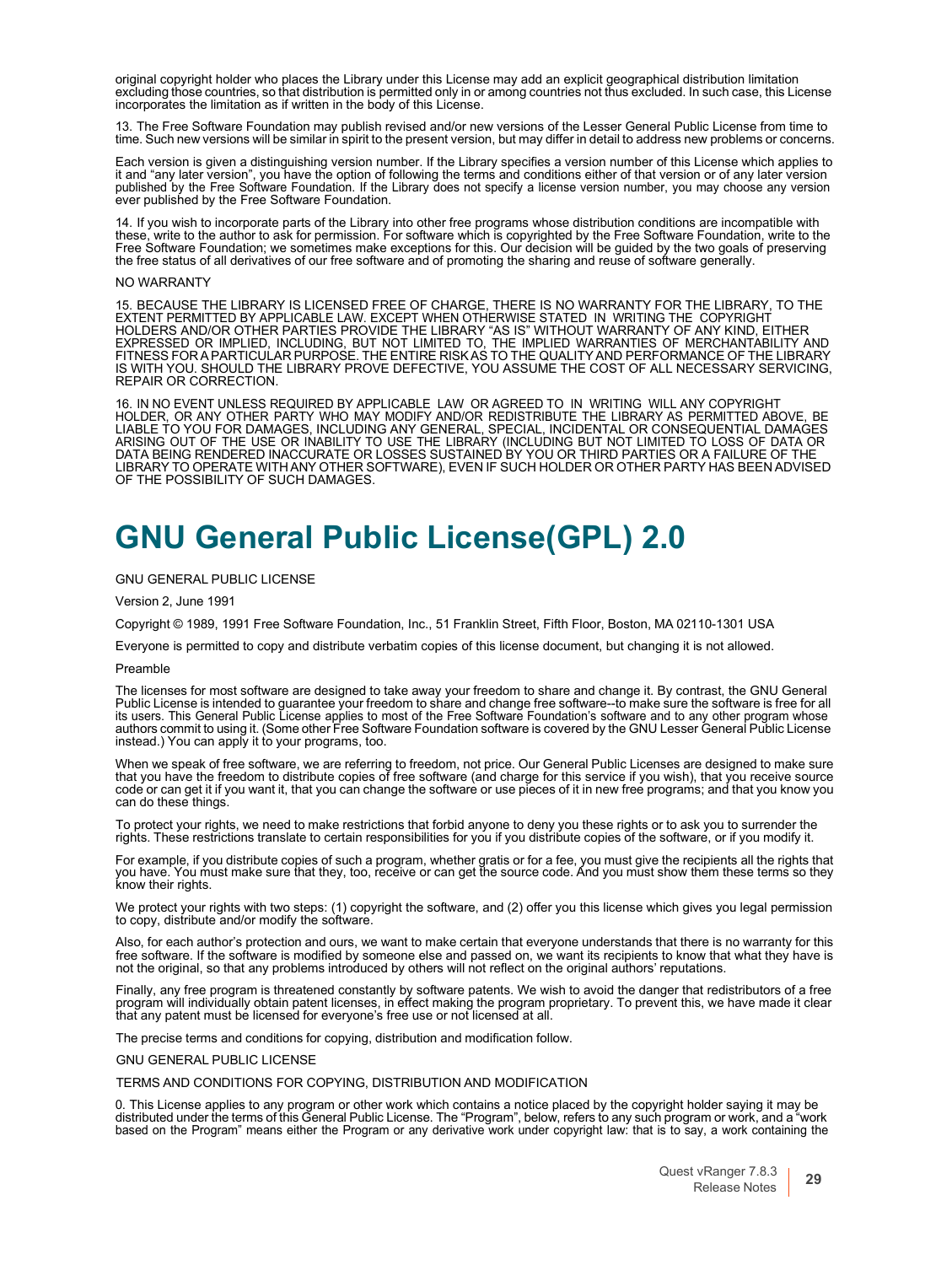Program or a portion of it, either verbatim or with modifications and/or translated into another language. (Hereinafter, translation is included without limitation in the term "modification".) Each licensee is addressed as "you".

Activities other than copying, distribution and modification are not covered by this License; they are outside its scope. The act of running the Program is not restricted, and the output from the Program is covered only if its contents constitute a work based on the Program (independent of having been made by running the Program). Whether that is true depends on what the Program does.

1. You may copy and distribute verbatim copies of the Program's source code as you receive it, in any medium, provided that you conspicuously and appropriately publish on each copy an appropriate copyright notice and disclaimer of warranty; keep intact all the notices that refer to this License and to the absence of any warranty; and give any other recipients of the Program a copy of this License along with the Program.

You may charge a fee for the physical act of transferring a copy, and you may at your option offer warranty protection in exchange for a fee.

2. You may modify your copy or copies of the Program or any portion of it, thus forming a work based on the Program, and copy and distribute such modifications or work under the terms of Section 1 above, provided that you also meet all of these conditions:

a) You must cause the modified files to carry prominent notices stating that you changed the files and the date of any change.

b) You must cause any work that you distribute or publish, that in whole or in part contains or is derived from the Program or any part thereof, to be licensed as a whole at no charge to all third parties under the terms of this License.

c) If the modified program normally reads commands interactively when run, you must cause it, when started running for such interactive use in the most ordinary way, to print or display an announcement including an appropriate copyright notice and a notice that there is no warranty (or else, saying that you provide a warranty) and that users may redistribute the program under these conditions, and telling the user how to view a copy of this License. (Exception: if the Program itself is interactive but does not normally print such an announcement, your work based on the Program is not required to print an announcement.)

These requirements apply to the modified work as a whole. If identifiable sections of that work are not derived from the Program, and can be reasonably considered independent and separate works in themselves, then this License, and its terms, do not apply<br>to those sections when you distribute them as separate works. But when you distribute the same s licensees extend to the entire whole, and thus to each and every part regardless of who wrote it.

Thus, it is not the intent of this section to claim rights or contest your rights to work written entirely by you; rather, the intent is to exercise the right to control the distribution of derivative or collective works based on the Program.

In addition, mere aggregation of another work not based on the Program with the Program (or with a work based on the Program) on a volume of a storage or distribution medium does not bring the other work under the scope of this License.

3. You may copy and distribute the Program (or a work based on it, under Section 2) in object code or executable form under the terms of Sections 1 and 2 above provided that you also do one of the following:

a) Accompany it with the complete corresponding machine-readable source code, which must be distributed under the terms of Sections 1 and 2 above on a medium customarily used for software interchange; or,

b) Accompany it with a written offer, valid for at least three years, to give any third party, for a charge no more than your cost ot<br>physically performing source distribution, a complete machine-readable copy of the corre under the terms of Sections 1 and 2 above on a medium customarily used for software interchange; or,

c) Accompany it with the information you received as to the offer to distribute corresponding source code. (This alternative is allowed only for noncommercial distribution and only if you received the program in object code or executable form with such an<br>offer, in accord with Subsection b above.)

The source code for a work means the preferred form of the work for making modifications to it. For an executable work, complete source code means all the source code for all modules it contains, plus any associated interface definition files, plus the scripts used to control compilation and installation of the executable. However, as a special exception, the source code distributed need<br>not include anything that is normally distributed (in either source or binary form) with the so on) of the operating system on which the executable runs, unless that component itself accompanies the executable.

If distribution of executable or object code is made by offering access to copy from a designated place, then offering equivalent access to copy the source code from the same place counts as distribution of the source code compelled to copy the source along with the object code.

4. You may not copy, modify, sublicense, or distribute the Program except as expressly provided under this License. Any attempl<br>otherwise to copy, modify, sublicense or distribute the Program is void, and will automaticall License. However, parties who have received copies, or rights, from you under this License will not have their licenses terminated so long as such parties remain in full compliance.

5. You are not required to accept this License, since you have not signed it. However, nothing else grants you permission to modify or distribute the Program or its derivative works. These actions are prohibited by law if you do not accept this License. Therefore,<br>by modifying or distributing the Program (or any work based on the Program), you indicate so, and all its terms and conditions for copying, distributing or modifying the Program or works based on it.

6. Each time you redistribute the Program (or any work based on the Program), the recipient automatically receives a license from<br>the original licensor to copy, distribute or modify the Program subject to these terms and c further restrictions on the recipients' exercise of the rights granted herein. You are not responsible for enforcing compliance by third parties to this License.

7. If, as a consequence of a court judgment or allegation of patent infringement or for any other reason (not limited to patent issues), conditions are imposed on you (whether by court order, agreement or otherwise) that contradict the conditions of this License, they do not excuse you from the conditions of this License. If you cannot distribute so as to satisfy simultaneously your<br>obligations under this License and any other pertinent obligations, then as a consequence y all. For example, if a patent license would not permit royalty-free redistribution of the Program by all those who receive copies<br>directly or indirectly through you, then the only way you could satisfy both it and this Lic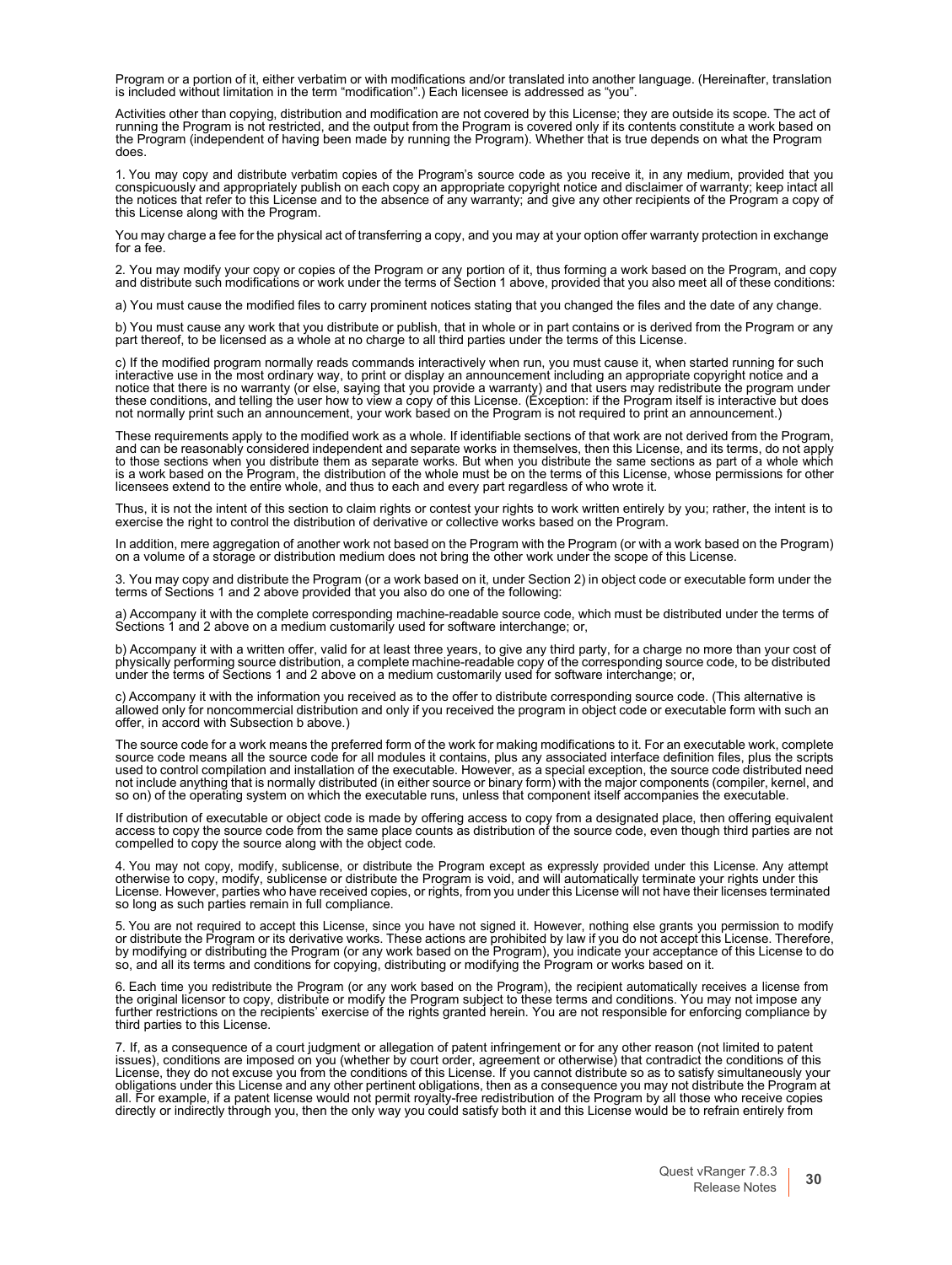distribution of the Program.

If any portion of this section is held invalid or unenforceable under any particular circumstance, the balance of the section is intended to apply and the section as a whole is intended to apply in other circumstances.

It is not the purpose of this section to induce you to infringe any patents or other property right claims or to contest validity of any<br>such claims; this section has the sole purpose of protecting the integrity of the fre implemented by public license practices. Many people have made generous contributions to the wide range of software distributed through that system in reliance on consistent application of that system; it is up to the author/donor to decide if he or she is willing to distribute software through any other system and a licensee cannot impose that choice.

This section is intended to make thoroughly clear what is believed to be a consequence of the rest of this License.

8. If the distribution and/or use of the Program is restricted in certain countries either by patents or by copyrighted interfaces, the original copyright holder who places the Program under this License may add an explicit geographical distribution limitation excluding those countries, so that distribution is permitted only in or among countries not thus excluded. In such case, this License incorporates the limitation as if written in the body of this License.

9. The Free Software Foundation may publish revised and/or new versions of the General Public License from time to time. Such new versions will be similar in spirit to the present version, but may differ in detail to addre

Each version is given a distinguishing version number. If the Program specifies a version number of this License which applies to it and "any later version", you have the option of following the terms and conditions either of that version or of any later version published by the Free Software Foundation. If the Program does not specify a version number of this License, you may choose any version ever published by the Free Software Foundation.

10. If you wish to incorporate parts of the Program into other free programs whose distribution conditions are different, write to the<br>author to ask for permission. For software which is copyrighted by the Free Software Fo Foundation; we sometimes make exceptions for this. Our decision will be guided by the two goals of preserving the free status of all derivatives of our free software and of promoting the sharing and reuse of software generally.

#### NO WARRANTY

11. BECAUSE THE PROGRAM IS LICENSED FREE OF CHARGE, THERE IS NO WARRANTY OR THE PROGRAM, TO THE EXTENT PERMITTED BY APPLICABLE LAW. EXCEPT WHEN OTHERWISE STATED IN WRITING THE COPYRIGHT<br>HOLDERS AND/OR OTHER PARTIES PROVIDE THE PROGRAM "AS IS" WITHOUT WARRANTY OF ANY KIND, EITHER<br>EXPRESSED OR IMPLIED, INCLUDING, BUT N PROGRAM IS WITH YOU. SHOULD THE PROGRAM PROVE DEFECTIVE, YOU ASSUME THE COST OF ALL NECESSARY SERVICING, REPAIR OR CORRECTION.

12. IN NO EVENT UNLESS REQUIRED BY APPLICABLE LAW OR AGREED TO IN WRITING WILL ANY COPYRIGHT<br>HOLDER, OR ANY OTHER PARTY WHO MAY MODIFY AND/OR REDISTRIBUTE THE PROGRAM AS PERMITTED ABOVE,<br>BE LIABLE TO YOU FOR DAMAGES, ARISING OUT OF THE USE OR INABILITY TO USE THE PROGRAM (INCLUDING BUT NOT LIMITED TO LOSS OF DATA OR DATA BEING RENDERED INACCURATE OR LOSSES SUSTAINED BY YOU OR THIRD PARTIES OR A FAILURE OF THE PROGRAM TO OPERATE WITH ANY OTHER PROGRAMS), EVEN IF SUCH HOLDER OR OTHER PARTY HAS BEEN ADVISED OF THE POSSIBILITY OF SUCH DAMAGES.

## <span id="page-31-0"></span>**GNU General Public License (GPL) 3**

GNU GENERAL PUBLIC LICENSE

Version 3, 29 June 2007

Copyright © 2007 Free Software Foundation, Inc.

Everyone is permitted to copy and distribute verbatim copies of this license document, but changing it is not allowed.

#### Preamble

The GNU General Public License is a free, copyleft license for software and other kinds of works.

The licenses for most software and other practical works are designed to take away your freedom to share and change the works. By contrast, the GNU General Public License is intended to guarantee your freedom to share and change all versions of a<br>program--to make sure it remains free software for all its users. We, the Free Software Foundation, us programs, too.

When we speak of free software, we are referring to freedom, not price. Our General Public Licenses are designed to make sure<br>that you have the freedom to distribute copies of free software (and charge for them if you wish these things.

To protect your rights, we need to prevent others from denying you these rights or asking you to surrender the rights. Therefore,<br>you have certain responsibilities if you distribute copies of the software, or if you modify of others.

For example, if you distribute copies of such a program, whether gratis or for a fee, you must pass on to the recipients the same<br>freedoms that you received. You must make sure that they, too, receive or can get the source these terms so they know their rights.

Developers that use the GNU GPL protect your rights with two steps: (1) assert copyright on the software, and (2) offer you this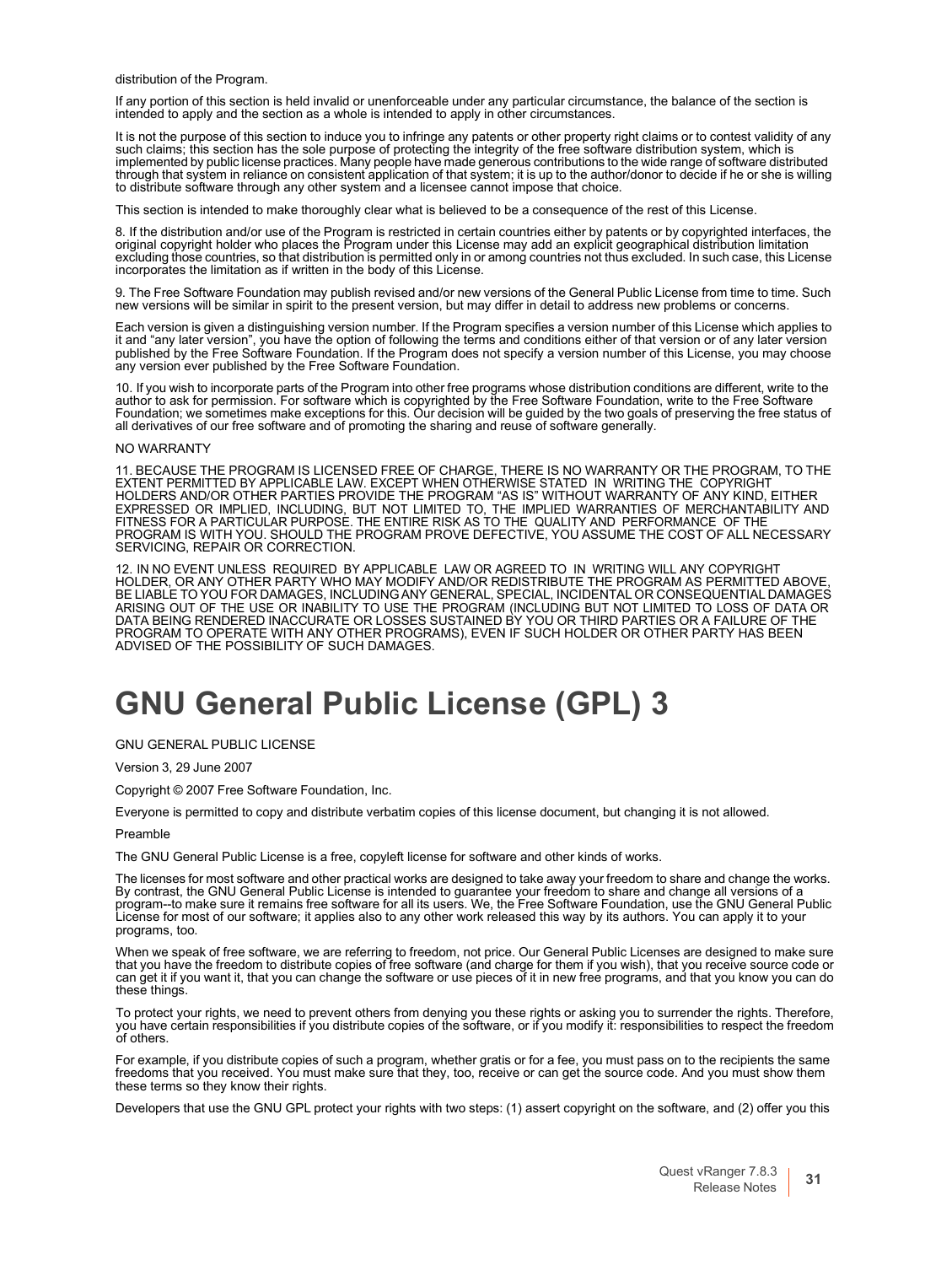License giving you legal permission to copy, distribute and/or modify it.

For the developers' and authors' protection, the GPL clearly explains that there is no warranty for this free software. For both users' and authors' sake, the GPL requires that modified versions be marked as changed, so that their problems will not be attributed erroneously to authors of previous versions.

Some devices are designed to deny users access to install or run modified versions of the software inside them. although the manufacturer can do so. This is fundamentally incompatible with the aim of protecting users' freedom to change the software. The<br>systematic pattern of such abuse occurs in the area of products for individuals to use, which arise substantially in other domains, we stand ready to extend this provision to those domains in future versions of the GPL, as needed to protect the freedom of users.

Finally, every program is threatened constantly by software patents. States should not allow patents to restrict development and the of software on general-purpose computers, but in those that do, we wish to avoid the special danger that patents applied to<br>a free program could make it effectively proprietary. To prevent this, the GPL assures that pa program non-free.

The precise terms and conditions for copying, distribution and modification follow.

#### TERMS AND CONDITIONS

0. Definitions.

"This License" refers to version 3 of the GNU General Public License.

"Copyright" also means copyright-like laws that apply to other kinds of works, such as semiconductor masks.

"The Program" refers to any copyrightable work licensed under this License. Each licensee is addressed as "you". "Licensees" and "recipients" may be individuals or organizations.

To "modify" a work means to copy from or adapt all or part of the work in a fashion requiring copyright permission, other than the making of an exact copy. The resulting work is called a "modified version" of the earlier work or a work "based on" the earlier work.

A "covered work" means either the unmodified Program or a work based on the Program.

To "propagate" a work means to do anything with it that, without permission, would make you directly or secondarily liable for<br>infringement under applicable copyright law, except executing it on a computer or modifying a p copying, distribution (with or without modification), making available to the public, and in some countries other activities as well.

To "convey" a work means any kind of propagation that enables other parties to make or receive copies. Mere interaction with a user through a computer network, with no transfer of a copy, is not conveying.

An interactive user interface displays "Appropriate Legal Notices" to the extent that it includes a convenient and prominently visible feature that (1) displays an appropriate copyright notice, and (2) tells the user that there is no warranty for the work (except to the<br>extent that warranties are provided), that licensees may convey the work under this Li

#### 1. Source Code.

The "source code" for a work means the preferred form of the work for making modifications to it. "Object code" means any non-<br>source form of a work.

A "Standard Interface" means an interface that either is an official standard defined by a recognized standards body, or, in the case of interfaces specified for a particular programming language, one that is widely used among developers working in that language.

The "System Libraries" of an executable work include anything, other than the work as a whole, that (a) is included in the normal form of packaging a Major Component, but which is not part of that Major Component, and (b) serves only to enable use of the work with that Major Component, or to implement a Standard Interface for which an implementation is available to the public in<br>source code form. A "Major Component", in this context, means a major essential component (kern of the specific operating system (if any) on which the executable work runs, or a compiler used to produce the work, or an object code interpreter used to run it.

The "Corresponding Source" for a work in object code form means all the source code needed to generate, install, and (for an executable work) run the object code and to modify the work, including scripts to control those activities. However, it does not include the work's System Libraries, or general-purpose tools or generally available free programs which are used unmodified in performing those activities but which are not part of the work. For example, Corresponding Source includes interface definition files associated with source files for the work, and the source code for shared libraries and dynamically linked subprograms that the work is specifically designed to require, such as by intimate data communication or control flow between those subprograms and other parts of the work.

The Corresponding Source need not include anything that users can regenerate automatically from other parts of the Corresponding Source.

The Corresponding Source for a work in source code form is that same work.

#### 2. Basic Permissions.

All rights granted under this License are granted for the term of copyright on the Program, and are irrevocable provided the stated conditions are met. This License explicitly affirms your unlimited permission to run the unmodified Program. The output from<br>running a covered work is covered by this License only if the output, given its content, constitu acknowledges your rights of fair use or other equivalent, as provided by copyright law.

You may make, run and propagate covered works that you do not convey, without conditions so long as your license otherwise remains in force. You may convey covered works to others for the sole purpose of having them make modifications exclusively for you, or provide you with facilities for running those works, provided that you comply with the terms of this License in conveying all material for which you do not control copyright. Those thus making or running the covered works for you must do so exclusively<br>on your behalf, under your direction and control, on terms that prohibit them from making a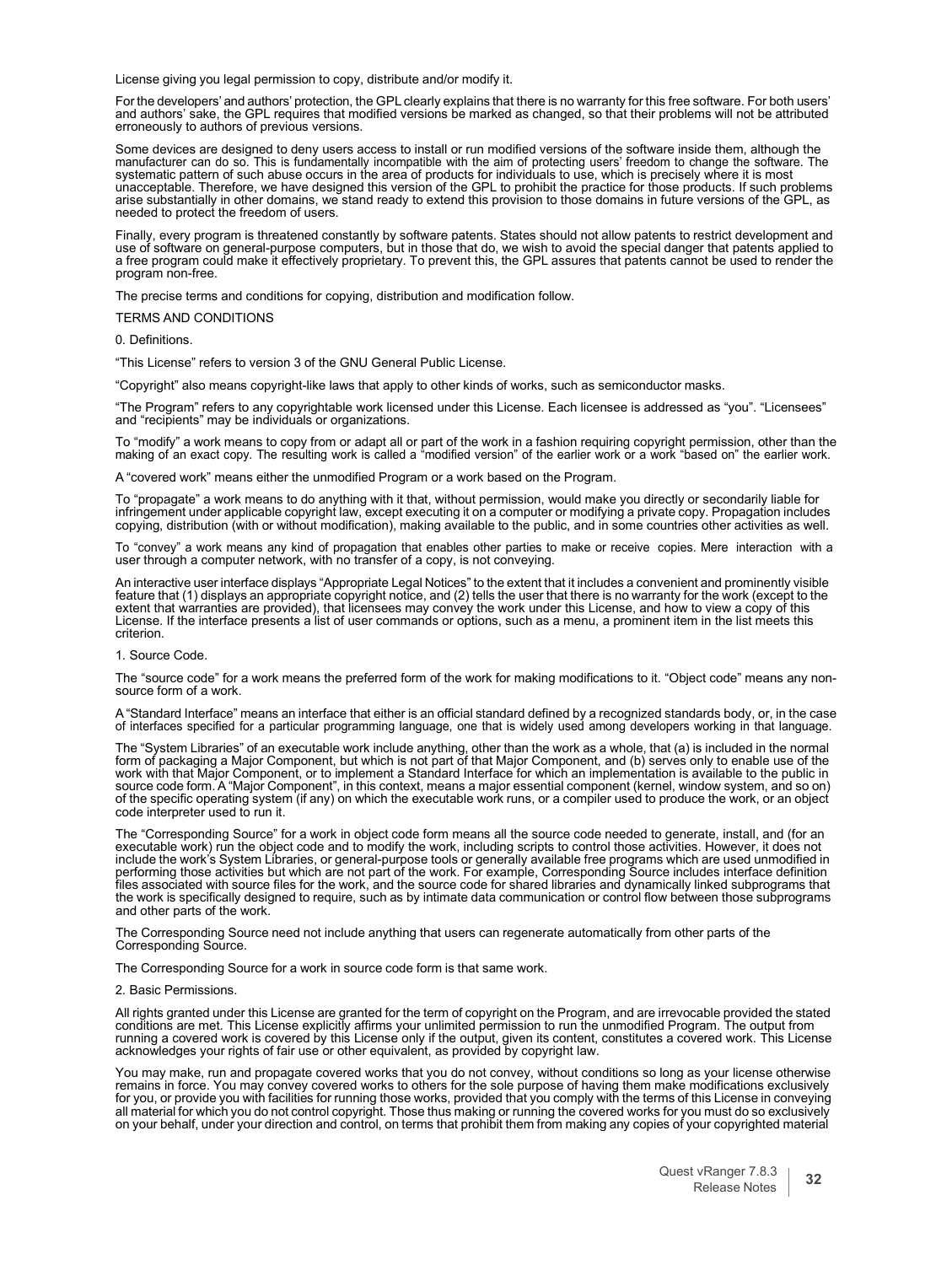outside their relationship with you.

Conveying under any other circumstances is permitted solely under the conditions stated below. Sublicensing is not allowed; section 10 makes it unnecessary.

3. Protecting Users' Legal Rights From Anti-Circumvention Law.

No covered work shall be deemed part of an effective technological measure under any applicable law fulfilling obligations under article 11 of the WIPO copyright treaty adopted on 20 December 1996, or similar laws prohibiting or restricting circumvention of such measures.

When you convey a covered work, you waive any legal power to forbid circumvention of technological measures to the extent such circumvention is effected by exercising rights under this License with respect to the covered work, and you disclaim any<br>intention to limit operation or modification of the work as a means of enforcing, against the wo rights to forbid circumvention of technological measures.

#### 4. Conveying Verbatim Copies.

You may convey verbatim copies of the Program's source code as you receive it, in any medium, provided that you conspicuously and appropriately publish on each copy an appropriate copyright notice; keep intact all notices and appropriately publish on each copy an appropriate copyright notice; keep intact all notices stating that this License and any<br>non-permissive terms added in accord with section 7 apply to the code; keep intact all notic and give all recipients a copy of this License along with the Program.

You may charge any price or no price for each copy that you convey, and you may offer support or warranty protection for a fee.

5. Conveying Modified Source Versions.

You may convey a work based on the Program, or the modifications to produce it from the Program, in the form of source code under the terms of section 4, provided that you also meet all of these conditions:

a) The work must carry prominent notices stating that you modified it, and giving a relevant date.

b) The work must carry prominent notices stating that it is released under this License and any conditions added under section 7. This requirement modifies the requirement in section 4 to "keep intact all notices".

c) You must license the entire work, as a whole, under this License to anyone who comes into possession of a copy. This License will therefore apply, along with any applicable section 7 additional terms, to the whole of the work, and all its parts, regardless ot<br>how they are packaged. This License gives no permission to license the work in any othe permission if you have separately received it.

d) If the work has interactive user interfaces, each must display Appropriate Legal Notices; however, if the Program has interactive interfaces that do not display Appropriate Legal Notices, your work need not make them do so.

A compilation of a covered work with other separate and independent works, which are not by their nature extensions of the covered work, and which are not combined with it such as to form a larger program, in or on a volume of a storage or distribution medium, is called an "aggregate" if the compilation and its resulting copyright are not used to limit the access or legal rights of the<br>compilation's users beyond what the individual works permit. Inclusion of a covered wo License to apply to the other parts of the aggregate.

#### 6. Conveying Non-Source Forms.

You may convey a covered work in object code form under the terms of sections 4 and 5, provided that you also convey the machine-readable Corresponding Source under the terms of this License, in one of these ways:

a) Convey the object code in, or embodied in, a physical product (including a physical distribution medium), accompanied by the Corresponding Source fixed on a durable physical medium customarily used for software interchange.

b) Convey the object code in, or embodied in, a physical product (including a physical distribution medium), accompanied by a written offer, valid for at least three years and valid for as long as you offer spare parts or customer support for that product model, to give anyone who possesses the object code either (1) a copy of the Corresponding Source for all the software in the product<br>that is covered by this License, on a durable physical medium customarily used for software int your reasonable cost of physically performing this conveying of source, or (2) access to copy the Corresponding Source from a network server at no charge.

c) Convey individual copies of the object code with a copy of the written offer to provide the Corresponding Source. This alternative is allowed only occasionally and noncommercially, and only if you received the object code with such an offer, in accord with subsection 6b.

d) Convey the object code by offering access from a designated place (gratis or for a charge), and offer equivalent access to the Corresponding Source in the same way through the same place at no further charge. You need not require recipients to copy the<br>Corresponding Source along with the object code. If the place to copy the object code is a netwo Source may be on a different server (operated by you or a third party) that supports equivalent copying facilities, provided you<br>maintain clear directions next to the object code saying where to find the Corresponding Sour the Corresponding Source, you remain obligated to ensure that it is available for as long as needed to satisfy these requirements.

e) Convey the object code using peer-to-peer transmission, provided you inform other peers where the object code and Corresponding Source of the work are being offered to the general public at no charge under subsection 6d.

A separable portion of the object code, whose source code is excluded from the Corresponding Source as a System Library, need not be included in conveying the object code work.

A "User Product" is either (1) a "consumer product", which means any tangible personal property which is normally used for<br>personal, family, or household purposes, or (2) anything designed or sold for incorporation into a user or of the way in which the particular user actually uses, or expects or is expected to use, the product. A product is a consumer<br>product regardless of whether the product has substantial commercial, industrial or non-

"Installation Information" for a User Product means any methods, procedures, authorization keys, or other information required to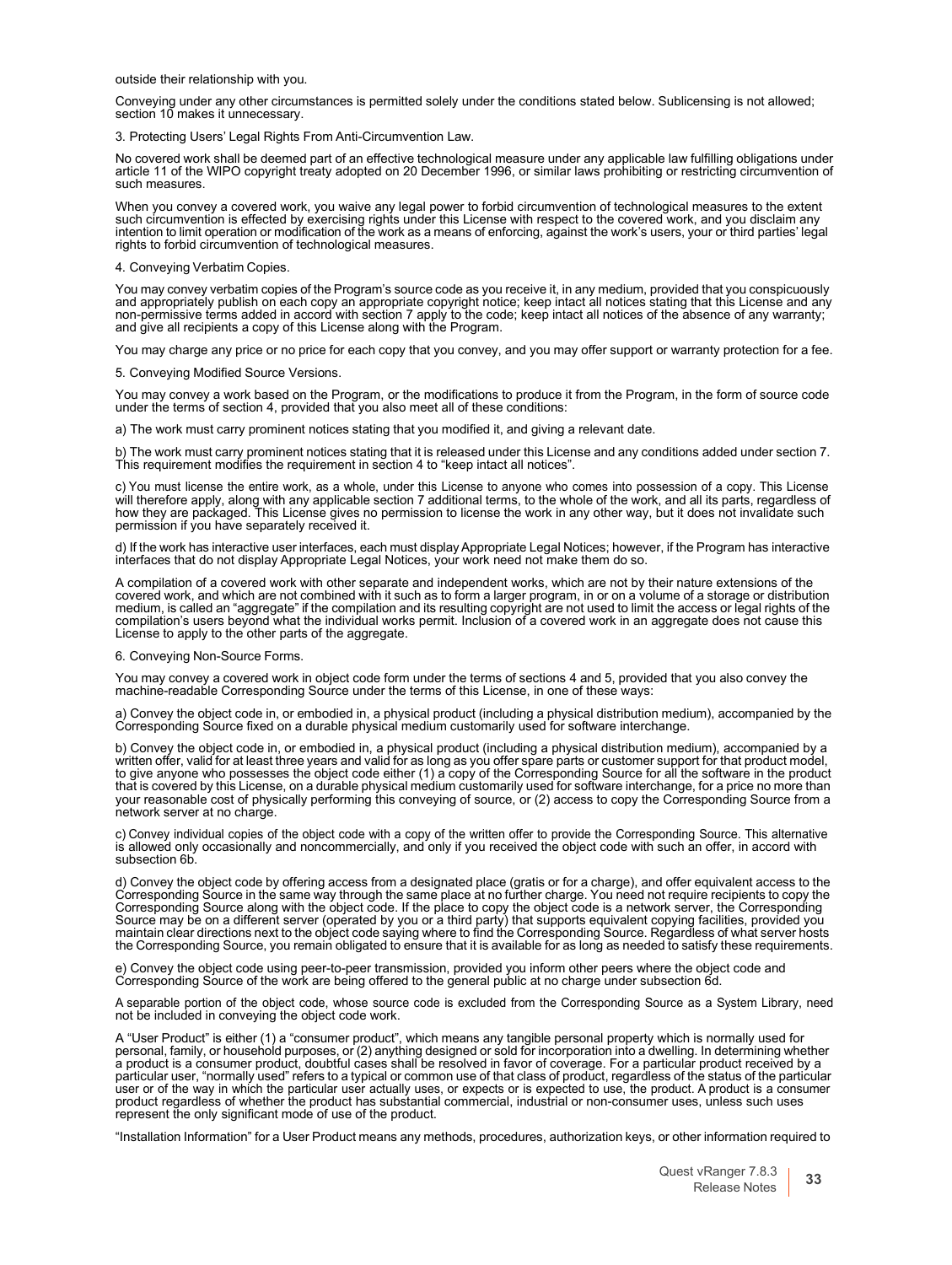install and execute modified versions of a covered work in that User Product from a modified version of its Corresponding Source. The information must suffice to ensure that the continued functioning of the modified object code is in no case prevented or interfered with solely because modification has been made.

If you convey an object code work under this section in, or with, or specifically for use in, a User Product, and the conveying occurs<br>as part of a transaction in which the right of possession and use of the User Product i as part of a transaction in which the right of possession and use of the User Product is transferred to the recipient in perpetuity or<br>for a fixed term (regardless of how the transaction is characterized), the Correspondin be accompanied by the Installation Information. But this requirement does not apply if neither you nor any third party retains the<br>ability to install modified object code on the User Product (for example, the work has been

The requirement to provide Installation Information does not include a requirement to continue to provide support service,<br>warranty, or updates for a work that has been modified or installed by the recipient, or for the Us operation of the network or violates the rules and protocols for communication across the network.

Corresponding Source conveyed, and Installation Information provided, in accord with this section must be in a format that is publicly documented (and with an implementation available to the public in source code form), and must require no special password or key for unpacking, reading or copying.

#### 7. Additional Terms.

"Additional permissions" are terms that supplement the terms of this License by making exceptions from one or more of its<br>conditions. Additional permissions that are applicable to the entire Program shall be treated as tho License, to the extent that they are valid under applicable law. If additional permissions apply only to part of the Program, that part may be used separately under those permissions, but the entire Program remains governed by this License without regard to the additional permissions.

When you convey a copy of a covered work, you may at your option remove any additional permissions from that copy, or from any part of it. (Additional permissions may be written to require their own removal in certain cases when you modify the work.) You may place additional permissions on material, added by you to a covered work, for which you have or can give appropriate copyright permission.

Notwithstanding any other provision of this License, for material you add to a covered work, you may (if authorized by the copyright holders of that material) supplement the terms of this License with terms:

a) Disclaiming warranty or limiting liability differently from the terms of sections 15 and 16 of this License; or

b) Requiring preservation of specified reasonable legal notices or author attributions in that material or in the Appropriate Legal Notices displayed by works containing it; or

c) Prohibiting misrepresentation of the origin of that material, or requiring that modified versions of such material be marked in reasonable ways as different from the original version; or

d) Limiting the use for publicity purposes of names of licensors or authors of the material; or

e) Declining to grant rights under trademark law for use of some trade names, trademarks, or service marks; or

f) Requiring indemnification of licensors and authors of that material by anyone who conveys the material (or modified versions of it) with contractual assumptions of liability to the recipient, for any liability that these contractual assumptions directly impose on those licensors and authors.

All other non-permissive additional terms are considered "further restrictions" within the meaning of section 10. If the Program as<br>you received it, or any part of it, contains a notice stating that it is governed by this restriction, you may remove that term. If a license document contains a further restriction but permits relicensing or conveying under this License, you may add to a covered work material governed by the terms of that license document, provided that the further restriction does not survive such relicensing or conveying.

If you add terms to a covered work in accord with this section, you must place, in the relevant source files, a statement of the additional terms that apply to those files, or a notice indicating where to find the applicable terms.

Additional terms, permissive or non-permissive, may be stated in the form of a separately written license, or stated as exceptions; the above requirements apply either way.

#### 8. Termination.

You may not propagate or modify a covered work except as expressly provided under this License. Any attempt otherwise to propagate or modify it is void, and will automatically terminate your rights under this License (including any patent licenses granted under the third paragraph of section 11).

However, if you cease all violation of this License, then your license from a particular copyright holder is reinstated (a) provisionally, unless and until the copyright holder explicitly and finally terminates your license, and (b) permanently, if the copyright holder fails to notify you of the violation by some reasonable means prior to 60 days after the cessation.

Moreover, your license from a particular copyright holder is reinstated permanently if the copyright holder notifies you of the violation by some reasonable means, this is the first time you have received notice of violation of this License (for any work) from<br>that copyright holder, and you cure the violation prior to 30 days after your receipt of

Termination of your rights under this section does not terminate the licenses of parties who have received copies or rights from you under this License. If your rights have been terminated and not permanently reinstated, you do not qualify to receive new licenses for the same material under section 10.

#### 9. Acceptance Not Required for Having Copies.

You are not required to accept this License in order to receive or run a copy of the Program. Ancillary propagation of a covered work occurring solely as a consequence of using peer-to-peer transmission to receive a copy likewise does not require<br>acceptance. However, nothing other than this License grants you permission to propagate or modify any co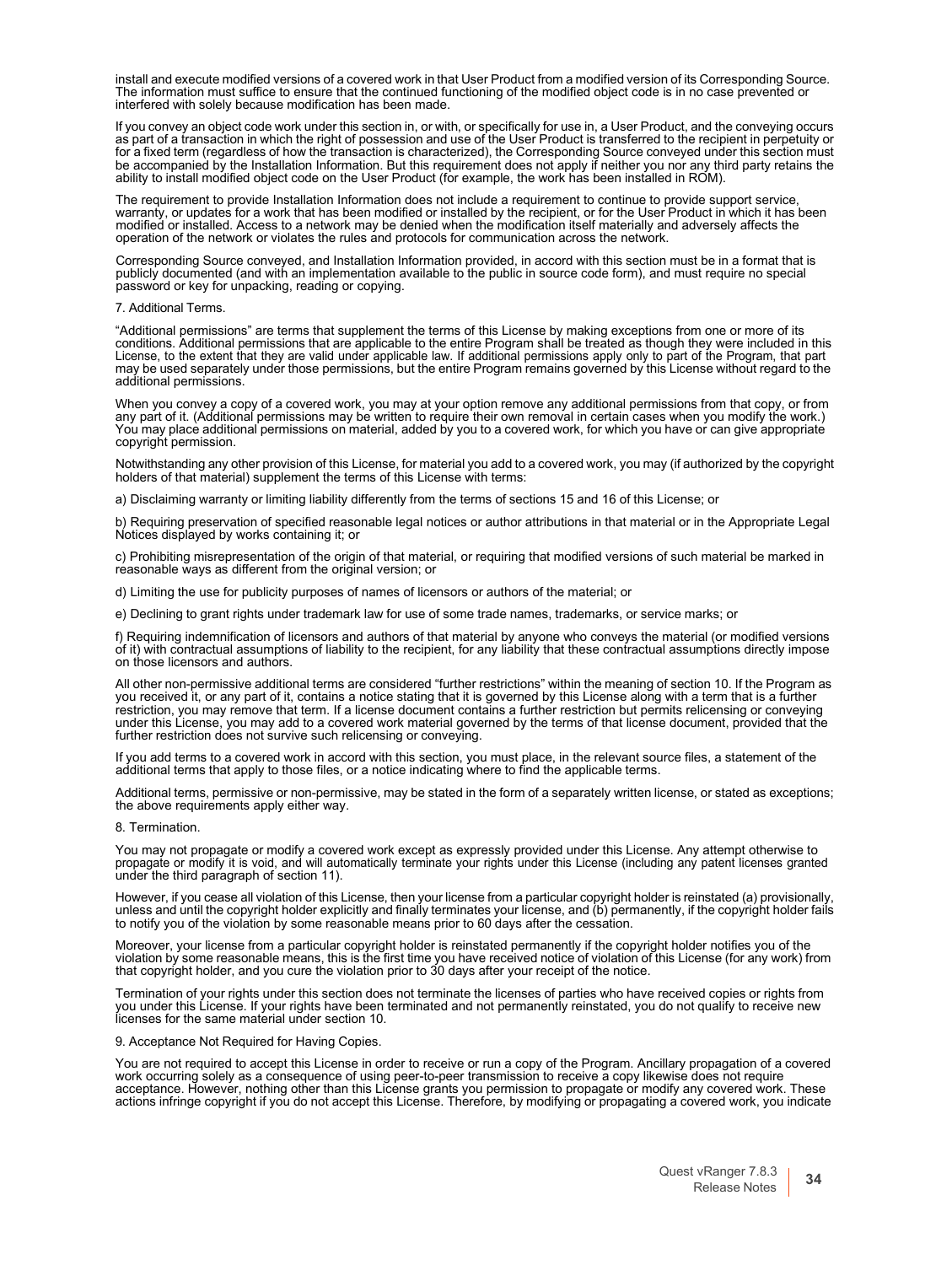your acceptance of this License to do so.

10. Automatic Licensing of Downstream Recipients.

Each time you convey a covered work, the recipient automatically receives a license from the original licensors, to run, modify and propagate that work, subject to this License. You are not responsible for enforcing compliance by third parties with this License.

An "entity transaction" is a transaction transferring control of an organization, or substantially all assets of one, or subdividing an<br>organization, or merging organizations. If propagation of a covered work results from transaction who receives a copy of the work also receives whatever licenses to the work the party's predecessor in interest had<br>or could give under the previous paragraph, plus a right to possession of the Corresponding So predecessor in interest, if the predecessor has it or can get it with reasonable efforts.

You may not impose any further restrictions on the exercise of the rights granted or affirmed under this License. For example, you may not impose a license fee, royalty, or other charge for exercise of rights granted under this License, and you may not initiate litigation (including a cross-claim or counterclaim in a lawsuit) alleging that any patent claim is infringed by making, using, selling, offering for sale, or importing the Program or any portion of it.

#### 11. Patents.

A "contributor" is a copyright holder who authorizes use under this License of the Program or a work on which the Program is based. The work thus licensed is called the contributor's "contributor version".

A contributor's "essential patent claims" are all patent claims owned or controlled by the contributor, whether already acquired or hereafter acquired, that would be infringed by some manner, permitted by this License, of making, using, or selling its contributor<br>version, but do not include claims that would be infringed only as a consequence of furthe For purposes of this definition, "control" includes the right to grant patent sublicenses in a manner consistent with the requirements of this License.

Each contributor grants you a non-exclusive, worldwide, royalty-free patent license under the contributor's essential patent claims, to make, use, sell, offer for sale, import and otherwise run, modify and propagate the contents of its contributor version.

In the following three paragraphs, a "patent license" is any express agreement or commitment, however denominated, not to enforce a patent (such as an express permission to practice a patent or covenant not to sue for patent infringement). To "grant" such a patent license to a party means to make such an agreement or commitment not to enforce a patent against the party.

If you convey a covered work, knowingly relying on a patent license, and the Corresponding Source of the work is not available<br>for anyone to copy, free of charge and under the terms of this License, through a publicly avai accessible means, then you must either (1) cause the Corresponding Source to be so available, or (2) arrange to deprive yourself<br>of the benefit of the patent license for this particular work, or (3) arrange, in a manner co infringe one or more identifiable patents in that country that you have reason to believe are valid.

If, pursuant to or in connection with a single transaction or arrangement, you convey, or propagate by procuring conveyance of,<br>a covered work, and grant a patent license to some of the parties receiving the covered work a of the covered work and works based on it.

A patent license is "discriminatory" if it does not include within the scope of its coverage, prohibits the exercise of, or is conditioned on the non-exercise of one or more of the rights that are specifically granted under this License. You may not convey a covered work if you are a party to an arrangement with a third party that is in the business of distributing software, under which you make payment to the third party based on the extent of your activity of conveying the work, and under which the third party grants, to<br>any of the parties who would receive the covered work from you, a discriminatory patent lice the covered work conveyed by you (or copies made from those copies), or (b) primarily for and in connection with specific products<br>or compilations that contain the covered work, unless you entered into that arrangement, or to 28 March 2007.

Nothing in this License shall be construed as excluding or limiting any implied license or other defenses to infringement that may otherwise be available to you under applicable patent law.

12. No Surrender of Others' Freedom.

If conditions are imposed on you (whether by court order, agreement or otherwise) that contradict the conditions of this License, they do not excuse you from the conditions of this License. If you cannot convey a covered work so as to satisfy simultaneously your obligations under this License and any other pertinent obligations, then as a consequence you may not convey it at all. For example, if you agree to terms that obligate you to collect a royalty for further conveying from those to whom you convey the Program, the only way you could satisfy both those terms and this License would be to refrain entirely from conveying the Program.

13. Use with the GNU Affero General Public License.

Notwithstanding any other provision of this License, you have permission to link or combine any covered work with a work licensed<br>under version 3 of the GNU Affero General Public License into a single combined work, and to terms of this License will continue to apply to the part which is the covered work, but the special requirements of the GNU Affero General Public License, section 13, concerning interaction through a network will apply to the combination as such.

14. Revised Versions of this License.

The Free Software Foundation may publish revised and/or new versions of the GNU General Public License from time to time. Such new versions will be similar in spirit to the present version, but may differ in detail to address new problems or concerns.

Each version is given a distinguishing version number. If the Program specifies that a certain numbered version of the GNU General Public License "or any later version" applies to it, you have the option of following the terms and conditions either of that<br>numbered version or of any later version published by the Free Software Foundation. If t number of the GNU General Public License, you may choose any version ever published by the Free Software Foundation.

If the Program specifies that a proxy can decide which future versions of the GNU General Public License can be used, that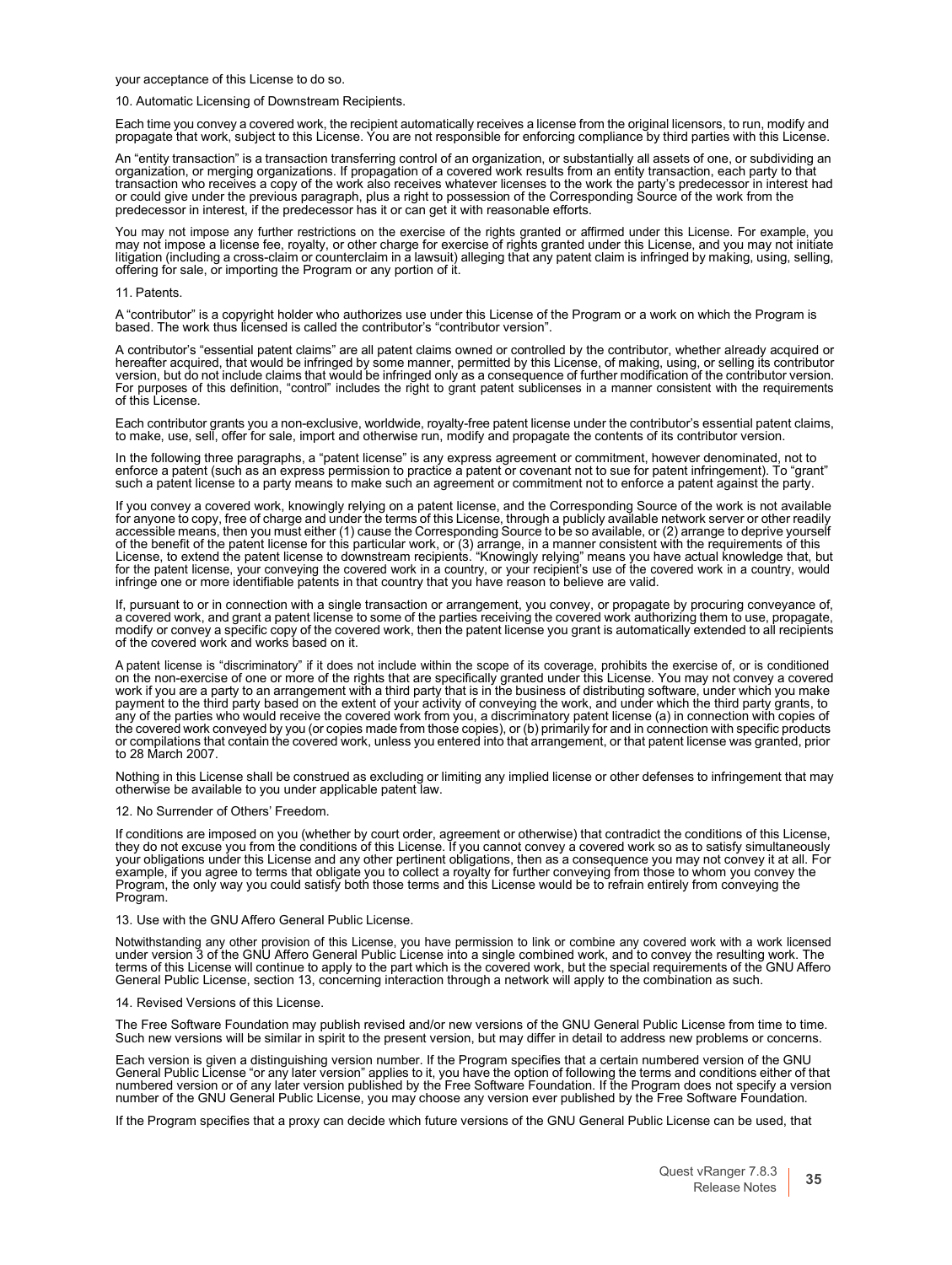proxy's public statement of acceptance of a version permanently authorizes you to choose that version for the Program.

Later license versions may give you additional or different permissions. However, no additional obligations are imposed on any author or copyright holder as a result of your choosing to follow a later version.

#### 15. Disclaimer of Warranty.

THERE IS NO WARRANTY FOR THE PROGRAM, TO THE EXTENT PERMITTED BY APPLICABLE LAW. EXCEPT WHEN<br>OTHERWISE STATED IN WRITING THE COPYRIGHT HOLDERS AND/OR OTHER PARTIES PROVIDE THE PROGRAM "AS IS" WITHOUT WARRANTY OF ANY KIND, EITHER EXPRESSED OR IMPLIED, INCLUDING, BUT NOT LIMITED TO, THE<br>IMPLIED WARRANTIES OF MERCHANTABILITY AND FITNESS FOR A PARTICULAR PURPOSE. THE ENTIRE RISK AS TOTHE<br>QUALITY AND PERFORMANCE

#### 16. Limitation of Liability.

IN NO EVENT UNLESS REQUIRED BY APPLICABLE LAW OR AGREED TO IN WRITING WILL ANY COPYRIGHT HOLDER, OR ANY OTHER PARTY WHO MODIFIES AND/OR CONVEYS THE PROGRAM AS PERMITTED ABOVE, BE LIABLE TO YOU FOR DAMAGES, INCLUDING ANY GENERAL, SPECIAL, INCIDENTAL OR CONSEQUENTIAL DAMAGES ARISING OUT OF<br>THE USE OR INABILITY TO USE THE PROGRAM (INCLUDING BUT NOT LIMITED TO LOSS OF DATA OR DATA BEING<br>RENDERED INACCURATE OR LOSSES POSSIBILITY OF SUCH DAMAGES.

#### 17. Interpretation of Sections 15 and 16.

If the disclaimer of warranty and limitation of liability provided above cannot be given local legal effect according to their terms,<br>reviewing courts shall apply local law that most closely approximates an absolute waiver Program, unless a warranty or assumption of liability accompanies a copy of the Program in return for a fee.

### **GNU General Public License(GPL) 2.0**

#### GNU GENERAL PUBLIC LICENSE

#### Version 2, June 1991

Copyright © 1989, 1991 Free Software Foundation, Inc., 51 Franklin Street, Fifth Floor, Boston, MA 02110-1301 USA

Everyone is permitted to copy and distribute verbatim copies of this license document, but changing it is not allowed.

#### Preamble

The licenses for most software are designed to take away your freedom to share and change it. By contrast, the GNU General Public License is intended to guarantee your freedom to share and change free software--to make sure the software is free for al<br>its users. This General Public License applies to most of the Free Software Foundation's soft authors commit to using it. (Some other Free Software Foundation software is covered by the GNU Lesser General Public License instead.) You can apply it to your programs, too.

When we speak of free software, we are referring to freedom, not price. Our General Public Licenses are designed to make sure<br>that you have the freedom to distribute copies of free software (and charge for this service if code or can get it if you want it, that you can change the software or use pieces of it in new free programs; and that you know you can do these things.

To protect your rights, we need to make restrictions that forbid anyone to deny you these rights or to ask you to surrender the<br>rights. These restrictions translate to certain responsibilities for you if you distribute cop

For example, if you distribute copies of such a program, whether gratis or for a fee, you must give the recipients all the rights that you have. You must make sure that they, too, receive or can get the source code. And you must show them these terms so they know their rights.

We protect your rights with two steps: (1) copyright the software, and (2) offer you this license which gives you legal permission to copy, distribute and/or modify the software.

Also, for each author's protection and ours, we want to make certain that everyone understands that there is no warranty for this free software. If the software is modified by someone else and passed on, we want its recipients to know that what they have is not the original, so that any problems introduced by others will not reflect on the original authors' reputations.

Finally, any free program is threatened constantly by software patents. We wish to avoid the danger that redistributors of a free<br>program will individually obtain patent licenses, in effect making the program proprietary. that any patent must be licensed for everyone's free use or not licensed at all.

The precise terms and conditions for copying, distribution and modification follow.

#### GNU GENERAL PUBLIC LICENSE

#### TERMS AND CONDITIONS FOR COPYING, DISTRIBUTION AND MODIFICATION

0. This License applies to any program or other work which contains a notice placed by the copyright holder saying it may be distributed under the terms of this General Public License. The "Program", below, refers to any s

Activities other than copying, distribution and modification are not covered by this License; they are outside its scope. The act of running the Program is not restricted, and the output from the Program is covered only if its contents constitute a work based on<br>the Program (independent of having been made by running the Program). Whether that is true d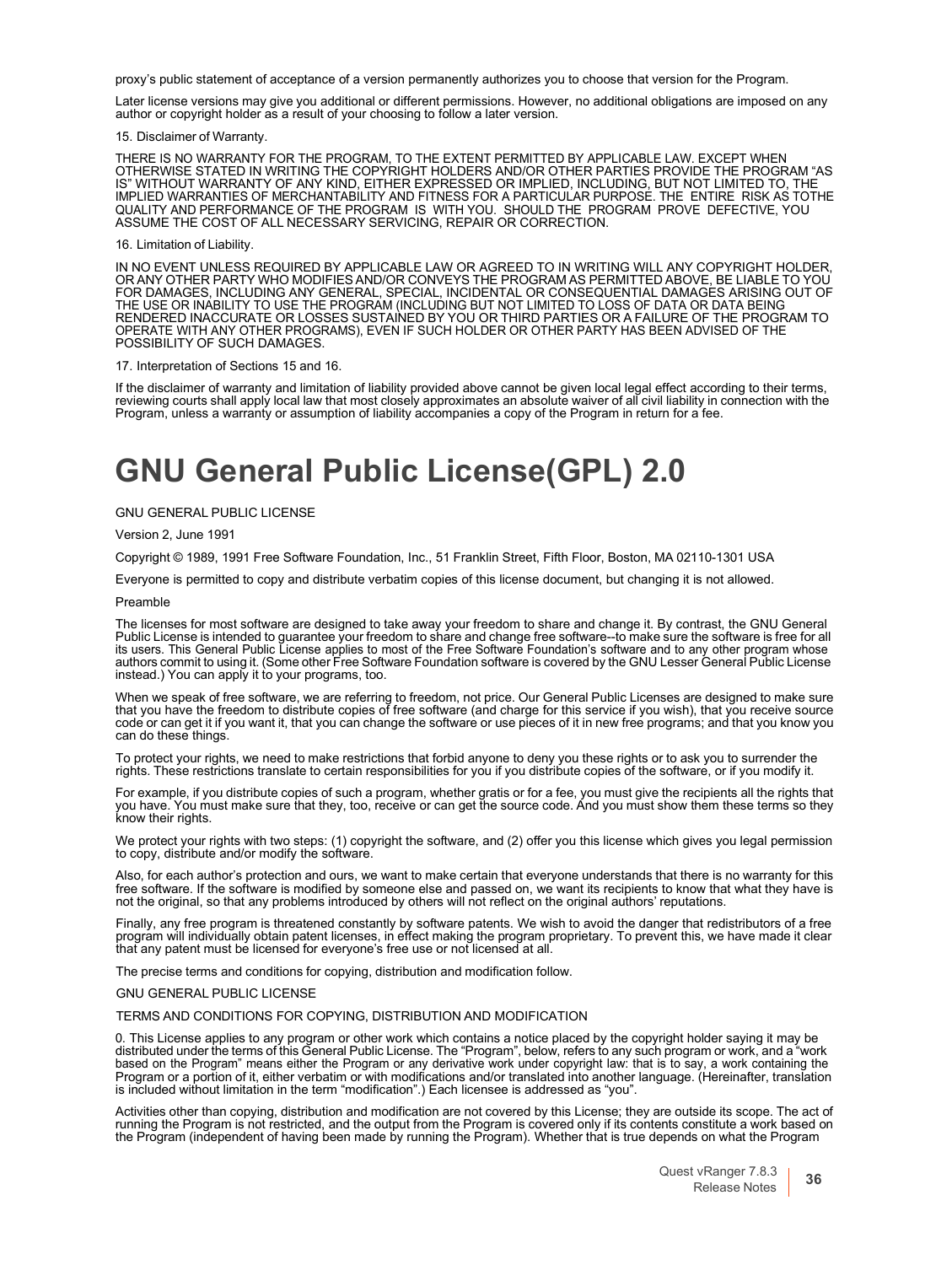does.

1. You may copy and distribute verbatim copies of the Program's source code as you receive it, in any medium, provided that you conspicuously and appropriately publish on each copy an appropriate copyright notice and disclaimer of warranty; keep intact all the notices that refer to this License and to the absence of any warranty; and give any other recipients of the Program a copy of this License along with the Program.

You may charge a fee for the physical act of transferring a copy, and you may at your option offer warranty protection in exchange for a fee.

2. You may modify your copy or copies of the Program or any portion of it, thus forming a work based on the Program, and copy<br>and distribute such modifications or work under the terms of Section 1 above, provided that you

a) You must cause the modified files to carry prominent notices stating that you changed the files and the date of any change.

b) You must cause any work that you distribute or publish, that in whole or in part contains or is derived from the Program or any<br>part thereof, to be licensed as a whole at no charge to all third parties under the terms o

c) If the modified program normally reads commands interactively when run, you must cause it, when started running for such interactive use in the most ordinary way, to print or display an announcement including an appropriate copyright notice and a notice that there is no warranty (or else, saying that you provide a warranty) and that users may redistribute the program under these conditions, and telling the user how to view a copy of this License. (Exception: if the Program itself is interactive but does not normally print such an announcement, your work based on the Program is not required to print an announcement.)

These requirements apply to the modified work as a whole. If identifiable sections of that work are not derived from the Program, and can be reasonably considered independent and separate works in themselves, then this License, and its terms, do not apply to those sections when you distribute them as separate works. But when you distribute the same sections as part of a whole which<br>is a work based on the Program, the distribution of the whole must be on the terms of this Li licensees extend to the entire whole, and thus to each and every part regardless of who wrote it.

Thus, it is not the intent of this section to claim rights or contest your rights to work written entirely by you; rather, the intent is to<br>exercise the right to control the distribution of derivative or collective works b

In addition, mere aggregation of another work not based on the Program with the Program (or with a work based on the Program) on a volume of a storage or distribution medium does not bring the other work under the scope of this License.

3. You may copy and distribute the Program (or a work based on it, under Section 2) in object code or executable form under the terms of Sections 1 and 2 above provided that you also do one of the following:

a) Accompany it with the complete corresponding machine-readable source code, which must be distributed under the terms ol<br>Sections 1 and 2 above on a medium customarily used for software interchange; or,

b) Accompany it with a written offer, valid for at least three years, to give any third party, for a charge no more than your cost ot<br>physically performing source distribution, a complete machine-readable copy of the corre under the terms of Sections 1 and 2 above on a medium customarily used for software interchange; or,

c) Accompany it with the information you received as to the offer to distribute corresponding source code. (This alternative is allowed only for noncommercial distribution and only if you received the program in object code or executable form with such an<br>offer, in accord with Subsection b above.)

The source code for a work means the preferred form of the work for making modifications to it. For an executable work, complete source code means all the source code for all modules it contains, plus any associated interface definition files, plus the scripts used to control compilation and installation of the executable. However, as a special exception, the source code distributed need not include anything that is normally distributed (in either source or binary form) with the major components (compiler, kernel, and<br>so on) of the operating system on which the executable runs, unless that component itself

If distribution of executable or object code is made by offering access to copy from a designated place, then offering equivalent access to copy the source code from the same place counts as distribution of the source code compelled to copy the source along with the object code.

4. You may not copy, modify, sublicense, or distribute the Program except as expressly provided under this License. Any attempt otherwise to copy, modify, sublicense or distribute the Program is void, and will automatically terminate your rights under this License. However, parties who have received copies, or rights, from you under this License will not have their licenses terminated so long as such parties remain in full compliance.

5. You are not required to accept this License, since you have not signed it. However, nothing else grants you permission to modify<br>or distribute the Program or its derivative works. These actions are prohibited by law if so, and all its terms and conditions for copying, distributing or modifying the Program or works based on it.

6. Each time you redistribute the Program (or any work based on the Program), the recipient automatically receives a license from<br>the original licensor to copy, distribute or modify the Program subject to these terms and c further restrictions on the recipients' exercise of the rights granted herein. You are not responsible for enforcing compliance by third parties to this License.

7. If, as a consequence of a court judgment or allegation of patent infringement or for any other reason (not limited to patent issues), conditions are imposed on you (whether by court order, agreement or otherwise) that contradict the conditions of this License, they do not excuse you from the conditions of this License. If you cannot distribute so as to satisfy simultaneously your obligations under this License and any other pertinent obligations, then as a consequence you may not distribute the Program at all. For example, if a patent license would not permit royalty-free redistribution of the Program by all those who receive copies<br>directly or indirectly through you, then the only way you could satisfy both it and this Lic

If any portion of this section is held invalid or unenforceable under any particular circumstance, the balance of the section is intended to apply and the section as a whole is intended to apply in other circumstances.

It is not the purpose of this section to induce you to infringe any patents or other property right claims or to contest validity of any such claims; this section has the sole purpose of protecting the integrity of the free software distribution system, which is implemented by public license practices. Many people have made generous contributions to the wide range of software distributed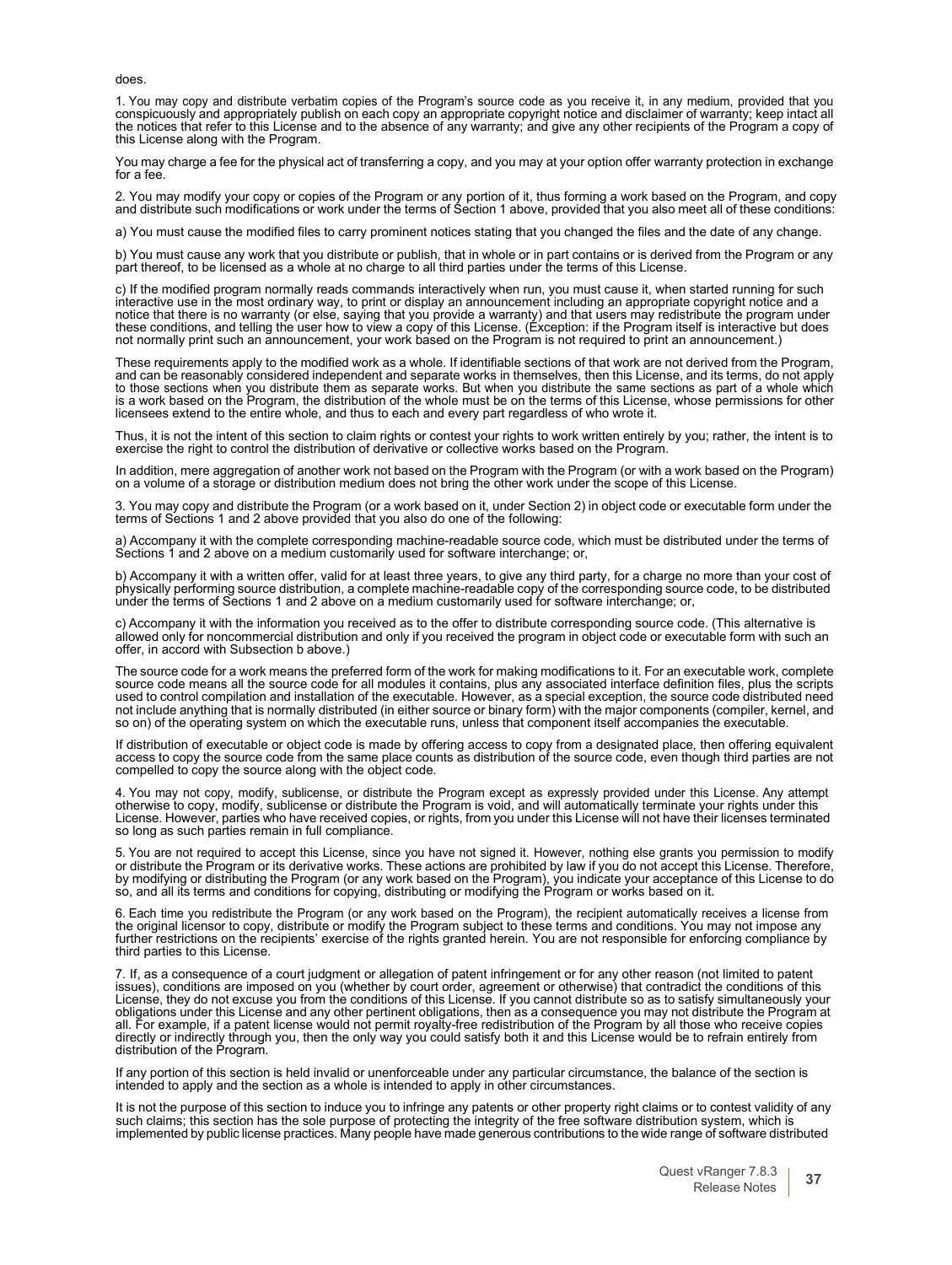through that system in reliance on consistent application of that system; it is up to the author/donor to decide if he or she is willing to distribute software through any other system and a licensee cannot impose that choice.

This section is intended to make thoroughly clear what is believed to be a consequence of the rest of this License.

8. If the distribution and/or use of the Program is restricted in certain countries either by patents or by copyrighted interfaces, the<br>original copyright holder who places the Program under this License may add an explici incorporates the limitation as if written in the body of this License.

9. The Free Software Foundation may publish revised and/or new versions of the General Public License from time to time. Such new versions will be similar in spirit to the present version, but may differ in detail to addre

Each version is given a distinguishing version number. If the Program specifies a version number of this License which applies to it and "any later version", you have the option of following the terms and conditions either of that version or of any later version published by the Free Software Foundation. If the Program does not specify a version number of this License, you may choose any version ever published by the Free Software Foundation.

10. If you wish to incorporate parts of the Program into other free programs whose distribution conditions are different, write to the<br>author to ask for permission. For software which is copyrighted by the Free Software Fo all derivatives of our free software and of promoting the sharing and reuse of software generally.

#### NO WARRANTY

11. BECAUSE THE PROGRAM IS LICENSED FREE OF CHARGE, THERE IS NO WARRANTY OR THE PROGRAM, TO THE EXTENT PERMITTED BY APPLICABLE LAW. EXCEPT WHEN OTHERWISE STATED IN WRITING THE COPYRIGHT HOLDERS AND/OR OTHER PARTIES PROVIDE THE PROGRAM "AS IS" WITHOUT WARRANTY OF ANY KIND, EITHER EXPRESSED OR IMPLIED, INCLUDING, BUT NOT LIMITED TO, THE IMPLIED WARRANTIES OF MERCHANTABILITY AND FITNESS FOR A PARTICULAR PURPOSE. THE ENTIRE RISK AS TO THE QUALITY AND PERFORMANCE OF THE PROGRAM IS WITH YOU. SHOULD THE PROGRAM PROVE DEFECTIVE, YOU ASSUME THE COST OF ALL NECESSARY SERVICING, REPAIR OR CORRECTION.

12. IN NO EVENT UNLESS REQUIRED BY APPLICABLE LAW OR AGREED TO IN WRITING WILL ANY COPYRIGHT HOLDER, OR ANY OTHER PARTY WHO MAY MODIFY AND/OR REDISTRIBUTE THE PROGRAM AS PERMITTED ABOVE, BE LIABLE TO YOU FOR DAMAGES, INCLUDING ANY GENERAL, SPECIAL, INCIDENTAL OR CONSEQUENTIAL DAMAGES<br>ARISING OUT OF THE USE OR INABILITY TO USE THE PROGRAM (INCLUDING BUT NOT LIMITED TO LOSS OF DATA OR<br>DATA BEING RENDERED INA PROGRAM TO OPERATE WITH ANY OTHER PROGRAMS), EVEN IF SUCH HOLDER OR OTHER PARTY HAS BEEN ADVISED OF THE POSSIBILITY OF SUCH DAMAGES.

### <span id="page-38-0"></span>**GNU Lesser General Public License(LGPL) 3**

Version 3, 29 June 2007

Copyright © 2007 Free Software Foundation, Inc. [<http://fsf.org/>](http://fsf.org/)

Everyone is permitted to copy and distribute verbatim copies of this license document, but changing it is not allowed.

This version of the GNU Lesser General Public License incorporates the terms and conditions of version 3 of the GNU General Public License, supplemented by the additional permissions listed below.

0. Additional Definitions.

As used herein, "this License" refers to version 3 of the GNU Lesser General Public License, and the "GNU GPL" refers to version 3 of the GNU General Public License.

"The Library" refers to a covered work governed by this License, other than an Application or a Combined Work as defined below.

An "Application" is any work that makes use of an interface provided by the Library, but which is not otherwise based on the Library.<br>Defining a subclass of a class defined by the Library is deemed a mode of using an inter

A"Combined Work" is a work produced by combining or linking anApplication with the Library. The particular version of the Library with which the Combined Work was made is also called the "Linked Version".

The "Minimal Corresponding Source" for a Combined Work means the Corresponding Source for the Combined Work, excluding any source code for portions of the Combined Work that, considered in isolation, are based on the Application, and not on the Linked Version.

The "Corresponding Application Code" for a Combined Work means the object code and/or source code for the Application, including any data and utility programs needed for reproducing the Combined Work from the Application, but excluding the System<br>Libraries of the Combined Work.

1. Exception to Section 3 of the GNU GPL.

You may convey a covered work under sections 3 and 4 of this License without being bound by section 3 of the GNU GPL.

2. Conveying Modified Versions.

If you modify a copy of the Library, and, in your modifications, a facility refers to a function or data to be supplied by an Application that uses the facility (other than as an argument passed when the facility is invoked), then you may convey a copy of the modified version:

a) under this License, provided that you make a good faith effort to ensure that, in the event an Application does not supply the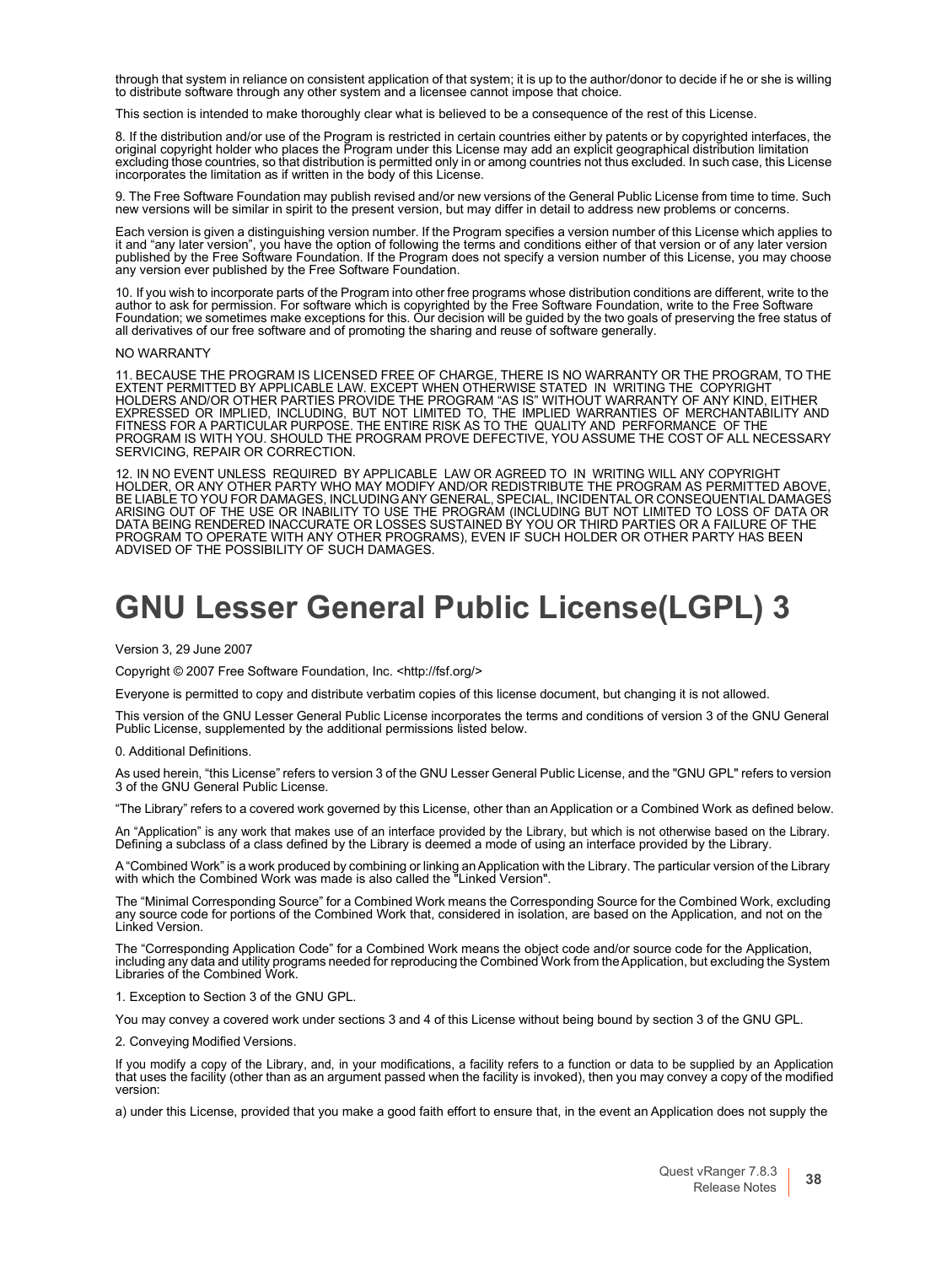function or data, the facility still operates, and performs whatever part of its purpose remains meaningful, or

b) under the GNU GPL, with none of the additional permissions of this License applicable to that copy.

3. Object Code Incorporating Material from Library Header Files.

The object code form of an Application may incorporate material from a header file that is part of the Library. You may convey such object code under terms of your choice, provided that, if the incorporated material is not limited to numerical parameters, data structure layouts and accessors, or small macros, inline functions and templates (ten or fewer lines in length), you do both of the following:

a) Give prominent notice with each copy of the object code that the Library is used in it and that the Library and its use are covered by this License.

b) Accompany the object code with a copy of the GNU GPL and this license document.

4. Combined Works.

You may convey a Combined Work under terms of your choice that, taken together, effectively do not restrict modification of the portions of the Library contained in the Combined Work and reverse engineering for debugging such modifications, if you also do each of the following:

a) Give prominent notice with each copy of the Combined Work that the Library is used in it and that the Library and its use are covered by this License.

b) Accompany the Combined Work with a copy of the GNU GPL and this license document.

c) For a Combined Work that displays copyright notices during execution, include the copyright notice for the Library among these notices, as well as a reference directing the user to the copies of the GNU GPL and this license document.

d) Do one of the following:

0) Convey the Minimal Corresponding Source under the terms of this License, and the Corresponding Application Code in a form suitable for, and under terms that permit, the user to recombine or relink the Application with a modified version of the Linked Version to produce a modified Combined Work, in the manner specified by section 6 of the GNU GPL for conveying Corresponding Source.

1) Use a suitable shared library mechanism for linking with the Library. A suitable mechanism is one that (a) uses at run time a copy of the Library already present on the user's computer system, and (b) will operate properly with a modified version of the Library that is interface-compatible with the Linked Version.

e) Provide Installation Information, but only if you would otherwise be required to provide such information under section 6 of the GNU GPL, and only to the extent that such information is necessary to install and execute a modified version of the Combined<br>Work produced by recombining or relinking the Application with a modified version of the Linked V option 4d1, you must provide the Installation Information in the manner specified by section 6 of the GNU GPL for conveying Corresponding Source.)

5. Combined Libraries.

You may place library facilities that are a work based on the Library side by side in a single library together with other library facilities that are not Applications and are not covered by this License, and convey such a combined library under terms of your choice, if you do both of the following:

a) Accompany the combined library with a copy of the same work based on the Library, uncombined with any other library facilities, conveyed under the terms of this License

b) Give prominent notice with the combined library that part of it is a work based on the Library, and explaining where to find the accompanying uncombined form of the same work.

Revised Versions of the GNU Lesser General Public License.

The Free Software Foundation may publish revised and/or new versions of the GNU Lesser General Public License from time to time. Such new versions will be similar in spirit to the present version, but may differ in detail to address new problems or concerns.

Each version is given a distinguishing version number. If the Library as you received it specifies that a certain numbered version<br>of the GNU Lesser General Public License "or any later version" applies to it, you have the received it does not specify a version number of the GNU Lesser General Public License, you may choose any version of the GNU Lesser General Public License ever published by the Free Software Foundation.

If the Library as you received it specifies that a proxy can decide whether future versions of the GNU Lesser General Public License shall apply, that proxy's public statement of acceptance of any version is permanent authorization for you to choose that version for the Library.

### <span id="page-39-0"></span>**MIT Kerberos 5.0**

MIT Kerberos License information

Copyright © 1985-2013 by the Massachusetts Institute of Technology.

All rights reserved.

Redistribution and use in source and binary forms, with or without modification, are permitted provided that the following conditions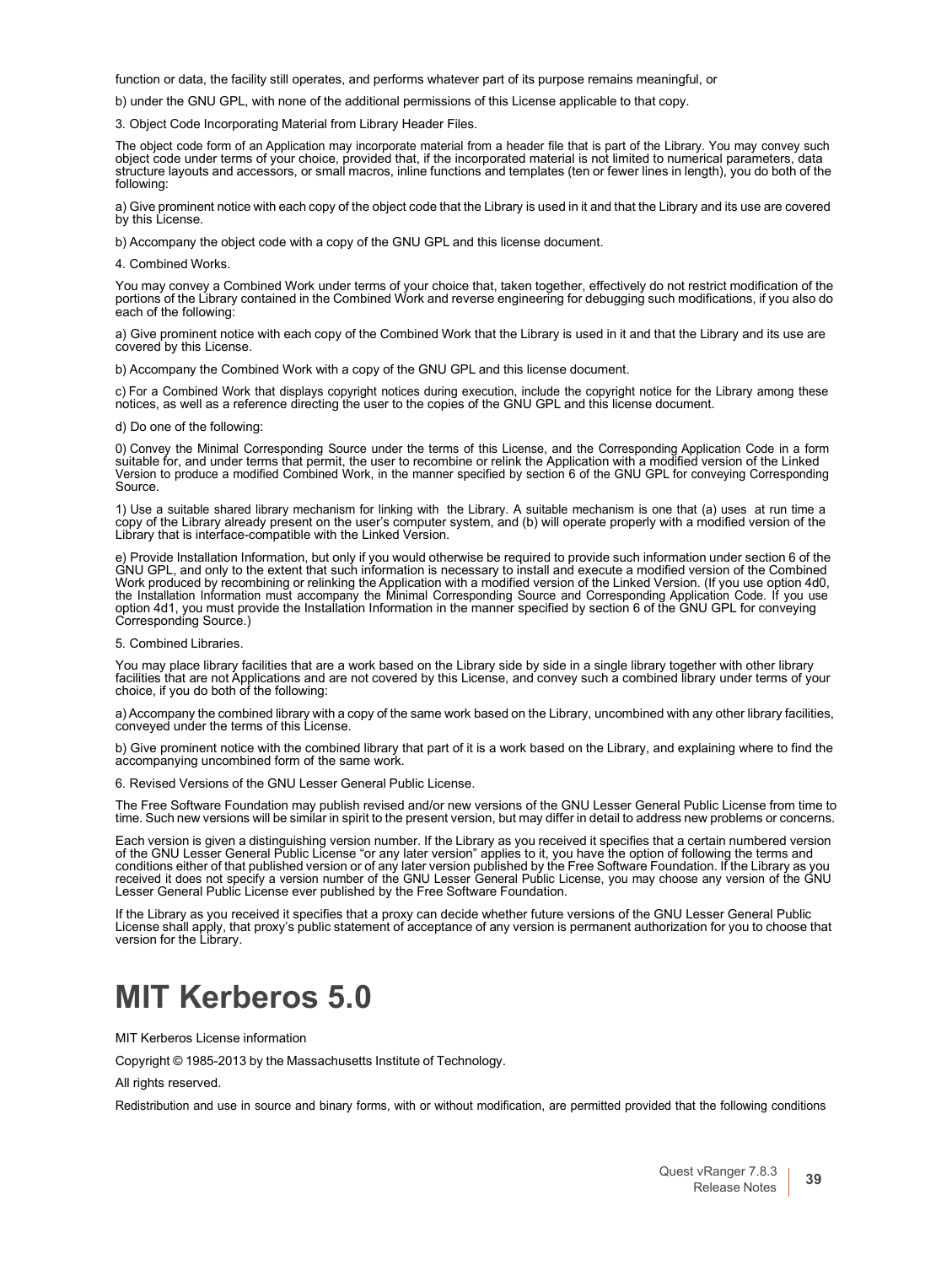are met:

Redistributions of source code must retain the above copyright notice, this list of conditions and the following disclaimer.

Redistributions in binary form must reproduce the above copyright notice, this list of conditions and the following disclaimer in the documentation and/or other materials provided with the distribution.

THIS SOFTWARE IS PROVIDED BY THE COPYRIGHT HOLDERS AND CONTRIBUTORS "AS IS" AND ANY EXPRESS OR IMPLIED WARRANTIES, INCLUDING, BUT NOT LIMITED TO, THE IMPLIED WARRANTIES OF MERCHANTABILITY AND FITNESS FOR A PARTICULAR PURPOSE ARE DISCLAIMED. IN NO EVENT SHALL THE COPYRIGHT HOLDER OR CONTRIBUTORS BE LIABLE FOR ANY DIRECT, INDIRECT, INCIDENTAL, SPECIAL, EXEMPLARY, OR CONSEQUENTIAL DAMAGES (INCLUDING, BUT NOT LIMITED TO, PROCUREMENT OF SUBSTITUTE GOODS OR SERVICES; LOSS OF USE, DATA, OR PROFITS; OR BUSINESS INTERRUPTION) HOWEVER CAUSED AND ON ANY THEORY OF LIABILITY, WHETHER IN CONTRACT, STRICT LIABILITY, OR TORT (INCLUDING NEGLIGENCE OR OTHERWISE) ARISING IN ANY WAY OUT OF THE USE OF THIS SOFTWARE, EVEN IF ADVISED OF THE POSSIBILITY OF SUCH DAMAGE.

Downloading of this software may constitute an export of cryptographic software from the United States of America that is subject to the United States Export Administration Regulations (EAR), 15 CFR 730-774. Additional laws or regulations may apply. It is the responsibility of the person or entity contemplating export to comply with all applicable export laws and regulations, including obtaining any required license from the U.S. government.

The U.S. government prohibits export of encryption source code to certain countries and individuals, including, but not limited to,<br>the countries of Cuba, Iran, North Korea, Sudan, Syria, and residents and nationals of tho

Documentation components of this software distribution are licensed under a Creative Commons Attribution-ShareAlike 3.0 Unported License[. \(http://creativecommons.org/licenses/by-sa/3.0/\)](http://creativecommons.org/licenses/by-sa/3.0/))

Individual source code files are copyright MIT, Cygnus Support, Novell, OpenVision Technologies, Oracle, Red Hat, Sun Microsystems, FundsXpress, and others.

Project Athena, Athena, Athena MUSE, Discuss, Hesiod, Kerberos, Moira, and Zephyr are trademarks of the Massachusetts<br>Institute of Technology (MIT). No commercial use of these trademarks may be made without prior written p

"Commercial use" means use of a name in a product or other for-profit manner. It does NOT prevent a commercial firm from referring to the MIT trademarks in order to convey information (although in doing so, recognition of their trademark status should be given).

The following copyright and permission notice applies to the OpenVision Kerberos Administration system located in kadmin/create, kadmin/dbutil, kadmin/passwd, kadmin/server, lib/kadm5, and portions of lib/rpc:

Copyright, OpenVision Technologies, Inc., 1993-1996, All Rights Reserved

WARNING: Retrieving the OpenVision Kerberos Administration system source code, as described below, indicates your acceptance of the following terms. If you do not agree to the following terms, do not retrieve the OpenVision Kerberos administration system.

You may freely use and distribute the Source Code and Object Code compiled from it, with or without modification, but this Source Code is provided to you "AS IS" EXCLUSIVE OF ANY WARRANTY, INCLUDING, WITHOUT LIMITATION, ANY WARRANTIES OF MERCHANTABILITY OR FITNESS FOR A PARTICULAR PURPOSE, OR ANY OTHER WARRANTY, WHETHER EXPRESS OR IMPLIED. IN NO EVENT WILL OPENVISION HAVE ANY LIABILITY FOR ANY LOST PROFITS, LOSS OF DATA OR COSTS OF PROCUREMENT OF SUBSTITUTE GOODS OR SERVICES, OR FOR ANY SPECIAL, INDIRECT, OR CONSEQUENTIAL DAMAGES ARISING OUT OF THIS AGREEMENT, INCLUDING, WITHOUT LIMITATION, THOSE RESULTING FROM THE USE OF THE SOURCE CODE, OR THE FAILURE OF THE SOURCE CODE TO PERFORM, OR FOR ANY OTHER REASON.

OpenVision retains all copyrights in the donated Source Code. OpenVision also retains copyright to derivative works of the Source<br>Code, whether created by OpenVision or by a third party. The OpenVision copyright notice mu

OpenVision Technologies, Inc. has donated this Kerberos Administration system to MIT for inclusion in the standard Kerberos 5 distribution. This donation underscores our commitment to continuing Kerberos technology development and our gratitude for the valuable work which has been performed by MIT and the Kerberos community.

Portions contributed by Matt Crawford [crawdad@fnal.gov w](mailto:crawdad@fnal.gov)ere work performed at Fermi National Accelerator Laboratory, which is operated by Universities Research Association, Inc., under contract DE-AC02-76CHO3000 with the U.S. Department of Energy.

Portions of src/lib/crypto have the following copyright:

Copyright © 1998 by the FundsXpress, INC.

All rights reserved.

Export of this software from the United States of America may require a specific license from the United States Government. It is the responsibility of any person or organization contemplating export to obtain such a license before exporting.

WITHIN THAT CONSTRAINT, permission to use, copy, modify, and distribute this software and its documentation for any purpose and without fee is hereby granted, provided that the above copyright notice appear in all copies and that both that copyright notice publicity pertaining to distribution of the software without specific, written prior permission. FundsXpress makes no representations about the suitability of this software for any purpose. It is provided "as is" without express or implied warranty.

THIS SOFTWARE IS PROVIDED "AS IS" AND WITHOUT ANY EXPRESS OR IMPLIED WARRANTIES, INCLUDING, WITHOUT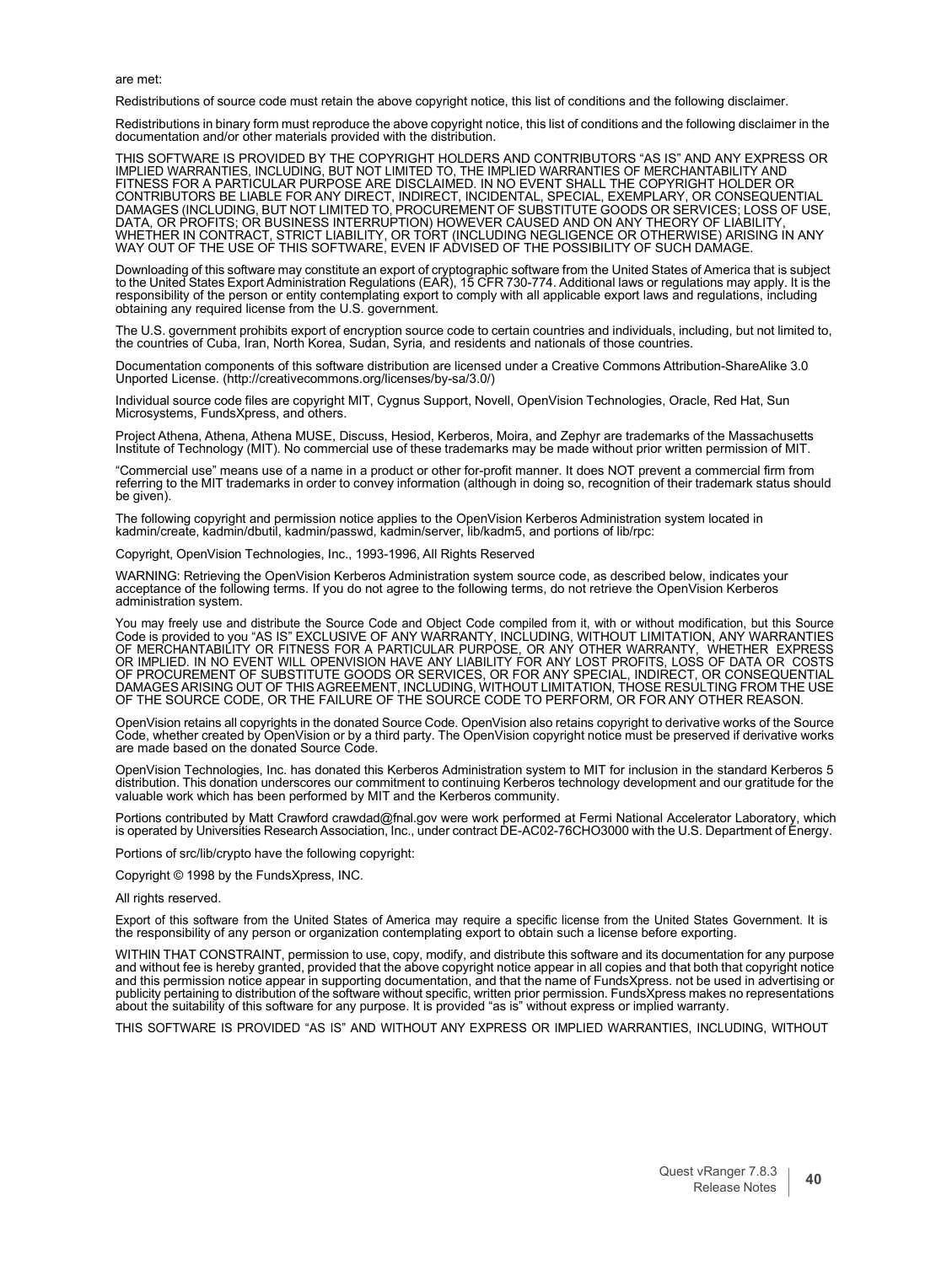LIMITATION, THE IMPLIED WARRANTIES OF MERCHANTIBILITY AND FITNESS FOR A PARTICULAR PURPOSE.

The implementation of the AES encryption algorithm in src/lib/crypto/builtin/aes has the following copyright:

Copyright © 2001, Dr Brian Gladman [brg@gladman.uk.net, W](mailto:brg@gladman.uk.net)orcester, UK.

All rights reserved.

#### LICENSE TERMS

The free distribution and use of this software in both source and binary form is allowed (with or without changes) provided that:

distributions of this source code include the above copyright notice, this list of conditions and the following disclaimer;

distributions in binary form include the above copyright notice, this list of conditions and the following disclaimer in the documentation and/or other associated materials;

the copyright holder's name is not used to endorse products built using this software without specific written permission. DISCLAIMER

This software is provided 'as is' with no explcit or implied warranties in respect of any properties, including, but not limited to, correctness and fitness for purpose.

Portions contributed by Red Hat, including the pre-authentication plug-in framework and the NSS crypto implementation, contain the following copyright:

Copyright © 2006 Red Hat, Inc.

Portions copyright © 2006 Massachusetts Institute of Technology

All Rights Reserved.

Redistribution and use in source and binary forms, with or without modification, are permitted provided that the following conditions are met:

Redistributions of source code must retain the above copyright notice, this list of conditions and the following disclaimer.

Redistributions in binary form must reproduce the above copyright notice, this list of conditions and the following disclaimer in the documentation and/or other materials provided with the distribution.

Neither the name of Red Hat, Inc., nor the names of its contributors may be used to endorse or promote products derived from this software without specific prior written permission.

THIS SOFTWARE IS PROVIDED BY THE COPYRIGHT HOLDERS AND CONTRIBUTORS "AS IS" AND ANY EXPRESS OR<br>IMPLIED WARRANTIES, INCLUDING, BUT NOT LIMITED TO, THE IMPLIED WARRANTIES OF MERCHANTABILITY AND<br>FITNESS FOR A PARTICULAR PURPO DAMAGES (INCLUDING, BUT NOT LIMITED TO, PROCUREMENT OF SUBSTITUTE GOODS OR SERVICES; LOSS OF USE, DATA, OR PROFITS; OR BUSINESS INTERRUPTION) HOWEVER CAUSED AND ON ANY THEORY OF LIABILITY, WHETHER IN CONTRACT, STRICT LIABILITY, OR TORT (INCLUDING NEGLIGENCE OR OTHERWISE) ARISING IN ANY WAY OUT OF THE USE OF THIS SOFTWARE, EVEN IF ADVISED OF THE POSSIBILITY OF SUCH DAMAGE.

The bundled verto source code is subject to the following license:

#### Copyright 2011 Red Hat, Inc.

Permission is hereby granted, free of charge, to any person obtaining a copy of this software and associated documentation files (the "Software"), to deal in the Software without restriction, including without limitation the rights to use, copy, modify, merge, publish, distribute, sublicense, and/or sell copies of the Software, and to permit persons to whom the Software is furnished to do so, subject to the following conditions:

The above copyright notice and this permission notice shall be included in all copies or substantial portions of the Software.

THE SOFTWARE IS PROVIDED "AS IS", WITHOUT WARRANTY OF ANY KIND, EXPRESS OR IMPLIED, INCLUDING BUT NOT LIMITED TO THE WARRANTIES OF MERCHANTABILITY, FITNESS FOR A PARTICULAR PURPOSE AND NONINFRINGEMENT. IN NO EVENT SHALL THE AUTHORS OR COPYRIGHT HOLDERS BE LIABLE FOR ANY CLAIM, DAMAGES OR OTHER LIABILITY, WHETHER IN AN ACTION OF CONTRACT, TORT OR OTHERWISE, ARISING FROM, OUT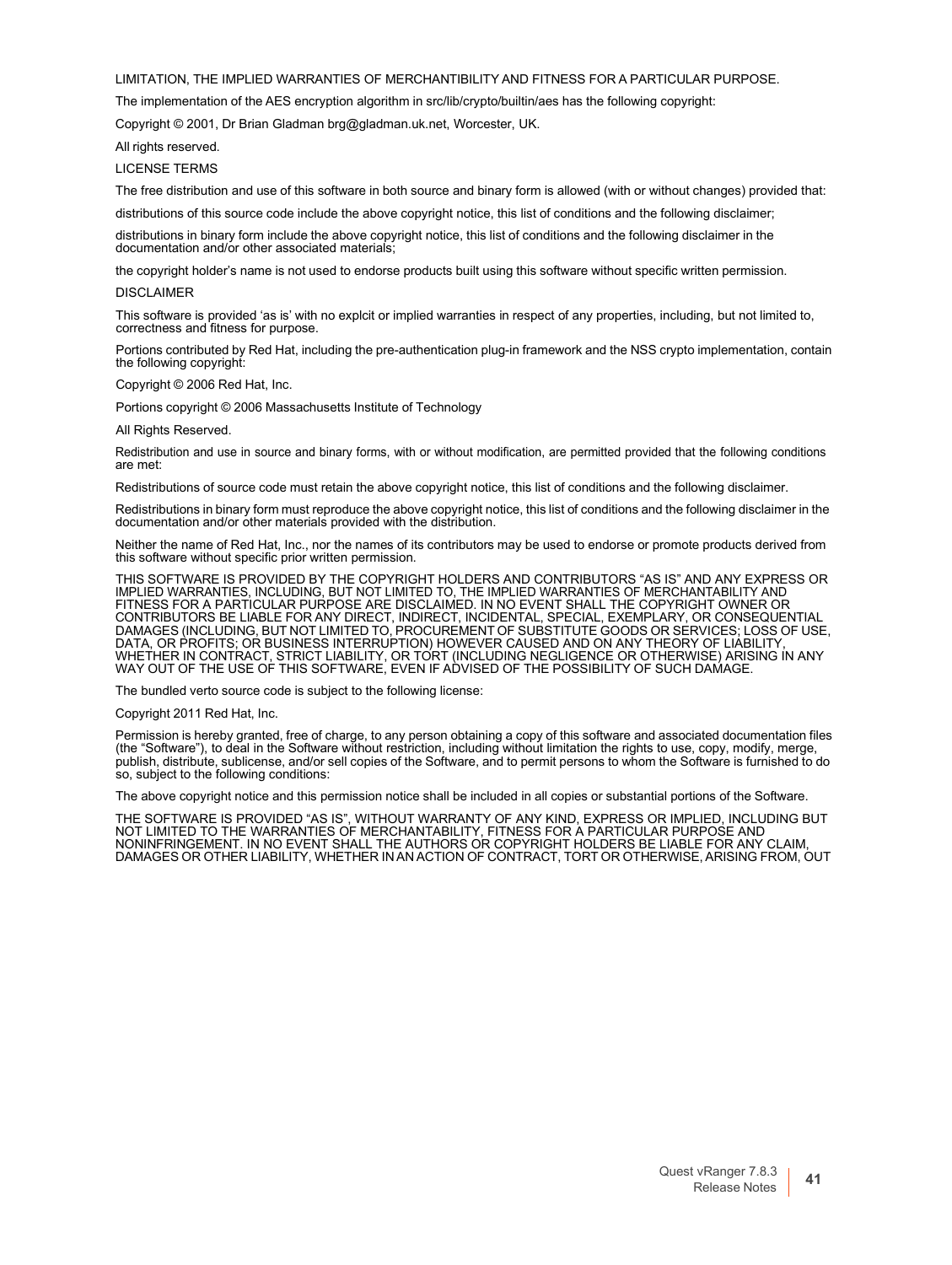OF OR IN CONNECTION WITH THE SOFTWARE OR THE USE OR OTHER DEALINGS IN THE SOFTWARE.

The implementations of GSSAPI mechglue in GSSAPI-SPNEGO in src/lib/gssapi, including the following files:

lib/gssapi/generic/gssapi\_err\_generic.et

lib/gssapi/mechglue/g\_accept\_sec\_context.c lib/gssapi/mechglue/g\_acquire\_cred.c

lib/gssapi/mechglue/g\_canon\_name.c

lib/gssapi/mechglue/g\_compare\_name.c

lib/gssapi/mechglue/g\_context\_time.c

lib/gssapi/mechglue/g\_delete\_sec\_context.c

lib/gssapi/mechglue/g\_dsp\_name.c

lib/gssapi/mechglue/g\_dsp\_status.c

lib/gssapi/mechglue/g\_dup\_name.c

lib/gssapi/mechglue/g\_exp\_sec\_context.c

lib/gssapi/mechglue/g\_export\_name.c

lib/gssapi/mechglue/g\_glue.c

lib/gssapi/mechglue/g\_imp\_name.c

lib/gssapi/mechglue/g\_imp\_sec\_context.c

lib/gssapi/mechglue/g\_init\_sec\_context.c

lib/gssapi/mechglue/g\_initialize.c

lib/gssapi/mechglue/g\_inquire\_context.c

lib/gssapi/mechglue/g\_inquire\_cred.c

lib/gssapi/mechglue/g\_inquire\_names.c

lib/gssapi/mechglue/g\_process\_context.c

lib/gssapi/mechglue/g\_rel\_buffer.c

lib/gssapi/mechglue/g\_rel\_cred.c

lib/gssapi/mechglue/g\_rel\_name.c

lib/gssapi/mechglue/g\_rel\_oid\_set.c

lib/gssapi/mechglue/g\_seal.c

lib/gssapi/mechglue/g\_sign.c

lib/gssapi/mechglue/g\_store\_cred.c

lib/gssapi/mechglue/g\_unseal.c

lib/gssapi/mechglue/g\_userok.c

lib/gssapi/mechglue/g\_utils.c

lib/gssapi/mechglue/g\_verify.c

lib/gssapi/mechglue/gssd\_pname\_to\_uid.c

lib/gssapi/mechglue/mglueP.h

lib/gssapi/mechglue/oid\_ops.c

lib/gssapi/spnego/gssapiP\_spnego.h

lib/gssapi/spnego/spnego\_mech.c

and the initial implementation of incremental propagation, including the following new or changed files:

include/iprop\_hdr.h

kadmin/server/ipropd\_svc.c

lib/kdb/iprop.x

lib/kdb/kdb\_convert.c

lib/kdb/kdb\_log.c

lib/kdb/kdb\_log.h

lib/krb5/error\_tables/kdb5\_err.et

slave/kpropd\_rpc.c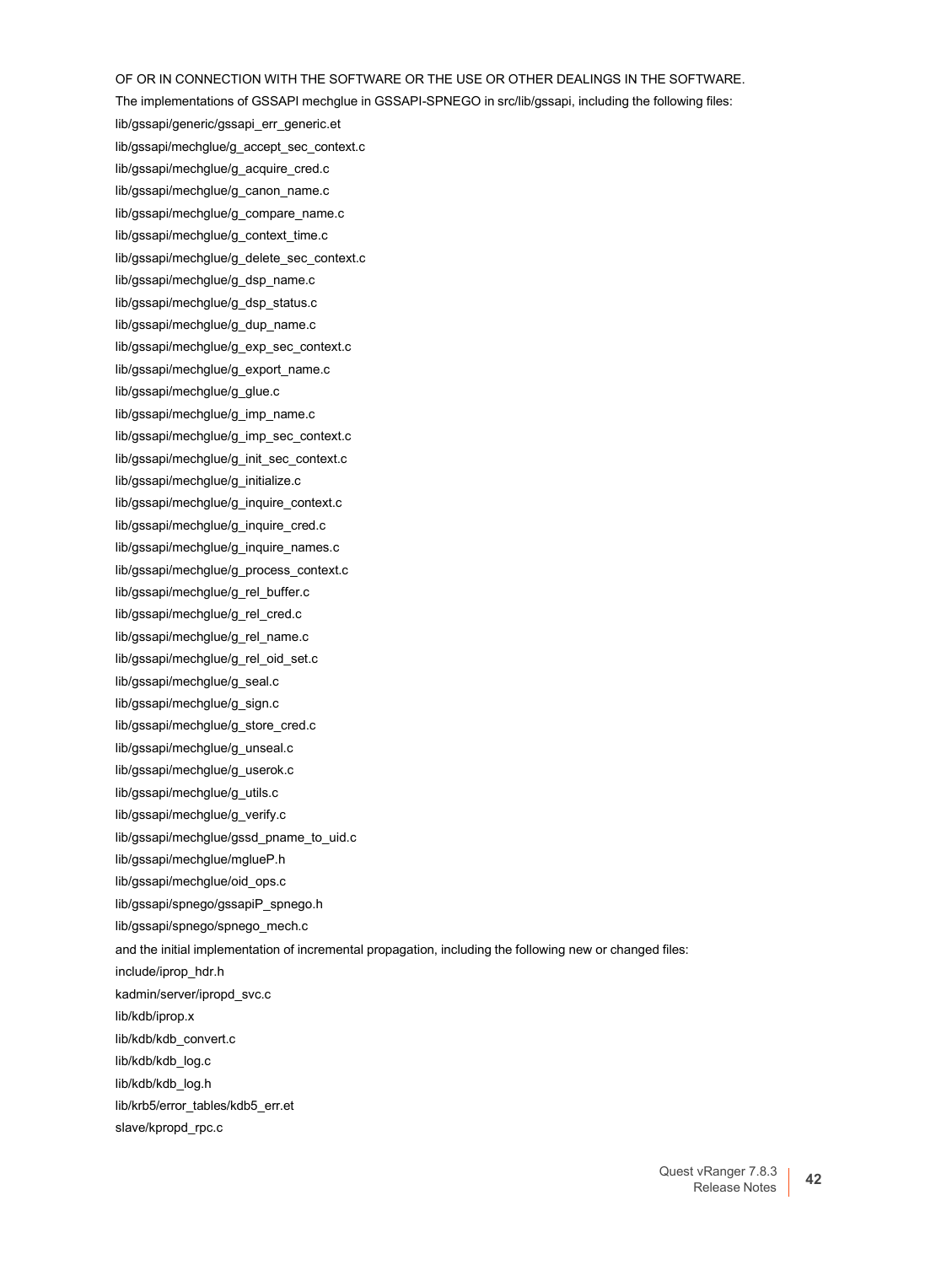slave/kproplog.c

are subject to the following license:

Copyright © 2004 Sun Microsystems, Inc.

Permission is hereby granted, free of charge, to any person obtaining a copy of this software and associated documentation files (the "Software"), to deal in the Software without restriction, including without limitation the rights to use, copy, modify, merge, publish, distribute, sublicense, and/or sell copies of the Software, and to permit persons to whom the Software is furnished to do so, subject to the following conditions:

The above copyright notice and this permission notice shall be included in all copies or substantial portions of the Software.

THE SOFTWARE IS PROVIDED "AS IS", WITHOUT WARRANTY OF ANY KIND, EXPRESS OR IMPLIED, INCLUDING BUT<br>NOT LIMITED TO THE WARRANTIES OF MERCHANTABILITY, FITNESS FOR A PARTICULAR PURPOSE AND<br>NONINFRINGEMENT. IN NO EVENT SHALL TH DAMAGES OR OTHER LIABILITY, WHETHER IN AN ACTION OF CONTRACT, TORT OR OTHERWISE, ARISING FROM, OUT OF OR IN CONNECTION WITH THE SOFTWARE OR THE USE OR OTHER DEALINGS IN THE SOFTWARE.

Kerberos V5 includes documentation and software developed at the University of California at Berkeley, which includes this copyright notice:

Copyright © 1983 Regents of the University of California.

All rights reserved.

Redistribution and use in source and binary forms, with or without modification, are permitted provided that the following conditions are met:

Redistributions of source code must retain the above copyright notice, this list of conditions and the following disclaimer.

Redistributions in binary form must reproduce the above copyright notice, this list of conditions and the following disclaimer in the documentation and/or other materials provided with the distribution.

Neither the name of the University nor the names of its contributors may be used to endorse or promote products derived from this software without specific prior written permission.

THIS SOFTWARE IS PROVIDED BY THE REGENTS AND CONTRIBUTORS "AS IS" AND ANY EXPRESS OR IMPLIED<br>WARRANTIES, INCLUDING, BUT NOT LIMITED TO, THE IMPLIED WARRANTIES OF MERCHANTABILITY AND FITNESS<br>FOR A PARTICULAR PURPOSE A FOR ANY DIRECT, INDIRECT, INCIDENTAL, SPECIAL, EXEMPLARY, OR CONSEQUENTIAL DAMAGES (INCLUDING, BUT NOT LIMITED TO, PROCUREMENT OF SUBSTITUTE GOODS OR SERVICES; LOSS OF USE, DATA, OR PROFITS; OR<br>BUSINESS INTERRUPTION) HOWEVER CAUSED AND ON ANY THEORY OF LIABILITY, WHETHER IN CONTRACT, STRICT<br>LIABILITY, OR TORT (INCLUDING SOFTWARE, EVEN IF ADVISED OF THE POSSIBILITY OF SUCH DAMAGE.

Portions contributed by Novell, Inc., including the LDAP database backend, are subject to the following license:

Copyright © 2004-2005, Novell, Inc.

All rights reserved.

Redistribution and use in source and binary forms, with or without modification, are permitted provided that the following conditions are met:

Redistributions of source code must retain the above copyright notice, this list of conditions and the following disclaimer.

Redistributions in binary form must reproduce the above copyright notice, this list of conditions and the following disclaimer in the documentation and/or other materials provided with the distribution.

The copyright holder's name is not used to endorse or promote products derived from this software without specific prior written permission.

THIS SOFTWARE IS PROVIDED BY THE COPYRIGHT HOLDERS AND CONTRIBUTORS "AS IS" AND ANY EXPRESS OR<br>IMPLIED WARRANTIES, INCLUDING, BUT NOT LIMITED TO, THE IMPLIED WARRANTIES OF MERCHANTABILITY AND<br>FITNESS FOR A PARTICULAR PURPO DAMAGES (INCLUDING, BUT NOT LIMITED TO, PROCUREMENT OF SUBSTITUTE GOODS OR SERVICES; LOSS OF USE, DATA, OR PROFITS; OR BUSINESS INTERRUPTION) HOWEVER CAUSED AND ON ANY THEORY OF LIABILITY, WHETHER IN CONTRACT, STRICT LIABILITY, OR TORT (INCLUDING NEGLIGENCE OR OTHERWISE) ARISING IN ANY WAY OUT OF THE USE OF THIS SOFTWARE, EVEN IF ADVISED OF THE POSSIBILITY OF SUCH DAMAGE.

Portions funded by Sandia National Laboratory and developed by the University of Michigan's Center for Information Technology Integration, including the PKINIT implementation, are subject to the following license:

#### COPYRIGHT © 2006-2007

THE REGENTS OF THE UNIVERSITY OF MICHIGAN

#### ALL RIGHTS RESERVED

purpose, so long as the name of The University of Michigan is not used in any advertising or publicity pertaining to the use of distribution of this software without specific, written prior authorization. If the above copyright notice or any other identification of the University of Michigan is included in any copy of any portion of this software, then the disclaimer below must also be included. Permission is granted to use, copy, create derivative works and redistribute this software and such derivative works for any

THIS SOFTWARE IS PROVIDED AS IS, WITHOUT REPRESENTATION FROM THE UNIVERSITY OF MICHIGAN AS TO ITS FITNESS FOR ANY PURPOSE, AND WITHOUT WARRANTY BY THE UNIVERSITY OF MICHIGAN OF ANY KIND, EITHER EXPRESS OR IMPLIED, INCLUDING WITHOUT LIMITATION THE IMPLIED WARRANTIES OF MERCHANTABILITY AND FITNESS FOR A PARTICULAR PURPOSE. THE REGENTS OF THE UNIVERSITY OF MICHIGAN SHALL NOT BE LIABLE FOR ANY DAMAGES, INCLUDING SPECIAL, INDIRECT, INCIDENTAL, OR CONSEQUENTIAL DAMAGES, WITH RESPECT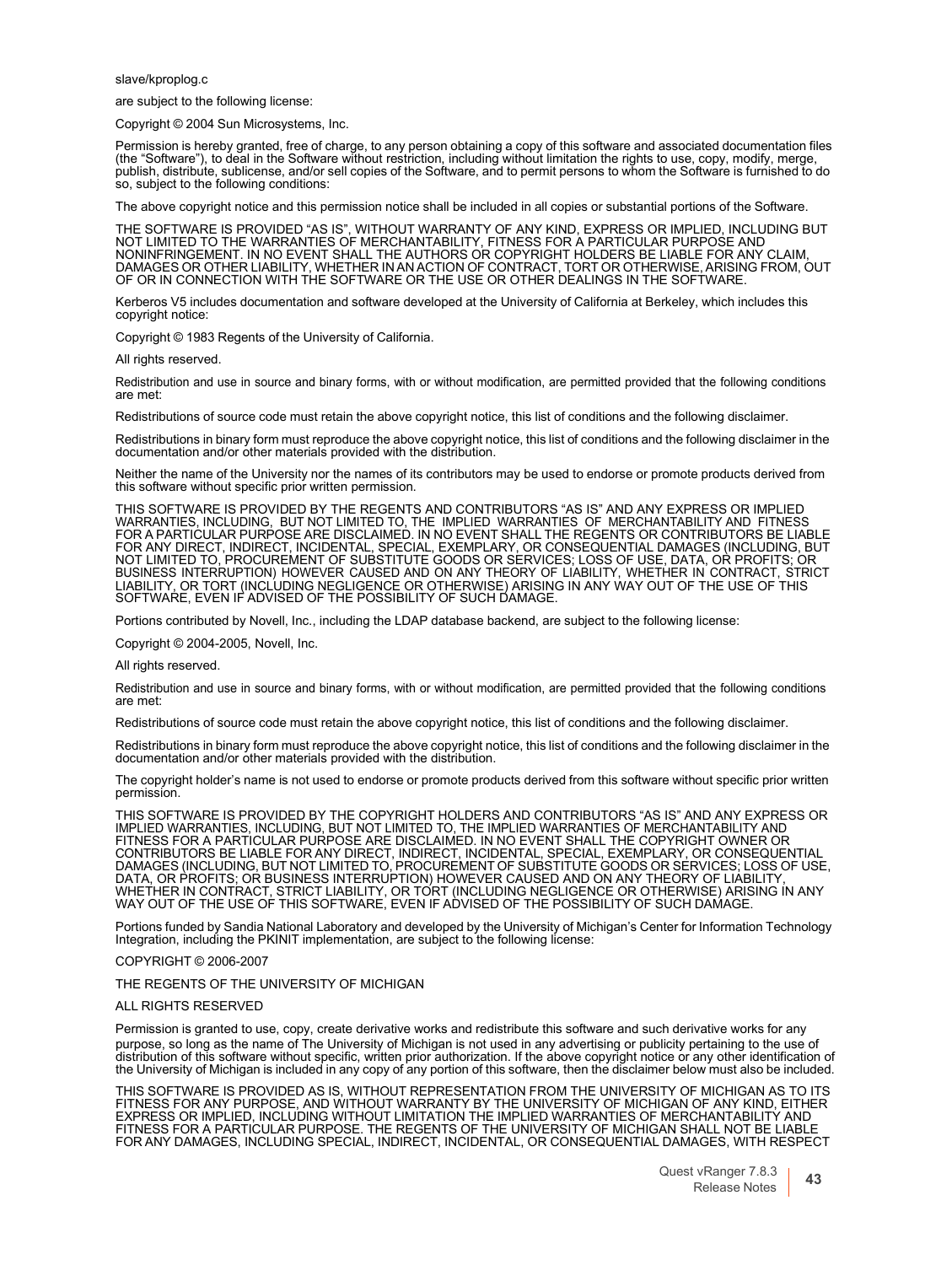TO ANY CLAIM ARISING OUT OF OR IN CONNECTION WITH THE USE OF THE SOFTWARE, EVEN IF IT HAS BEEN OR IS HEREAFTER ADVISED OF THE POSSIBILITY OF SUCH DAMAGES.

The pkcs11.h file included in the PKINIT code has the following license:

Copyright 2006 g10 Code GmbH

Copyright 2006 Andreas Jellinghaus

This file is free software; as a special exception the author gives unlimited permission to copy and/or distribute it, with or without modifications, as long as this notice is preserved.

This file is distributed in the hope that it will be useful, but WITHOUT ANY WARRANTY, to the extent permitted by law; without even the implied warranty of MERCHANTABILITY or FITNESS FOR <sup>A</sup> PARTICULAR PURPOSE.

Portions contributed by Apple Inc. are subject to the following license:

Copyright 2004-2008 Apple Inc. All Rights Reserved.

Export of this software from the United States of America may require a specific license from the United States Government. It is<br>the responsibility of any person or organization contemplating export to obtain such a licen

WITHIN THAT CONSTRAINT, permission to use, copy, modify, and distribute this software and its documentation for any purpose and without fee is hereby granted, provided that the above copyright notice appear in all copies and that both that copyright notice<br>and this permission notice appear in supporting documentation, and that the name of Apple publicity pertaining to distribution of the software without specific, written prior permission. Apple Inc. makes no representations about the suitability of this software for any purpose. It is provided "as is" without express or implied warranty.

THIS SOFTWARE IS PROVIDED "AS IS" AND WITHOUT ANY EXPRESS OR IMPLIED WARRANTIES, INCLUDING, WITHOUT LIMITATION, THE IMPLIED WARRANTIES OF MERCHANTIBILITY AND FITNESS FOR A PARTICULAR PURPOSE.

The implementations of UTF-8 string handling in src/util/support and src/lib/krb5/unicode are subject to the following copyright and permission notice:

The OpenLDAP Public License

Version 2.8, 17 August 2003

Redistribution and use of this software and associated documentation ("Software"), with or without modification, are permitted provided that the following conditions are met:

Redistributions in source form must retain copyright statements and notices,

Redistributions in binary form must reproduce applicable copyright statements and notices, this list of conditions, and the following disclaimer in the documentation and/or other materials provided with the distribution, and

Redistributions must contain a verbatim copy of this document.

The OpenLDAP Foundation may revise this license from time to time. Each revision is distinguished by a version number. You<br>may use this Software under terms of this license revision or under the terms of any subsequent rev

THIS SOFTWARE IS PROVIDED BY THE OPENLDAP FOUNDATION AND ITS CONTRIBUTORS "AS IS" AND ANY EXPRESSED OR IMPLIED WARRANTIES, INCLUDING, BUT NOT LIMITED TO, THE IMPLIED WARRANTIES OF<br>MERCHANTABILITY AND FITNESS FOR A PARTICULAR PURPOSE ARE DISCLAIMED. IN NO EVENT SHALL THE<br>OPENLDAP FOUNDATION, ITS CONTRIBUTORS, FOR ANY DIRECT, INDIRECT, INCIDENTAL, SPECIAL, EXEMPLARY, OR CONSEQUENTIAL DAMAGES (INCLUDING, BUT<br>NOT LIMITED TO, PROCUREMENT OF SUBSTITUTE GOODS OR SERVICES; LOSS OF USE, DATA, OR PROFITS; OR<br>BUSINESS INTERRUPTION) HOWEV SOFTWARE, EVEN IF ADVISED OF THE POSSIBILITY OF SUCH DAMAGE.

The names of the authors and copyright holders must not be used in advertising or otherwise to promote the sale, use or other<br>dealing in this Software without specific, written prior permission. Title to copyright in this copyright holders.

OpenLDAP is a registered trademark of the OpenLDAP Foundation.

Copyright 1999-2003 The OpenLDAP Foundation, Redwood City, California, USA. All Rights Reserved. Permission to copy and distribute verbatim copies of this document is granted.

Marked test programs in src/lib/krb5/krb have the following copyright:

Copyright © 2006 Kungliga Tekniska Högskola

(Royal Institute of Technology, Stockholm, Sweden).

All rights reserved.

Redistribution and use in source and binary forms, with or without modification, are permitted provided that the following conditions are met:

Redistributions of source code must retain the above copyright notice, this list of conditions and the following disclaimer.

Redistributions in binary form must reproduce the above copyright notice, this list of conditions and the following disclaimer in the documentation and/or other materials provided with the distribution.

Neither the name of KTH nor the names of its contributors may be used to endorse or promote products derived from this software without specific prior written permission.

THIS SOFTWARE IS PROVIDED BY KTH AND ITS CONTRIBUTORS "AS IS" AND ANY EXPRESS OR IMPLIED WARRANTIES, INCLUDING, BUT NOT LIMITED TO, THE IMPLIED WARRANTIES OF MERCHANTABILITY AND FITNESS FOR A PARTICULAR PURPOSE ARE DISCLAIMED. IN NO EVENT SHALL KTH OR ITS CONTRIBUTORS BE LIABLE FOR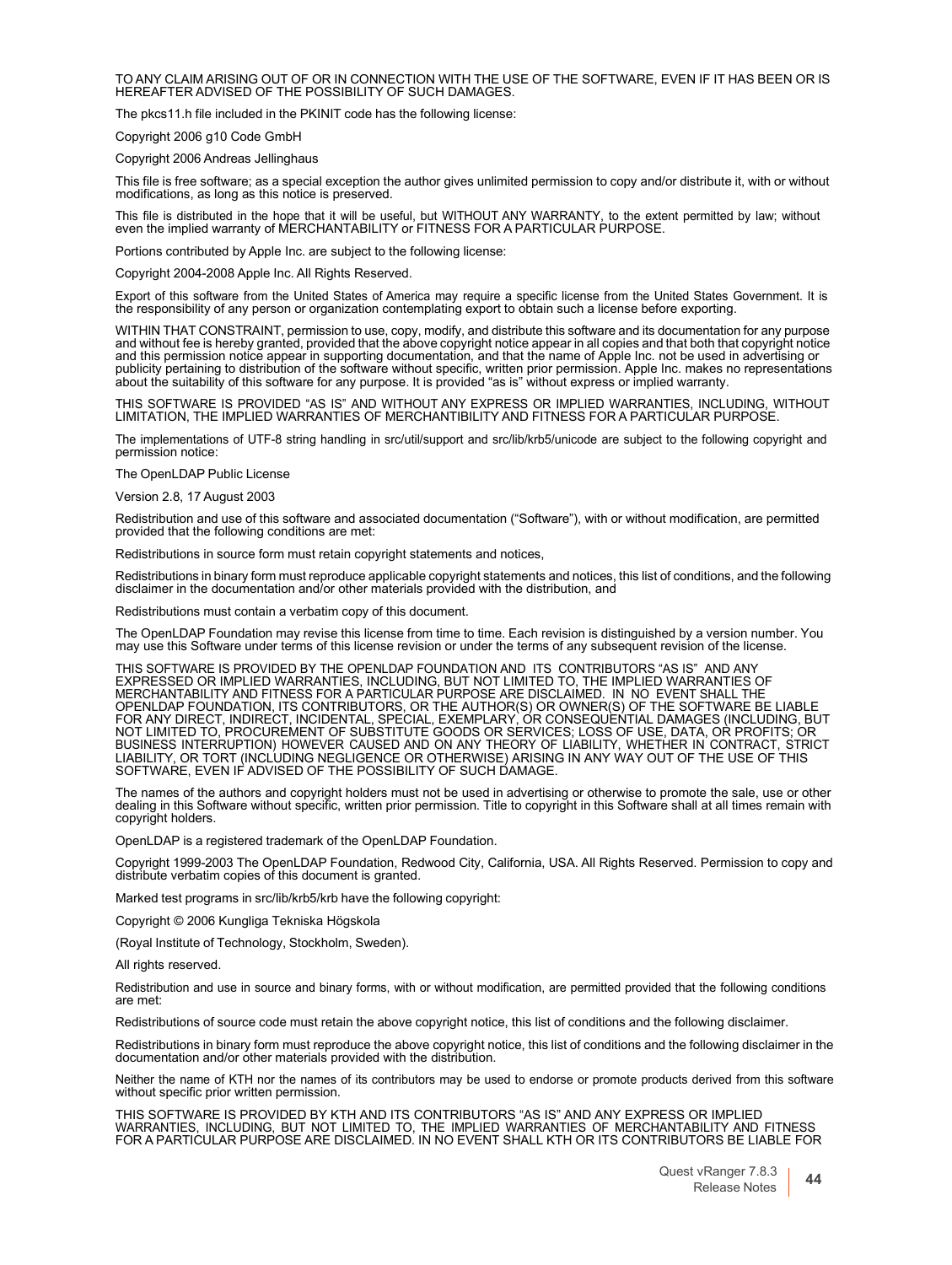ANY DIRECT, INDIRECT, INCIDENTAL, SPECIAL, EXEMPLARY, OR CONSEQUENTIAL DAMAGES (INCLUDING, BUT NOT<br>LIMITED TO, PROCUREMENT OF SUBSTITUTE GOODS OR SERVICES; LOSS OF USE, DATA, OR PROFITS; OR<br>BUSINESS INTERRUPTION) HOWEVER C SOFTWARE, EVEN IF ADVISED OF THE POSSIBILITY OF SUCH DAMAGE.

Portions of the RPC implementation in src/lib/rpc and src/include/gssrpc have the following copyright and permission notice:

Copyright © 2010, Oracle America, Inc.

All rights reserved.

Redistribution and use in source and binary forms, with or without modification, are permitted provided that the following conditions are met:

Redistributions of source code must retain the above copyright notice, this list of conditions and the following disclaimer.

Redistributions in binary form must reproduce the above copyright notice, this list of conditions and the following disclaimer in the documentation and/or other materials provided with the distribution.

Neither the name of the "Oracle America, Inc." nor the names of its contributors may be used to endorse or promote products derived from this software without specific prior written permission.

THIS SOFTWARE IS PROVIDED BY THE COPYRIGHT HOLDERS AND CONTRIBUTORS "AS IS" AND ANY EXPRESS OR IMPLIED WARRANTIES, INCLUDING, BUT NOT LIMITED TO, THE IMPLIED WARRANTIES OF MERCHANTABILITY AND FITNESS FOR A PARTICULAR PURPOSE ARE DISCLAIMED. IN NO EVENT SHALL THE COPYRIGHT HOLDER OR CONTRIBUTORS BE LIABLE FOR ANY DIRECT, INDIRECT, INCIDENTAL, SPECIAL, EXEMPLARY, OR CONSEQUENTIAL DAMAGES (INCLUDING, BUT NOT LIMITED TO, PROCUREMENT OF SUBSTITUTE GOODS OR SERVICES; LOSS OF USE,<br>DATA, OR PROFITS; OR BUSINESS INTERRUPTION) HOWEVER CAUSED AND ON ANY THEORY OF LIABILITY,<br>WHETHER IN CONTRACT, STRICT LIABI WAY OUT OF THE USE OF THIS SOFTWARE, EVEN IF ADVISED OF THE POSSIBILITY OF SUCH DAMAGE.

Copyright © 2006,2007,2009 NTT (Nippon Telegraph and Telephone Corporation). All rights reserved.

Redistribution and use in source and binary forms, with or without modification, are permitted provided that the following conditions are met:

Redistributions of source code must retain the above copyright notice, this list of conditions and the following disclaimer as the first lines of this file unmodified.

Redistributions in binary form must reproduce the above copyright notice, this list of conditions and the following disclaimer in the documentation and/or other materials provided with the distribution.

THIS SOFTWARE IS PROVIDED BY NTT "AS IS" AND ANY EXPRESS OR IMPLIED WARRANTIES, INCLUDING, BUT NOT<br>LIMITED TO, THE IMPLIED WARRANTIES OF MERCHANTABILITY AND FITNESS FOR A PARTICULAR PURPOSE ARE<br>DISCLAIMED. IN NO EVENT SHAL SERVICES; LOSS OF USE, DATA, OR PROFITS; OR BUSINESS INTERRUPTION) HOWEVER CAUSED AND ON ANY<br>THEORY OF LIABILITY, WHETHER IN CONTRACT, STRICT LIABILITY, OR TORT (INCLUDING NEGLIGENCE OR<br>OTHERWISE) ARISING IN ANY WAY OUT OF SUCH DAMAGE.

#### Copyright 2000 by Carnegie Mellon University

#### All Rights Reserved

Permission to use, copy, modify, and distribute this software and its documentation for any purpose and without fee is hereby granted, provided that the above copyright notice appear in all copies and that both that copyright notice and this permission notice<br>appear in supporting documentation, and that the name of Carnegie Mellon University not pertaining to distribution of the software without specific, written prior permission.

CARNEGIE MELLON UNIVERSITY DISCLAIMS ALL WARRANTIES WITH REGARD TO THIS SOFTWARE, INCLUDING ALL IMPLIED WARRANTIES OF MERCHANTABILITY AND FITNESS, IN NO EVENT SHALL CARNEGIE MELLON UNIVERSITY BE<br>LIABLE FOR ANY SPECIAL, INDIRECT OR CONSEQUENTIAL DAMAGES OR ANY DAMAGES WHATSOEVER RESULTING<br>FROM LOSS OF USE, DATA OR PRO ACTION, ARISING OUT OF OR IN CONNECTION WITH THE USE OR PERFORMANCE OF THIS SOFTWARE.

Copyright © 2002 Naval Research Laboratory (NRL/CCS)

Permission to use, copy, modify and distribute this software and its documentation is hereby granted, provided that both the copyright notice and this permission notice appear in all copies of the software, derivative works or modified versions, and any portions thereof.

NRL ALLOWS FREE USE OF THIS SOFTWARE IN ITS "AS IS" CONDITION AND DISCLAIMS ANY LIABILITY OF ANY KIND FOR ANY DAMAGES WHATSOEVER RESULTING FROM THE USE OF THIS SOFTWARE.

Portions extracted from Internet RFCs have the following copyright notice:

Copyright © The Internet Society (2006).

This document is subject to the rights, licenses and restrictions contained in BCP 78, and except as set forth therein, the authors retain all their rights.

This document and the information contained herein are provided on an "AS IS" basis and THE CONTRIBUTOR, THE ORGANIZATION HE/SHE REPRESENTS OR IS SPONSORED BY (IF ANY), THE INTERNET SOCIETY AND THE INTERNET ENGINEERING TASK FORCE DISCLAIM ALL WARRANTIES, EXPRESS OR IMPLIED, INCLUDING BUT NOT LIMITED TO ANY WARRANTY THAT THE USE OF THE INFORMATION HEREIN WILL NOT INFRINGE ANY RIGHTS OR ANY IMPLIED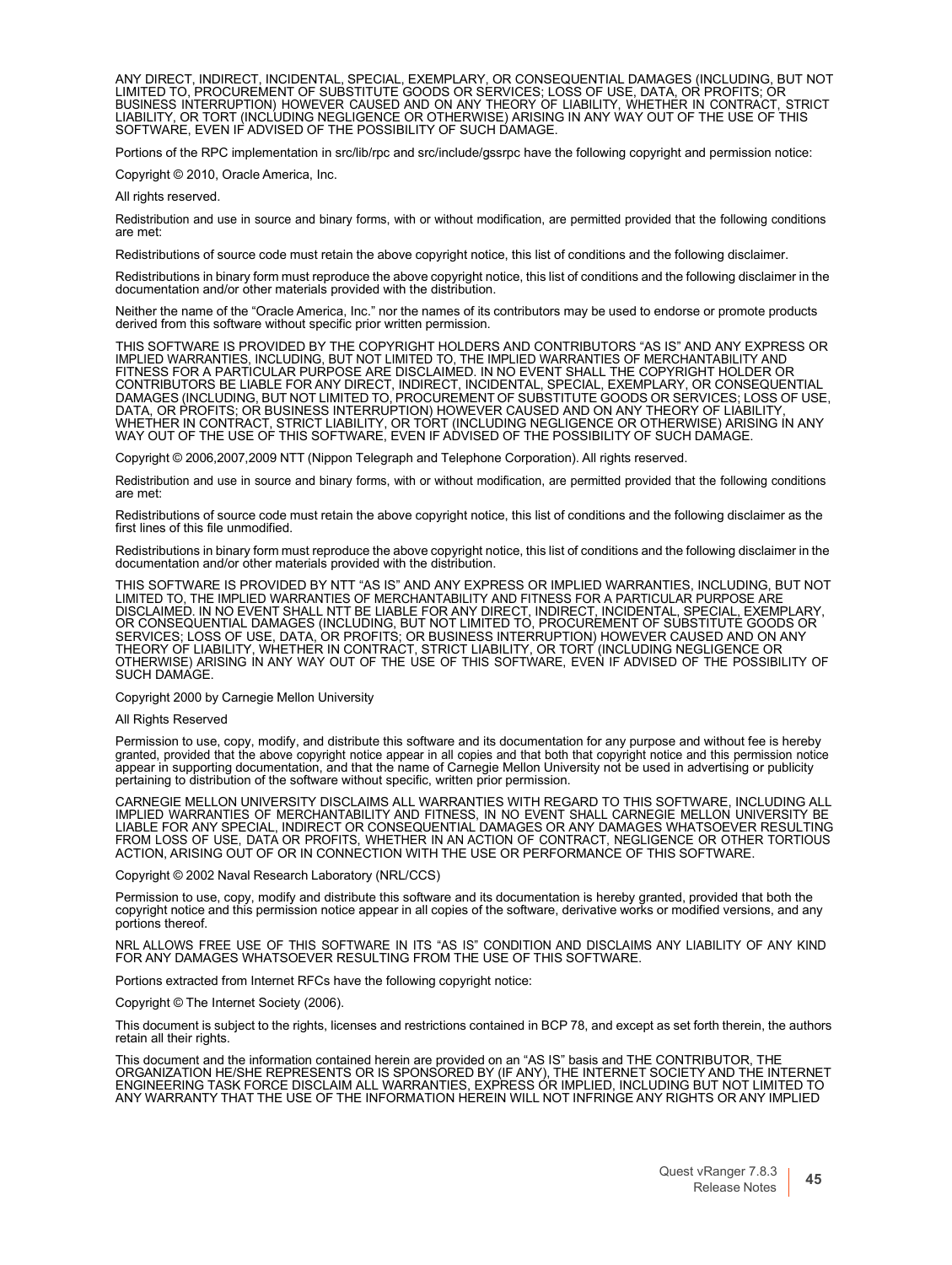WARRANTIES OF MERCHANTABILITY OR FITNESS FOR A PARTICULAR PURPOSE.

Copyright © 1991, 1992, 1994 by Cygnus Support.

Permission to use, copy, modify, and distribute this software and its documentation for any purpose and without fee is hereby granted, provided that the above copyright notice appear in all copies and that both that copyright notice and this permission notice<br>appear in supporting documentation. Cygnus Support makes no representations about the su purpose. It is provided "as is" without express or implied warranty.

Copyright © 2006 Secure Endpoints Inc.

Permission is hereby granted, free of charge, to any person obtaining a copy of this software and associated documentation files (the "Software"), to deal in the Software without restriction, including without limitation the rights to use, copy, modify, merge,<br>publish, distribute, sublicense, and/or sell copies of the Software, and to permit persons so, subject to the following conditions:

The above copyright notice and this permission notice shall be included in all copies or substantial portions of the Software.

THE SOFTWARE IS PROVIDED "AS IS", WITHOUT WARRANTY OF ANY KIND, EXPRESS OR IMPLIED, INCLUDING BUT<br>NOT LIMITED TO THE WARRANTIES OF MERCHANTABILITY, FITNESS FOR A PARTICULAR PURPOSE AND NONINFRINGEMENT. IN NO EVENT SHALL THE AUTHORS OR COPYRIGHT HOLDERS BE LIABLE FOR ANY CLAIM, DAMAGES OR OTHER LIABILITY, WHETHER IN AN ACTION OF CONTRACT, TORT OR OTHERWISE, ARISING FROM, OUT OF OR IN CONNECTION WITH THE SOFTWARE OR THE USE OR OTHER DEALINGS IN THE SOFTWARE.

Portions of the implementation of the Fortuna-like PRNG are subject to the following notice:

Copyright © 2005 Marko Kreen

All rights reserved.

Redistribution and use in source and binary forms, with or without modification, are permitted provided that the following conditions are met:

Redistributions of source code must retain the above copyright notice, this list of conditions and the following disclaimer.

Redistributions in binary form must reproduce the above copyright notice, this list of conditions and the following disclaimer in the documentation and/or other materials provided with the distribution.

THIS SOFTWARE IS PROVIDED BY THE AUTHOR AND CONTRIBUTORS "AS IS" AND ANY EXPRESS OR IMPLIED<br>WARRANTIES, INCLUDING, BUT NOT LIMITED TO, THE IMPLIED WARRANTIES OF MERCHANTABILITY AND FITNESS<br>FOR A PARTICULAR PURPOSE AR FOR ANY DIRECT, INDIRECT, INCIDENTAL, SPECIAL, EXEMPLARY, OR CONSEQUENTIAL DAMAGES (INCLUDING, BUT<br>NOT LIMITED TO, PROCUREMENT OF SUBSTITUTE GOODS OR SERVICES; LOSS OF USE, DATA, OR PROFITS; OR<br>BUSINESS INTERRUPTION) HOWEV SOFTWARE, EVEN IF ADVISED OF THE POSSIBILITY OF SUCH DAMAGE.

Copyright © 1994 by the University of Southern California

EXPORT OF THIS SOFTWARE from the United States of America may require a specific license from the United States Government. It is the responsibility of any person or organization contemplating export to obtain such a license before exporting.

WITHIN THAT CONSTRAINT, permission to copy, modify, and distribute this software and its documentation in source and binary forms is hereby granted, provided that any documentation or other materials related to such distribution or use acknowledge that the software was developed by the University of Southern California.

DISCLAIMER OF WARRANTY. THIS SOFTWARE IS PROVIDED "AS IS". The University of Southern California MAKES NO REPRESENTATIONS OR WARRANTIES, EXPRESS OR IMPLIED. By way of example, but not limitation, the University of Southern California MAKES NO REPRESENTATIONS OR WARRANTIES OF MERCHANTABILITY OR FITNESS FOR ANY<br>PARTICULAR PURPOSE. The University of Southern California shall not be held liable for any liability nor for any direct, indi or consequential damages with respect to any claim by the user or distributor of the ksu software.

Copyright © 1995

The President and Fellows of Harvard University

This code is derived from software contributed to Harvard by Jeremy Rassen.

Redistribution and use in source and binary forms, with or without modification, are permitted provided that the following conditions are met:

Redistributions of source code must retain the above copyright notice, this list of conditions and the following disclaimer.

Redistributions in binary form must reproduce the above copyright notice, this list of conditions and the following disclaimer in the documentation and/or other materials provided with the distribution.

All advertising materials mentioning features or use of this software must display the following acknowledgement:

This product includes software developed by the University of California, Berkeley and its contributors.

Neither the name of the University nor the names of its contributors may be used to endorse or promote products derived from this software without specific prior written permission.

THIS SOFTWARE IS PROVIDED BY THE REGENTS AND CONTRIBUTORS "AS IS" AND ANY EXPRESS OR IMPLIED<br>WARRANTIES, INCLUDING, BUT NOT LIMITED TO, THE IMPLIED WARRANTIES OF MERCHANTABILITY AND FITNESS<br>FOR A PARTICULAR PURPOSE A NOT LIMITED TO, PROCUREMENT OF SUBSTITUTE GOODS OR SERVICES; LOSS OF USE, DATA, OR PROFITS; OR<br>BUSINESS INTERRUPTION) HOWEVER CAUSED AND ON ANY THEORY OF LIABILITY, WHETHER IN CONTRACT, STRICT<br>LIABILITY, OR TORT (INCLUDING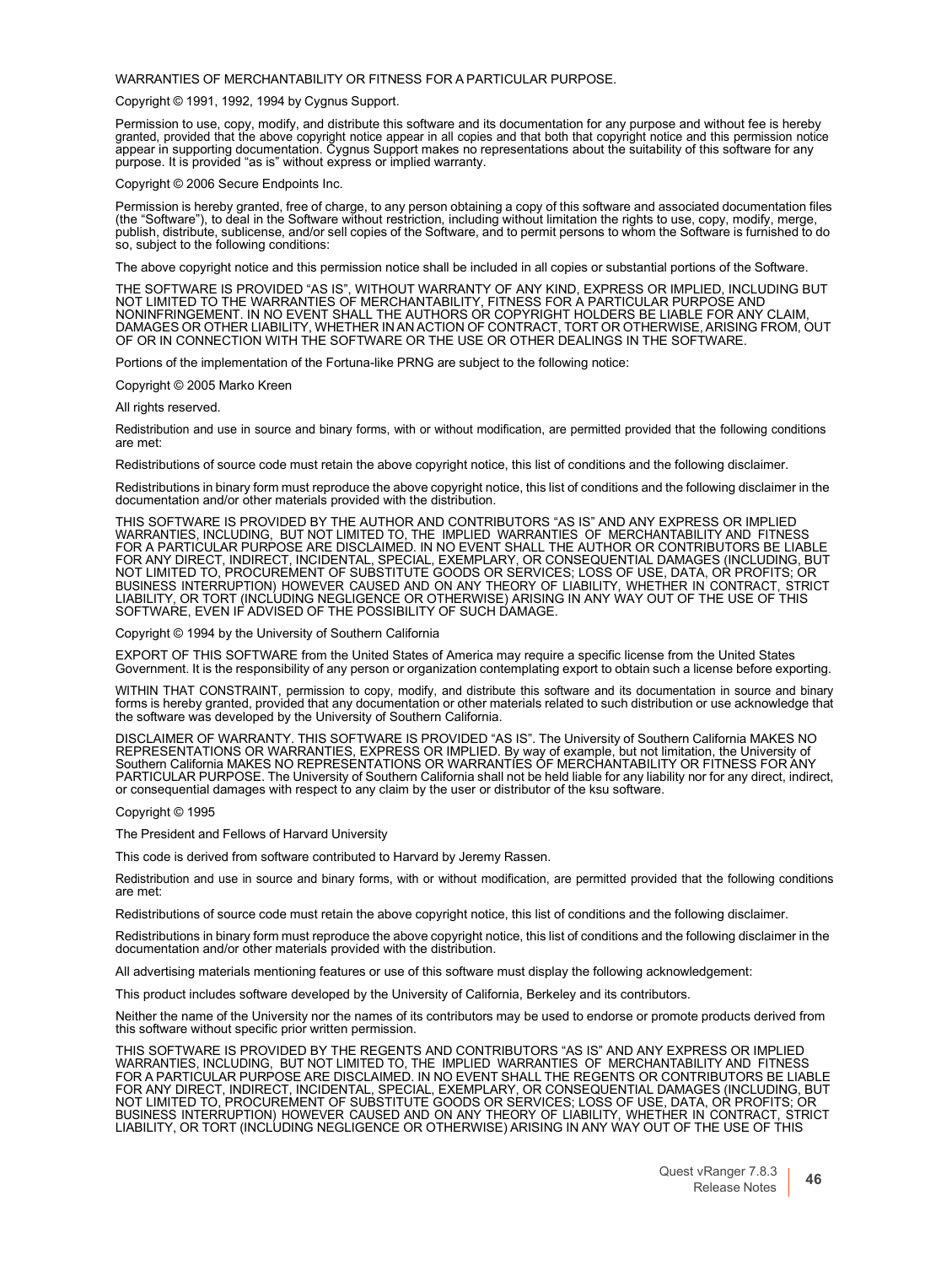SOFTWARE, EVEN IF ADVISED OF THE POSSIBILITY OF SUCH DAMAGE.

Copyright © 2008 by the Massachusetts Institute of Technology.

Copyright 1995 by Richard P. Basch. All Rights Reserved.

Copyright 1995 by Lehman Brothers, Inc. All Rights Reserved.

Export of this software from the United States of America may require a specific license from the United States Government. It is the responsibility of any person or organization contemplating export to obtain such a license before exporting.

WITHIN THAT CONSTRAINT, permission to use, copy, modify, and distribute this software and its documentation for any purpose and without fee is hereby granted, provided that the above copyright notice appear in all copies and that both that copyright notice and this permission notice appear in supporting documentation, and that the name of Richard P. Basch, Lehman Brothers and<br>M.I.T. not be used in advertising or publicity pertaining to distribution of the software without sp Richard P. Basch, Lehman Brothers and M.I.T. make no representations about the suitability of this software for any purpose. It is provided "as is" without express or implied warranty.

The following notice applies to src/lib/krb5/krb/strptime.c and src/include/k5-queue.h.

Copyright © 1997, 1998 The NetBSD Foundation, Inc.

All rights reserved.

This code was contributed to The NetBSD Foundation by Klaus Klein.

Redistribution and use in source and binary forms, with or without modification, are permitted provided that the following conditions are met:

Redistributions of source code must retain the above copyright notice, this list of conditions and the following disclaimer.

Redistributions in binary form must reproduce the above copyright notice, this list of conditions and the following disclaimer in the documentation and/or other materials provided with the distribution.

All advertising materials mentioning features or use of this software must display the following acknowledgement:

This product includes software developed by the NetBSD Foundation, Inc. and its contributors.

Neither the name of The NetBSD Foundation nor the names of its contributors may be used to endorse or promote products derived from this software without specific prior written permission.

THIS SOFTWARE IS PROVIDED BY THE NETBSD FOUNDATION, INC. AND CONTRIBUTORS "AS IS" AND ANY EXPRESS<br>OR IMPLIED WARRANTIES, INCLUDING, BUT NOT LIMITED TO, THE IMPLIED WARRANTIES OF MERCHANTABILITY AND<br>FITNESS FOR A PARTICULAR CONTRIBUTORS BE LIABLE FOR ANY DIRECT, INDIRECT, INCIDENTAL, SPECIAL, EXEMPLARY, OR CONSEQUENTIAL DAMAGES (INCLUDING, BUT NOT LIMITED TO, PROCUREMENT OF SUBSTITUTE GOODS OR SERVICES; LOSS OF USE, DATA, OR PROFITS; OR BUSINESS INTERRUPTION) HOWEVER CAUSED AND ON ANY THEORY OF LIABILITY,<br>WHETHER IN CONTRACT, STRICT LIABILITY, OR TORT (INCLUDING NEGLIGENCE OR OTHERWISE) ARISING IN ANY<br>WAY OUT OF THE USE OF THIS SOFTWA

The following notice applies to Unicode library files in src/lib/krb5/unicode:

Copyright 1997, 1998, 1999 Computing Research Labs,

New Mexico State University

Permission is hereby granted, free of charge, to any person obtaining a copy of this software and associated documentation files<br>(the "Software"), to deal in the Software without restriction, including without limitation t publish, distribute, sublicense, and/or sell copies of the Software, and to permit persons to whom the Software is furnished to do so, subject to the following conditions:

The above copyright notice and this permission notice shall be included in all copies or substantial portions of the Software.

THE SOFTWARE IS PROVIDED "AS IS", WITHOUT WARRANTY OF ANY KIND, EXPRESS OR IMPLIED, INCLUDING BUT<br>NOT LIMITED TO THE WARRANTIES OF MERCHANTABILITY, FITNESS FOR A PARTICULAR PURPOSE AND<br>NONINFRINGEMENT. IN NO EVENT SHALL TH IN THE SOFTWARE.

The following notice applies to src/util/support/strlcpy.c:

Copyright © 1998 Todd C. Miller [Todd.Miller@courtesan.com](mailto:Todd.Miller@courtesan.com)

Permission to use, copy, modify, and distribute this software for any purpose with or without fee is hereby granted, provided that the above copyright notice and this permission notice appear in all copies.

THE SOFTWARE IS PROVIDED "AS IS" AND THE AUTHOR DISCLAIMS ALL WARRANTIES WITH REGARD TO THIS SOFTWARE INCLUDING ALL IMPLIED WARRANTIES OF MERCHANTABILITY AND FITNESS. IN NO EVENT SHALL THE<br>AUTHOR BE LIABLE FOR ANY SPECIAL, DIRECT, INDIRECT, OR CONSEQUENTIAL DAMAGES OR ANY DAMAGES<br>WHATSOEVER RESULTING FROM LOSS OF NEGLIGENCE OR OTHER TORTIOUS ACTION, ARISING OUT OF OR IN CONNECTION WITH THE USE OR PERFORMANCE OF THIS SOFTWARE.

The following notice applies to src/util/profile/argv\_parse.c and src/util/profile/argv\_parse.h:

Copyright 1999 by Theodore Ts'o.

Permission to use, copy, modify, and distribute this software for any purpose with or without fee is hereby granted, provided that the above copyright notice and this permission notice appear in all copies. THE SOFTWARE IS PROVIDED "AS IS" AND THEODORE TS'O (THE AUTHOR) DISCLAIMS ALL WARRANTIES WITH REGARD TO THIS SOFTWARE, INCLUDING ALL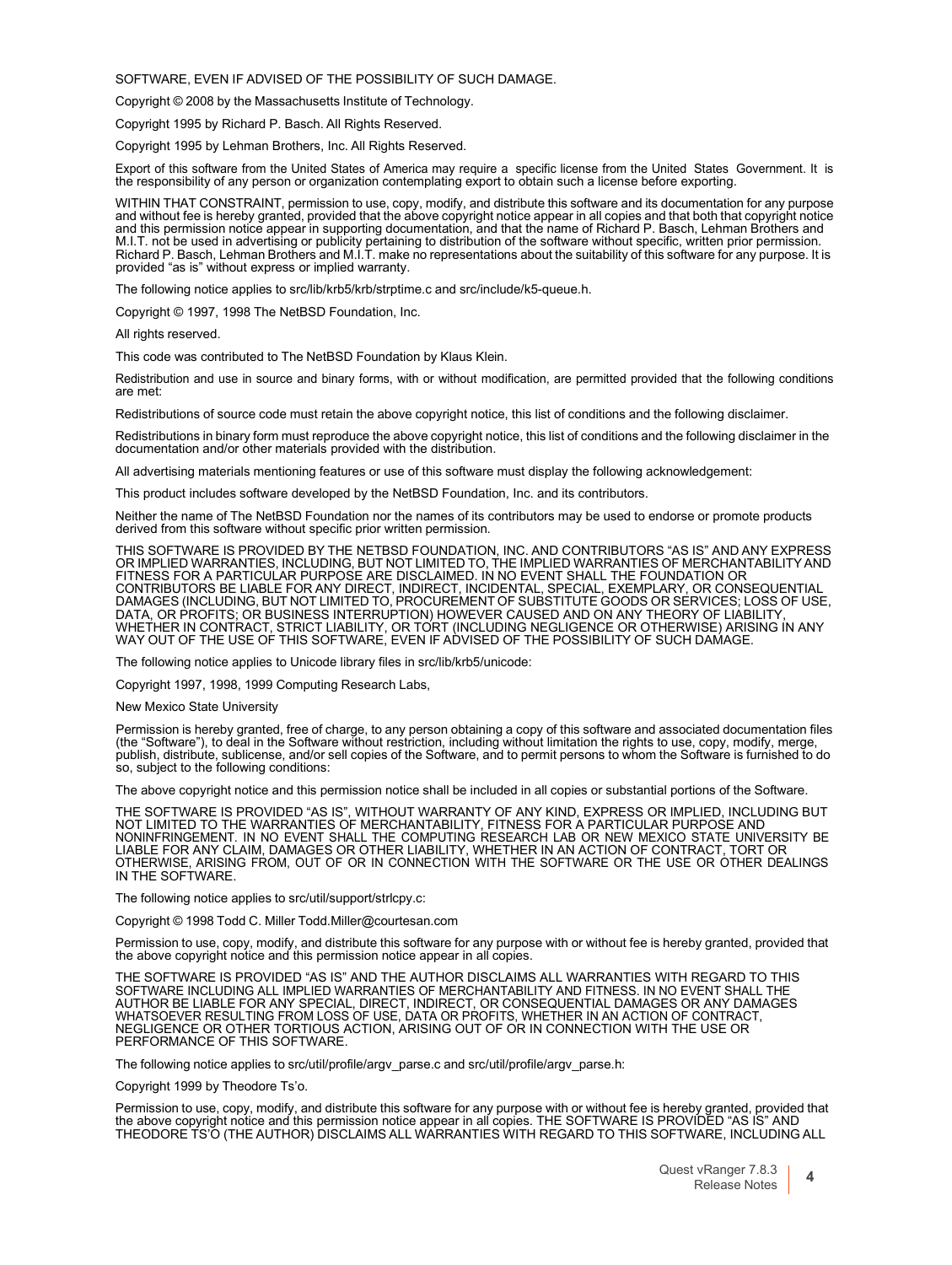IMPLIED WARRANTIES OF MERCHANTABILITY AND FITNESS. IN NO EVENT SHALL THE AUTHOR BE LIABLE FOR ANY<br>SPECIAL, DIRECT, INDIRECT, OR CONSEQUENTIAL DAMAGES OR ANY DAMAGES WHATSOEVER RESULTING FROM<br>LOSS OF USE, DATA OR PROFITS, W the U.S. culture of lawsuit-happy lawyers requires this kind of disclaimer?)

The following notice applies to SWIG-generated code in src/util/profile/profile\_tcl.c:

Copyright © 1999-2000, The University of Chicago

This file may be freely redistributed without license or fee provided this copyright message remains intact.

The following notice applies to portiions of src/lib/rpc and src/include/gssrpc:

Copyright © 2000 The Regents of the University of Michigan. All rights reserved.

Copyright © 2000 Dug Song [dugsong@UMICH.EDU.](mailto:dugsong@UMICH.EDU) All rights reserved, all wrongs reversed.

Redistribution and use in source and binary forms, with or without modification, are permitted provided that the following conditions are met:

Redistributions of source code must retain the above copyright notice, this list of conditions and the following disclaimer.

Redistributions in binary form must reproduce the above copyright notice, this list of conditions and the following disclaimer in the documentation and/or other materials provided with the distribution.

Neither the name of the University nor the names of its contributors may be used to endorse or promote products derived from this software without specific prior written permission.

THIS SOFTWARE IS PROVIDED "AS IS" AND ANY EXPRESS OR IMPLIED WARRANTIES, INCLUDING, BUT NOT LIMITED TO, THE IMPLIED WARRANTIES OF MERCHANTABILITY AND FITNESS FOR A PARTICULAR PURPOSE ARE DISCLAIMED. IN NO EVENT SHALL THE REGENTS OR CONTRIBUTORS BE LIABLE FOR ANY DIRECT, INDIRECT, INCIDENTAL, SPECIAL, EXEMPLARY, OR CONSEQUENTIAL DAMAGES (INCLUDING, BUT NOT LIMITED TO, PROCUREMENT OF SUBSTITUTE GOODS OR SERVICES; LOSS OF USE, DATÁ, OR PROFITS; OR BUSINESS INTERRUPTION) HOWEVER<br>CAUSED AND ON ANY THEORY OF LIABILITY, WHETHER IN CONTRACT, STRICT LIABILITY, OR TORT (INCLUDING NEGLIGENCE OR OTHERWISE) ARISING IN ANY WAY OUT OF THE USE OF THIS SOFTWARE, EVEN IF ADVISED OF THE POSSIBILITY OF SUCH DAMAGE.

Implementations of the MD4 algorithm are subject to the following notice:

Copyright © 1990, RSA Data Security, Inc. All rights reserved.

License to copy and use this software is granted provided that it is identified as the "RSA Data Security, Inc. MD4 Message Digest<br>Algorithm" in all material mentioning or referencing this software or this function.

License is also granted to make and use derivative works provided that such works are identified as "derived from the RSA Data Security, Inc. MD4 Message Digest Algorithm" in all material mentioning or referencing the derived work.

RSA Data Security, Inc. makes no representations concerning either the merchantability of this software or the suitability of this software for any particular purpose. It is provided "as is" without express or implied warranty of any kind.

These notices must be retained in any copies of any part of this documentation and/or software.

Implementations of the MD5 algorithm are subject to the following notice:

Copyright © 1990, RSA Data Security, Inc. All rights reserved.

License to copy and use this software is granted provided that it is identified as the "RSA Data Security, Inc. MD5 Message- Digest Algorithm" in all material mentioning or referencing this software or this function.

License is also granted to make and use derivative works provided that such works are identified as "derived from the RSA Data<br>Security, Inc. MD5 Message-Digest Algorithm" in all material mentioning or referencing the deri

RSA Data Security, Inc. makes no representations concerning either the merchantability of this software or the suitability of this<br>software for any particular purpose. It is provided "as is" without express or implied warr

These notices must be retained in any copies of any part of this documentation and/or software.

The following notice applies to src/lib/crypto/crypto\_tests/t\_mddriver.c:

Copyright © 1990-2, RSA Data Security, Inc. Created 1990. All rights reserved.

RSA Data Security, Inc. makes no representations concerning either the merchantability of this software or the suitability of this software for any particular purpose. It is provided "as is" without express or implied warranty of any kind.

These notices must be retained in any copies of any part of this documentation and/or software.

Portions of src/lib/krb5 are subject to the following notice:

Copyright © 1994 CyberSAFE Corporation.

Copyright 1990,1991,2007,2008 by the Massachusetts Institute of Technology.

All Rights Reserved.

Export of this software from the United States of America may require a specific license from the United States Government. It is the responsibility of any person or organization contemplating export to obtain such a license before exporting.

WITHIN THAT CONSTRAINT, permission to use, copy, modify, and distribute this software and its documentation for any purpose and without fee is hereby granted, provided that the above copyright notice appear in all copies and that both that copyright notice and this permission notice appear in supporting documentation, and that the name of M.I.T. not be used in advertising or publicity pertaining to distribution of the software without specific, written prior permission. Furthermore if you modify this software you must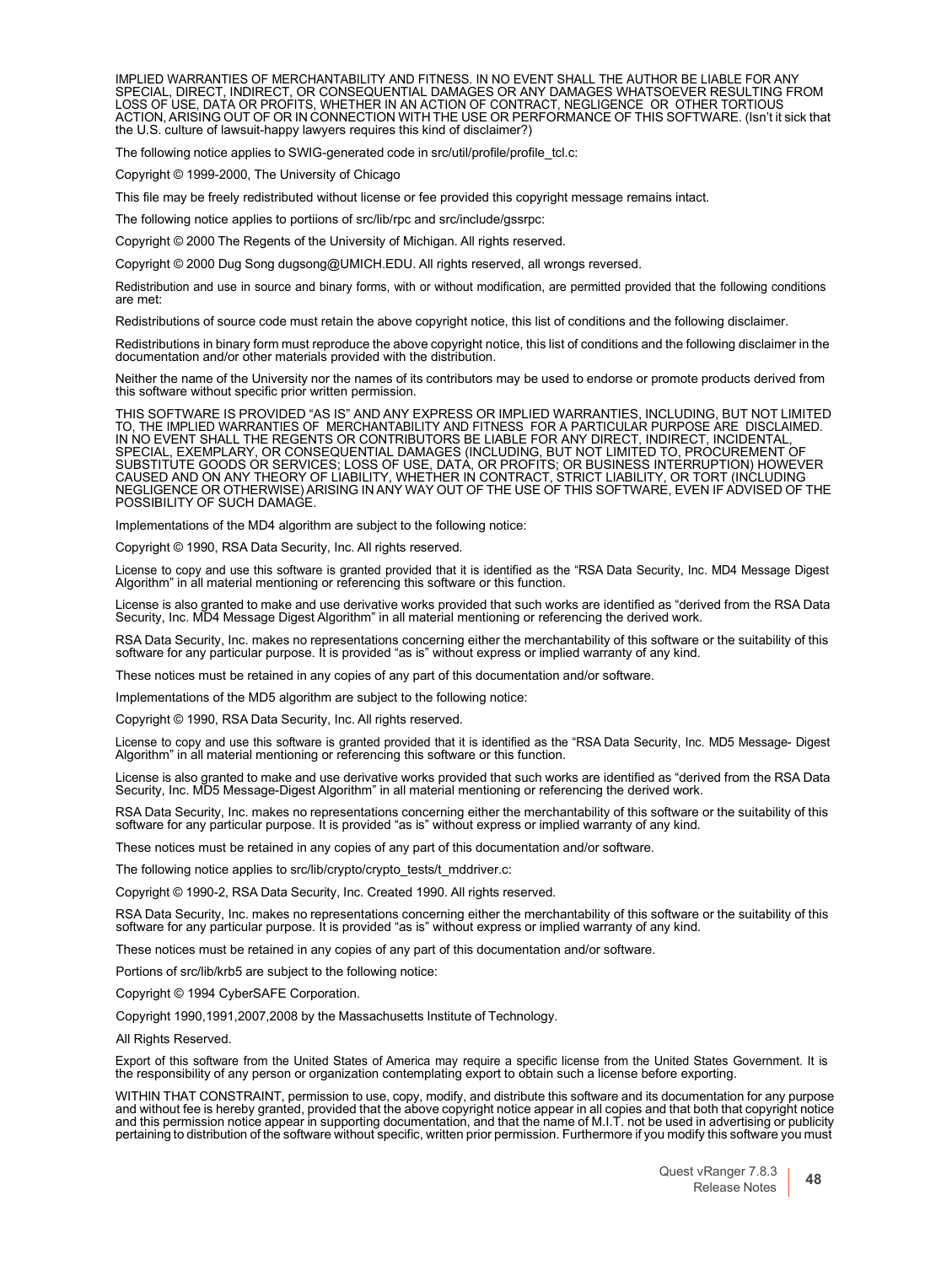label your software as modified software and not distribute it in such a fashion that it might be confused with the original M.I.T. software. Neither M.I.T., the Open Computing Security Group, nor CyberSAFE Corporation make any representations about the suitability of this software for any purpose. It is provided "as is" without express or implied warranty.

Portions contributed by PADL Software are subject to the following license:

Copyright © 2011, PADL Software Pty Ltd. All rights reserved.

Redistribution and use in source and binary forms, with or without modification, are permitted provided that the following conditions are met:

Redistributions of source code must retain the above copyright notice, this list of conditions and the following disclaimer.

Redistributions in binary form must reproduce the above copyright notice, this list of conditions and the following disclaimer in the documentation and/or other materials provided with the distribution.

Neither the name of PADL Software nor the names of its contributors may be used to endorse or promote products derived from this software without specific prior written permission.

THIS SOFTWARE IS PROVIDED BY PADL SOFTWARE AND CONTRIBUTORS "AS IS" AND ANY EXPRESS OR IMPLIED WARRANTIES, INCLUDING, BUT NOT LIMITED TO, THE IMPLIED WARRANTIES OF MERCHANTABILITY AND FITNESS FOR A PARTICULAR PURPOSE ARE DISCLAIMED. IN NO EVENT SHALL PADL SOFTWARE OR CONTRIBUTORS BE LIABLE FOR ANY DIRECT, INDIRECT, INCIDENTAL, SPECIAL, EXEMPLARY, OR CONSEQUENTIAL DAMAGES (INCLUDING, BUT NOT LIMITED TO, PROCUREMENT OF SUBSTITUTE GOODS OR SERVICES; LOSS OF USE, DATA, OR PROFITS; OR BUSINESS INTERRUPTION) HOWEVER CAUSED AND ON ANY THEORY OF LIABILITY, WHETHER IN CONTRACT, STRICT LIABILITY, OR TORT (INCLUDING NEGLIGENCE OR OTHERWISE) ARISING IN ANY WAY OUT OF THE USE OF THIS SOFTWARE, EVEN IF ADVISED OF THE POSSIBILITY OF SUCH DAMAGE.

The bundled libev source code is subject to the following license:

All files in libev are Copyright © 2007, 2008, 2009 Marc Alexander Lehmann.

Redistribution and use in source and binary forms, with or without modification, are permitted provided that the following conditions are met:

Redistributions of source code must retain the above copyright notice, this list of conditions and the following disclaimer.

Redistributions in binary form must reproduce the above copyright notice, this list of conditions and the following disclaimer in the documentation and/or other materials provided with the distribution.

THIS SOFTWARE IS PROVIDED BY THE COPYRIGHT HOLDERS AND CONTRIBUTORS "AS IS" AND ANY EXPRESS OR IMPLIED WARRANTIES, INCLUDING, BUT NOT LIMITED TO, THE IMPLIED WARRANTIES OF MERCHANTABILITY AND FITNESS FOR A PARTICULAR PURPOSE ARE DISCLAIMED. IN NO EVENT SHALL THE COPYRIGHT OWNER OR CONTRIBUTORS BE LIABLE FOR ANY DIRECT, INDIRECT, INCIDENTAL, SPECIAL, EXEMPLARY, OR CONSEQUENTIAL DAMAGES (INCLUDING, BUT NOT LIMITED TO, PROCUREMENT OF SUBSTITUTE GOODS OR SERVICES; LOSS OF USE, DATA, OR PROFITS; OR BUSINESS INTERRUPTION) HOWEVER CAUSED AND ON ANY THEORY OF LIABILITY,<br>WHETHER IN CONTRACT, STRICT LIABILITY, OR TORT (INCLUDING NEGLIGENCE OR OTHERWISE) ARISING IN ANY<br>WAY OUT OF THE USE OF THIS SOFTWA

Alternatively, the contents of this package may be used under the terms of the GNU General Public License ("GPL") version 2 or any later version, in which case the provisions of the GPL are applicable instead of the above. version of this package only under the terms of the GPL and not to allow others to use your version of this file under the BSD license, indicate your decision by deleting the provisions above and replace them with the notice and other provisions required by the GPL in this and the other files of this package. If you do not delete the provisions above, a recipient may use your version of this file under either the BSD or the GPL.

Files copied from the Intel AESNI Sample Library are subject to the following license:

Copyright © 2010, Intel Corporation All rights reserved.

Redistribution and use in source and binary forms, with or without modification, are permitted provided that the following conditions are met:

Redistributions of source code must retain the above copyright notice, this list of conditions and the following disclaimer.

Redistributions in binary form must reproduce the above copyright notice, this list of conditions and the following disclaimer in the documentation and/or other materials provided with the distribution.

Neither the name of Intel Corporation nor the names of its contributors may be used to endorse or promote products derived from this software without specific prior written permission.

THIS SOFTWARE IS PROVIDED BY THE COPYRIGHT HOLDERS AND CONTRIBUTORS "AS IS" AND ANY EXPRESS OR<br>IMPLIED WARRANTIES, INCLUDING, BUT NOT LIMITED TO, THE IMPLIED WARRANTIES OF MERCHANTABILITY AND<br>FITNESS FOR A PARTICULAR PURPO CONTRIBUTORS BE LIABLE FOR ANY DIRECT, INDIRECT, INCIDENTAL, SPECIAL, EXEMPLARY, OR CONSEQUENTIAL<br>DAMAGES (INCLUDING, BUT NOT LIMITED TO, PROCUREMENT OF SUBSTITUTE GOODS OR SERVICES; LOSS OF USE,<br>DATA, OR PROFITS; OR BUSIN WHETHER IN CONTRACT, STRICT LIABILITY, OR TORT (INCLUDING NEGLIGENCE OR OTHERWISE) ARISING IN ANY WAY OUT OF THE USE OF THIS SOFTWARE, EVEN IF ADVISED OF THE POSSIBILITY OF SUCH DAMAGE.

### **OpenSSL 1.0**

Copyright © 1998-2011 The OpenSSL Project. All rights reserved.

Redistribution and use in source and binary forms, with or without modification, are permitted provided that the following conditions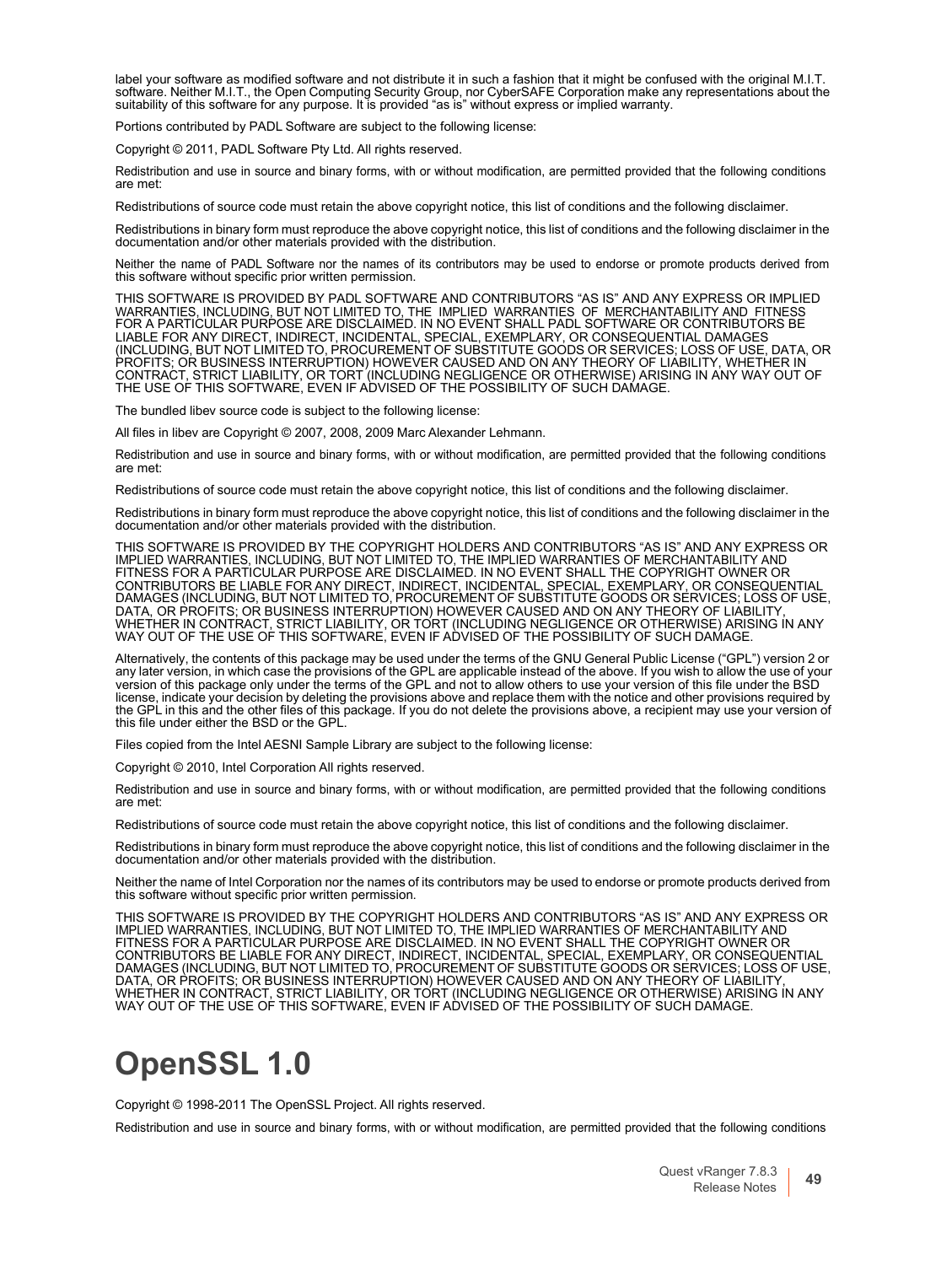\* are met:

1. Redistributions of source code must retain the above copyright notice, this list of conditions and the following disclaimer.

2. Redistributions in binary form must reproduce the above copyright notice, this list of conditions and the following disclaimer in the documentation and/or other materials provided with the distribution.

3. All advertising materials mentioning features or use of this software must display the following acknowledgment:

"This product includes software developed by the OpenSSL Project or use in the OpenSSL Toolkit. [\(http://www.openssl.org/\)"](http://www.openssl.org/))

4. The names "OpenSSL Toolkit" and "OpenSSL Project" must not be used to endorse or promote products derived from this<br>software without prior written permission. For written permission, please contact openssl-core@openssl.

5. Products derived from this software may not be called "OpenSSL" nor may "OpenSSL" appear in their names without prior written permission of the OpenSSL Project.

6. Redistributions of any form whatsoever must retain the following acknowledgment: "This product includes software developed by the OpenSSL Project for use in the OpenSSL Toolki[t \(http://www.openssl.org/\)"](http://www.openssl.org/))

THIS SOFTWARE IS PROVIDED BY THE OpenSSL PROJECT "AS IS" AND ANY EXPRESSED OR IMPLIED WARRANTIES,<br>INCLUDING, BUT NOT LIMITED TO, THE IMPLIED WARRANTIES OF MERCHANTABILITY AND FITNESS FOR A<br>PARTICULAR PURPOSE ARE DISCLAI (INCLUDING, BUT NOT LIMITED TO, PROCUREMENT OF SUBSTITUTE GOODS OR SERVICES; LOSS OF USE, DATA, OR PROFITS; OR BUSINESS INTERRUPTION) HOWEVER CAUSED AND ON ANY THEORY OF LIABILITY, WHETHER IN CONTRACT, STRICT LIABILITY, OR TORT (INCLUDING NEGLIGENCE OR OTHERWISE) ARISING IN ANY WAY OUT OF THE USE OF THIS SOFTWARE, EVEN IF ADVISED OF THE POSSIBILITY OF SUCH DAMAGE. ====================================================================

This product includes cryptographic software written by Eric Young(eay@cryptsoft.com).

This product includes software written by Tim Hudson (tjh@cryptsoft.com).

## <span id="page-50-0"></span>**SharpZipLib License N/A**

License

The library is released under the GPL with the following exception:

Linking this library statically or dynamically with other modules is making a combined work based on this library. Thus, the terms and conditions of the GNU General Public License cover the whole combination.

As a special exception, the copyright holders of this library give you permission to link this library with independent modules to<br>produce an executable, regardless of the license terms of these independent modules, and to executable under terms of your choice, provided that you also meet, for each linked independent module, the terms and conditions<br>of the license of that module. An independent module is a module which is not derived from or do so, delete this exception statement from your version.

Note The exception is changed to reflect the latest GNU Classpath exception. Older versions of #ziplib did have another exception, but the new one is clearer and it doesn't break compatibility with the old one.

Bottom line In plain English this means you can use this library in commercial closed-source applications.